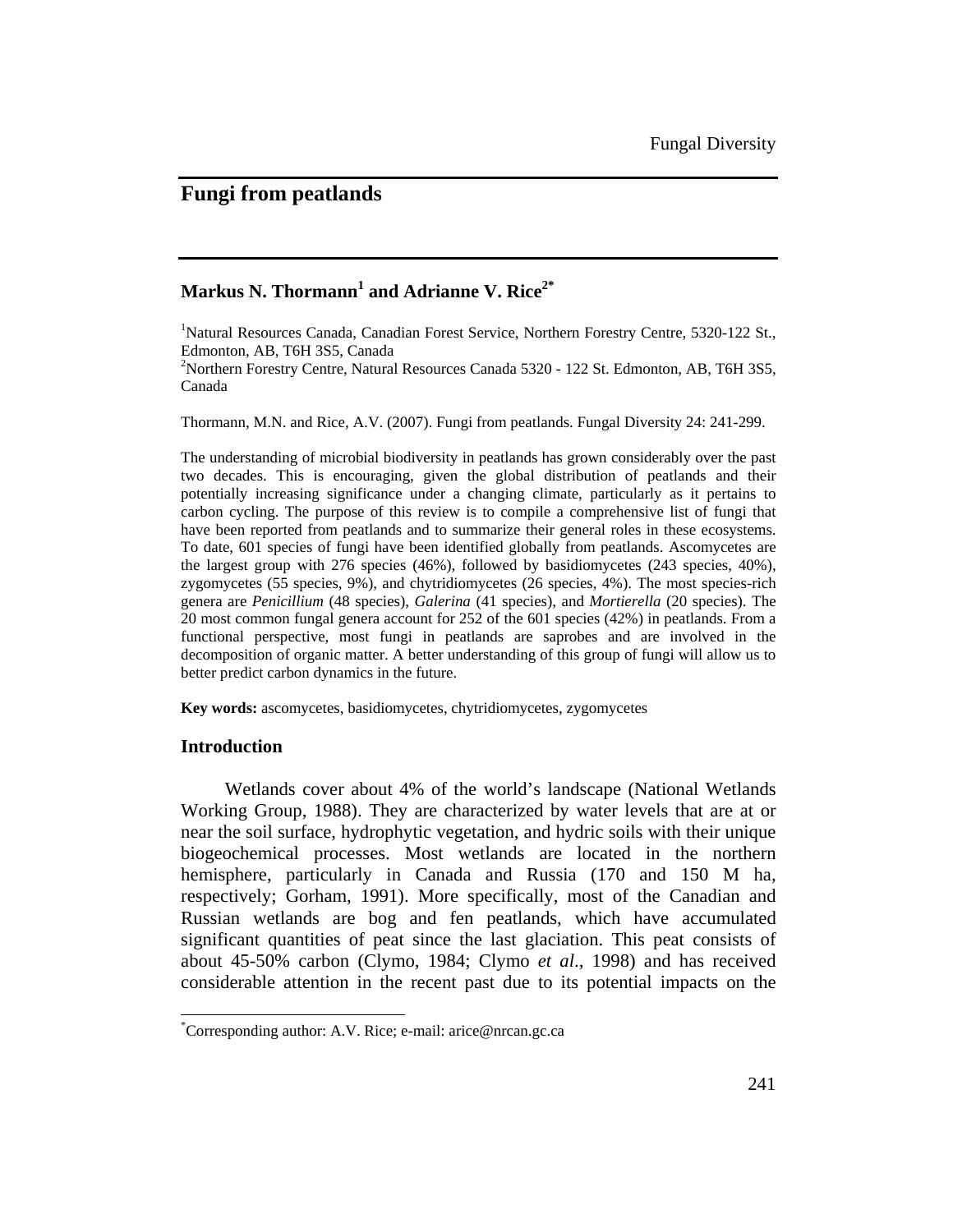global carbon cycle under a changing climate (Gorham, 1991; Moore *et al*., 1998; Blodau, 2002).

It has long been suggested that fungi are the dominant microbes and principal decomposer organisms in many acidic ecosystems, such as peatlands, and that they assume a more dominant role than bacteria (Kox, 1954; Latter *et al*., 1967; Williams and Crawford, 1983; Andersen *et al*., 2006). Until recently though, relatively little was known about the microbial diversity and roles in these ecosystems. Thormann (2006a,b) previously elucidated the diversity and roles of fungi in peatlands; however, his studies generally excluded macrofungi and information from the Russian literature. The purpose of this review is to compile a comprehensive list of fungi that have been reported from bog and fen peatlands and to summarize their general roles in these important ecosystems.

## **Methods**

In order to compile information about fungi known from peatlands, we reviewed mycological and ecological journals, including Mycologia, Mycotaxon, Mycologial Research, Canadian Journal of Botany, Fungi Canadensis, and New Phytologist, as well as Sylloge Fungorum (Saccardo 1882-1931, 1972) and the Index of Fungi (1920-present). In addition, numerous treatises of basidiomycetes (e.g., *Lactarius*, *Galerina*, *Russula*, *Omphalina*, *Pholiota*, and *Psathyrella*) reported from peatlands served as valuable resources. Lastly, Internet data bases, including those from the Centraalbureau voor Schimmelcultures (CBS) in The Netherlands, the Systematic Botany and Mycology Laboratory (SBML) in Maryland, USA, and the University of Alberta Microfungus Collections and Herbarium (UAMH) in Alberta, Canada, served as sources for additional information.

Two criteria were employed to compile this list: (1) the report had to be verifiable in a peer-reviewed publication. Unpublished, mimeographed, and locally distributed reports, herbarium information, anecdotal references, and check lists were not included; and (2) the fungus had to be a true fungus, i.e., it had to belong to one of the five accepted divisions of fungi (Chytridiomycota, Zygomycota, Glomeromycota, Ascomycota, and Basidiomycota). Ascomycetous and basidiomycetous anamorphic taxa, unidentified taxa, and fungi without known taxonomic affinities were also included in this list. It was not the purpose of our study to provide a complete taxonomic history of each fungus. Instead, it was intended to serve as a compilation of those fungi that have been found growing in peatlands, including peat and peatland plants. We relied exclusively on the habitat descriptions of each fungus in the appropriate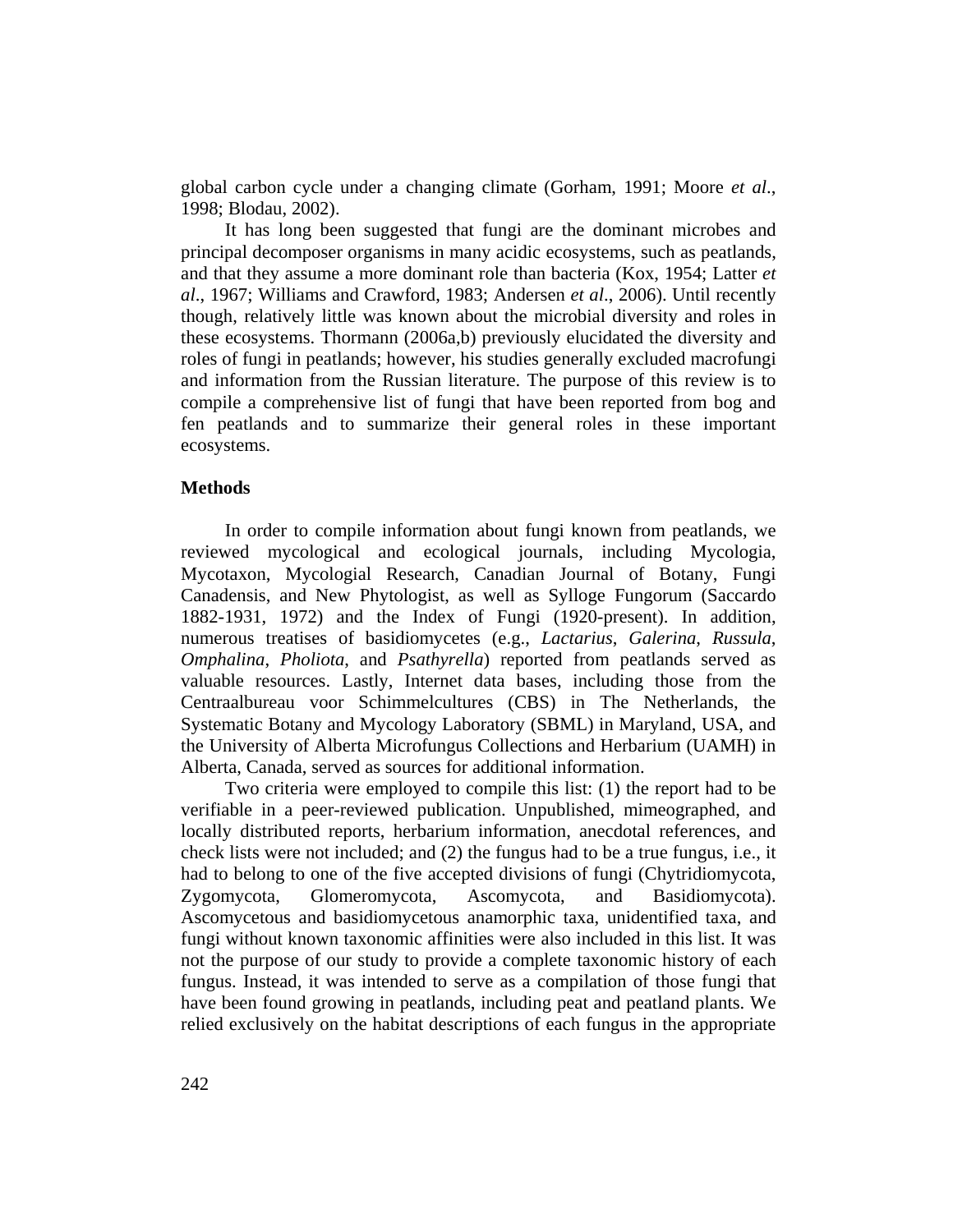publications. Collection locations are provided; however, we realize that these data are likely incomplete. In some instances, collection locations could not be determined from the available literature; these records are marked as "n.i." (no information). No fungal specimens were examined as part of this study.

In addition to the previously published reports of fungi from peatlands, we include several we recently isolated from various peatlands in central Alberta and eastern Saskatchewan, Canada, and western Siberia, Russia. Our records originated from specific peatland plant species and peat samples from varying depths. Detailed isolation protocols and site descriptions are provided elsewhere (Thormann *et al*., 2001, 2003; Rice and Currah, 2006; Rice *et al*., 2006).

Fungal taxonomies follow the Index Fungorum or the CBS data bases (online at http://www.indexfungorum.org and http://www.cbs.knaw.nl, respectively).

## **Results and discussion**

A diverse assemblage of fungi consisting of more than 600 identified species and an additional 109 taxa identified only to genus have been reported from peatlands (Table 1). Ascomycetes and basidiomycetes form the largest component of this assemblage with 519 species (86% of all species). Within these two taxonomic groups, species of *Penicillium* and *Galerina* predominate with 48 and 41 species, respectively. There are 81 species are chytridiomycetes and zygomycetes. *Rhizophydium* and *Mortierella* spp. predominate in these two taxonomic groups (Table 1). One taxon, the yeast *Schizoblastosporon starkeyi-henricii*, is of uncertain taxonomic position. The five richest genera for each of the four fungal divisions account for 42% of all species known from peatlands. Many species of these genera are not restricted to peatlands and occur in other ecosystems as well, which indicates their generalist nature. Numerous records remain entirely unidentified (77 records) or have only been grouped into major growth forms, such as yeasts (20 records) and basidiomycetes (11 records). Without an accessioned specimen, these records will remain unidentifiable and of little value for future research.

Ascomycetes represent the largest group of fungi reported from peatlands (Table 1). In this group, the anamorphic ascomycete taxa *Penicillium funiculosum*, *P. spinulosum*, and *P. thomii* occur most frequently (Table 2). Other very commonly isolated taxa include *Aureobasidium pullulans*, *Cladosporium herbarum*, *Geomyces pannorum*, *Oidiodendron maius*, *Trichoderma koningii*, and *T. viride* (Table 2). All of these taxa are generalists, heavy sporulators, and predominantly fast growing. Hence, their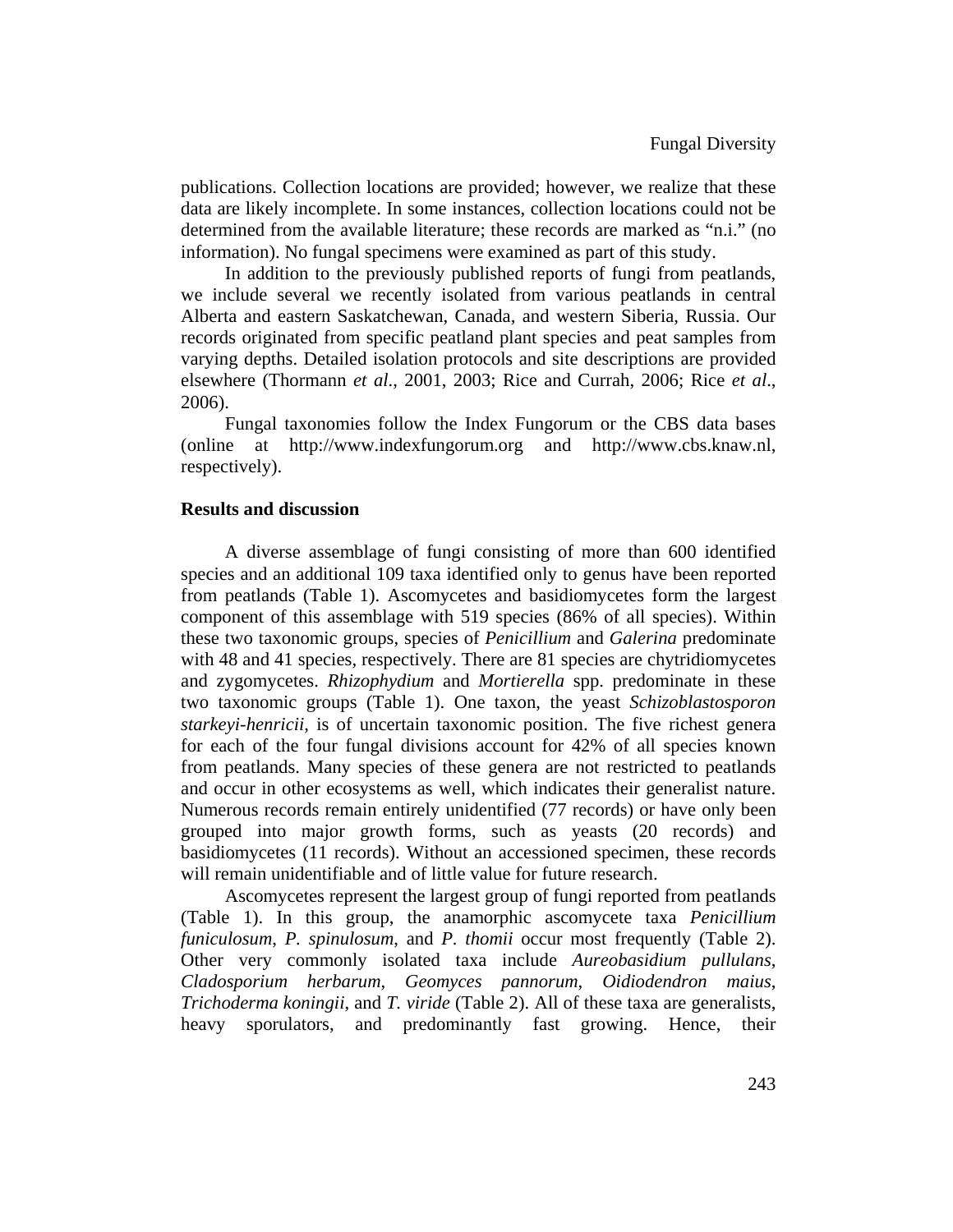preponderance in peatlands, and many other ecosystems, is not surprising. Moreover, these traits likely overestimate their dominance in peatlands at the expense of slower growing and less sporulating taxa, including many asidiomycetes.

| <b>Fungal group</b> | <b>Different</b> | <b>Richest genera</b>      | <b>Genera with most</b> |
|---------------------|------------------|----------------------------|-------------------------|
|                     | species          |                            | records                 |
| Ascomycetes         | 276              | Acremonium (8 spp.)        | Acremonium              |
|                     |                  | Aspergillus (9 spp.)       | Aspergillus             |
|                     |                  | Oidiodendron (11 spp.)     | Oidiodendron            |
|                     |                  | Penicillium (48 spp.)      | Penicillium             |
|                     |                  | Trichoderma (9 spp.)       | Trichoderma             |
| Basidiomycetes      | 243              | Cortinarius (14 spp.)      | Cryptococcus            |
|                     |                  | Cryptococcus (11 spp.)     | Galerina                |
|                     |                  | Galerina (41 spp.)         | Lactarius               |
|                     |                  | Lactarius (18 spp.)        | Mycena                  |
|                     |                  | Mycena (19 spp.)           | Omphalina               |
| Chytridiomycetes    | 26               | Chytridium (2 spp.)        | Chytridium              |
|                     |                  | Chytriomyces (2 spp.)      | Chytriomyces            |
|                     |                  | Phlyctochytrium (5 spp.)   | Phlyctochytrium         |
|                     |                  | Rhizophydium (10 spp.)     | Rhizophydium            |
|                     |                  | Septosperma (2 spp.)       | Septosperma             |
| Zygomycetes         | 55               | Absidia (3 spp.)           | Absidia                 |
|                     |                  | Mortierella (20 spp.)      | Mortierella             |
|                     |                  | $Mucor$ (13 spp.)          | <b>Mucor</b>            |
|                     |                  | Syncephalis (2 spp.)       | Syncephalis             |
|                     |                  | Umbelopsis (5 spp.)        | Umbelopsis              |
| Unknown affinities  | 1                | Schizoblastosporon (1 sp.) | Schizoblastosporon      |
| Unidentified        | $---*$           |                            | Basidiomycete spp.      |
|                     |                  |                            | $(11$ records)          |
|                     |                  |                            | $MRA$ (2 records) **    |
|                     |                  |                            | Pycnidial taxa (7       |
|                     |                  |                            | records)                |
|                     |                  |                            | Yeasts (20 records)     |
|                     |                  |                            | Unidentified taxa (77   |
|                     |                  |                            | records)                |
| Total               | 601              | 252                        |                         |

**Table 1.** Taxonomic summary of fungi from bog and fen peatlands.

\*not applicable, \*\*MRA = Mycelium *radicis atrovirens*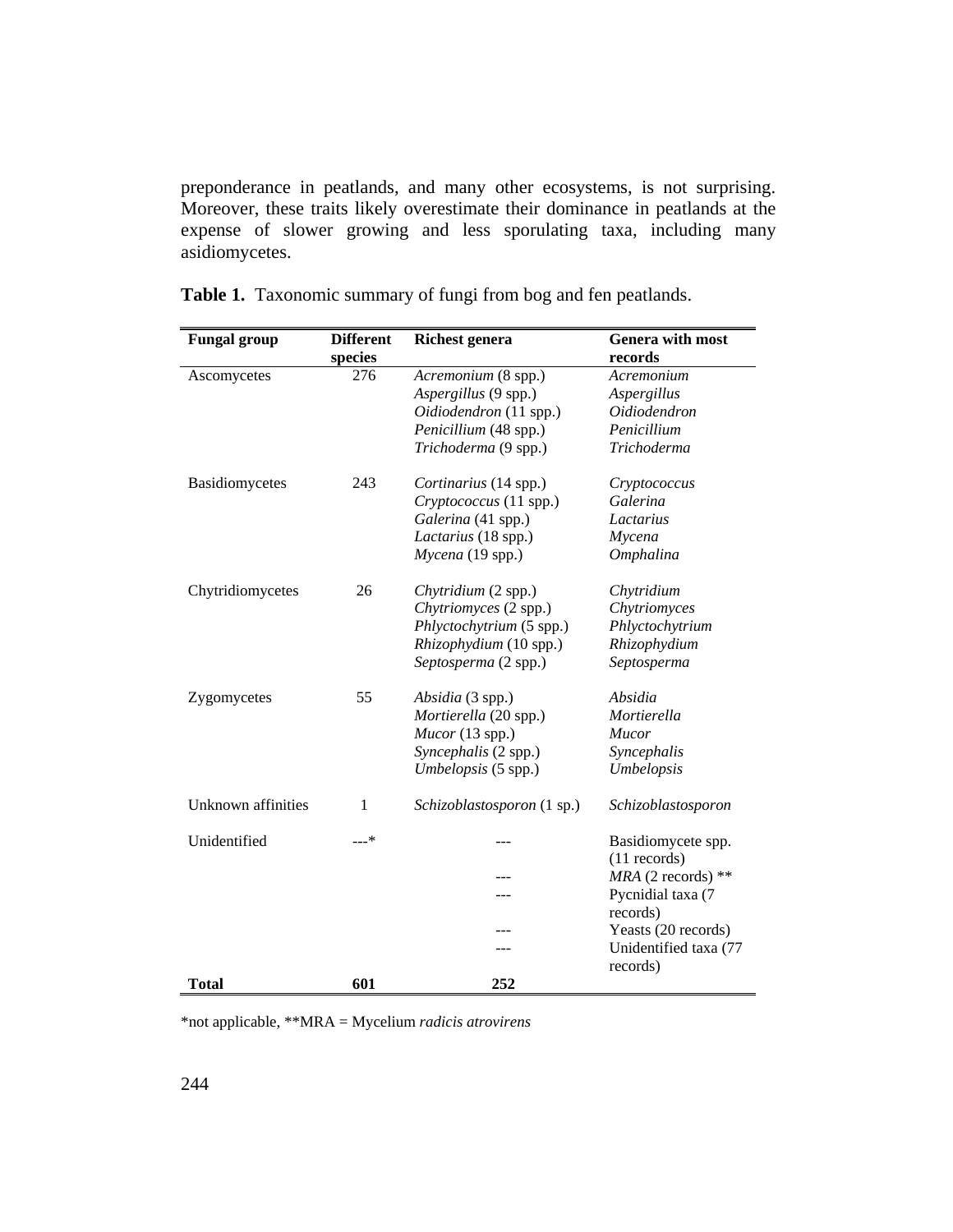Basidiomycetes are the second-largest taxonomic group of fungi in peatlands. *Cryptococcus albidus*, *Galerina paludosa*, *G. sphagnorum*, *Phaeogalera stagnina*, and *Tephrocybe palustris* have been reported most frequently. Most of the other records are known only from one or very few collections. Unlike ascomycetes, which are dominated by anamorphic taxa, most basidiomycetes are teleomorphic in nature. This is likely a reflection of the challenges associated with identifying anamorphic basidiomycetes and previous sampling protocols. Further contrasting ascomycetes and basidiomycetes, many fungi of the latter group appear to be known only from the type collection (e.g., *Pholiota chromocystis*) or may be restricted to peatlands and/or specific bryophytes (e.g., *Psathyrella laurentiana* and *Omphalina philonotis*). The latter suggests a much more specialized niche for many of the basidiomycetes.

Chytridiomycetes are the least known group of fungi in peatlands (Table 1). *Rhizophydium* and *Phlyctochytrium* are the dominant genera with 15 of the 26 known species (58%). All records originate from four studies in Poland and the USA. Clearly, more work is required to expand our understanding of the diversity and roles of chytridiomycetes in peatlands. There are undoubtedly many more species of chytridiomycetes in peatlands, given the saturated soils prevalent in these ecosystems.

*Mucor*, *Mortierella*, and *Umbelopsis* are the dominant zygomycete genera, accounting for 33 of the 55 identified species (60%; Table 2). Within these genera, *Mortierella alpina*, *Mucor hiemalis*, *Umpelopsis ramanniana*, and *U. vinacea* are the most frequently reported species. Given that there are only about 1,000 species of zygomycetes globally and more than 5% of them have been isolated in peatlands, this group is the best represented of the five divisions of fungi. In comparison, about 3% of all known chytridiomycetes and less than 1% of all basidiomycetes and ascomycetes have been reported from peatlands.

Previous research has shown that fungi are the dominant decomposer organisms in peatlands and assume a more dominant role than bacteria (Kox, 1954; Latter *et al*., 1967; Williams and Crawford, 1983; Andersen *et al*., 2006). Most fungi in peatlands are saprobes and are involved in the decomposition of organic matter (see review in Thormann 2006a,b; Table 2). This is accomplished via suites of extracellular enzymes that degrade simple leachates and complex structural plant polymers, including cellulose, lignin, and their derivatives (Thormann *et al*., 2001, 2002). Many of the basidiomycetes in peatlands are ectomycorrhizal taxa (principally species of *Cortinarius*,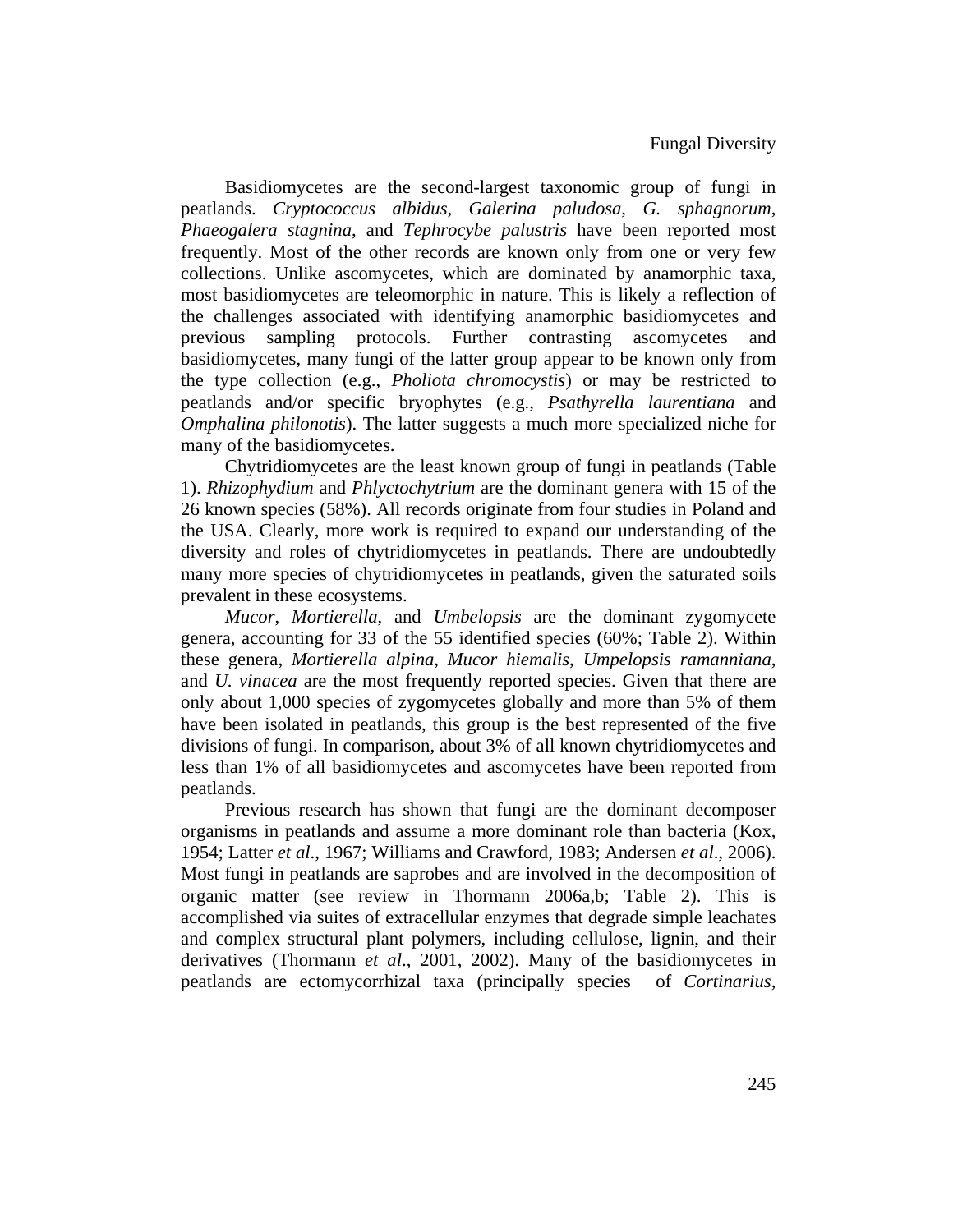|                                        | Peatland type(s);    |                 |                  |                                                                 |
|----------------------------------------|----------------------|-----------------|------------------|-----------------------------------------------------------------|
| Taxa                                   | <b>Substrata</b>     | Location(s)     | $\text{Role}(s)$ | Reference(s)                                                    |
| Ascomycota                             |                      |                 |                  |                                                                 |
| Acremoniella atra (Corda) Sacc.        | Bog; soil            | Ireland         | S                | Dickinson and Dooley (1969)                                     |
| Acremonium charticula (J. Lindau) W.   | Bog, fen; soil       | Russia          | S                | Zvyagintsev et al. (1991)                                       |
| Gams                                   |                      |                 |                  |                                                                 |
| Acremonium chrysogenum (Thirum. &      | Bog; Sphagnum        | Canada          | S                | Thormann et al. (2001, 2003)                                    |
| Sukapure) W. Gams                      |                      |                 |                  |                                                                 |
| Acremonium fusidioides (Nicot) W. Gams | Peatland: soil       | Italy           | S                | Dal Vesco (1974/75)                                             |
| Acremonium kiliense Grütz              | Bog, fen; soil       | Austria, Italy, | S                | Stenton (1953), Thornton (1956), Loub                           |
|                                        |                      | U.K.            |                  | (1960), Dal Vesco (1974/75)                                     |
| Acremonium massei (Sacc.) W. Gams      | Peatland; soil       | Italy           | S                | Dal Vesco (1974/75)                                             |
| Acremonium murorum (Corda) W. Gams     | Sphagnum             | Russia          | S                | Czastukhin (1967)                                               |
| Acremonium rutilum W. Gams             | Fen; soil            | U.K.            | S                | Stenton $(1953)$                                                |
| Acremonium strictum W. Gams            | Bog; soil, Sphagnum  | Canada          | S                | Thormann et al. (2001, 2003), Thormann<br>and Rice (this study) |
| Acremonium spp.                        | Bog, fen; soil, peat | Canada, Italy,  | S                | Bisby et al. (1935), Stenton (1953),                            |
|                                        | moss                 | Russia, U.K.,   |                  | Boswell (1955), Thornton (1956), Sewell                         |
|                                        |                      | <b>USA</b>      |                  | (1959 a,b), Christensen and Whittingham                         |
|                                        |                      |                 |                  | (1965), Dickinson and Dooley (1969),                            |
|                                        |                      |                 |                  | Dooley and Dickinson (1971),                                    |
|                                        |                      |                 |                  | Maciejowska-Pokacka (1971), Dal Vesco                           |
|                                        |                      |                 |                  | (1974/75), Cormier et al. (1988),                               |
|                                        |                      |                 |                  | Golovchenko et al. (2002), Thormann and                         |
|                                        |                      |                 |                  | Rice (this study)                                               |
| Acrostalagmus albus Preuss             | Fen; soil            | U.K.            | S                | Thornton $(1956)$                                               |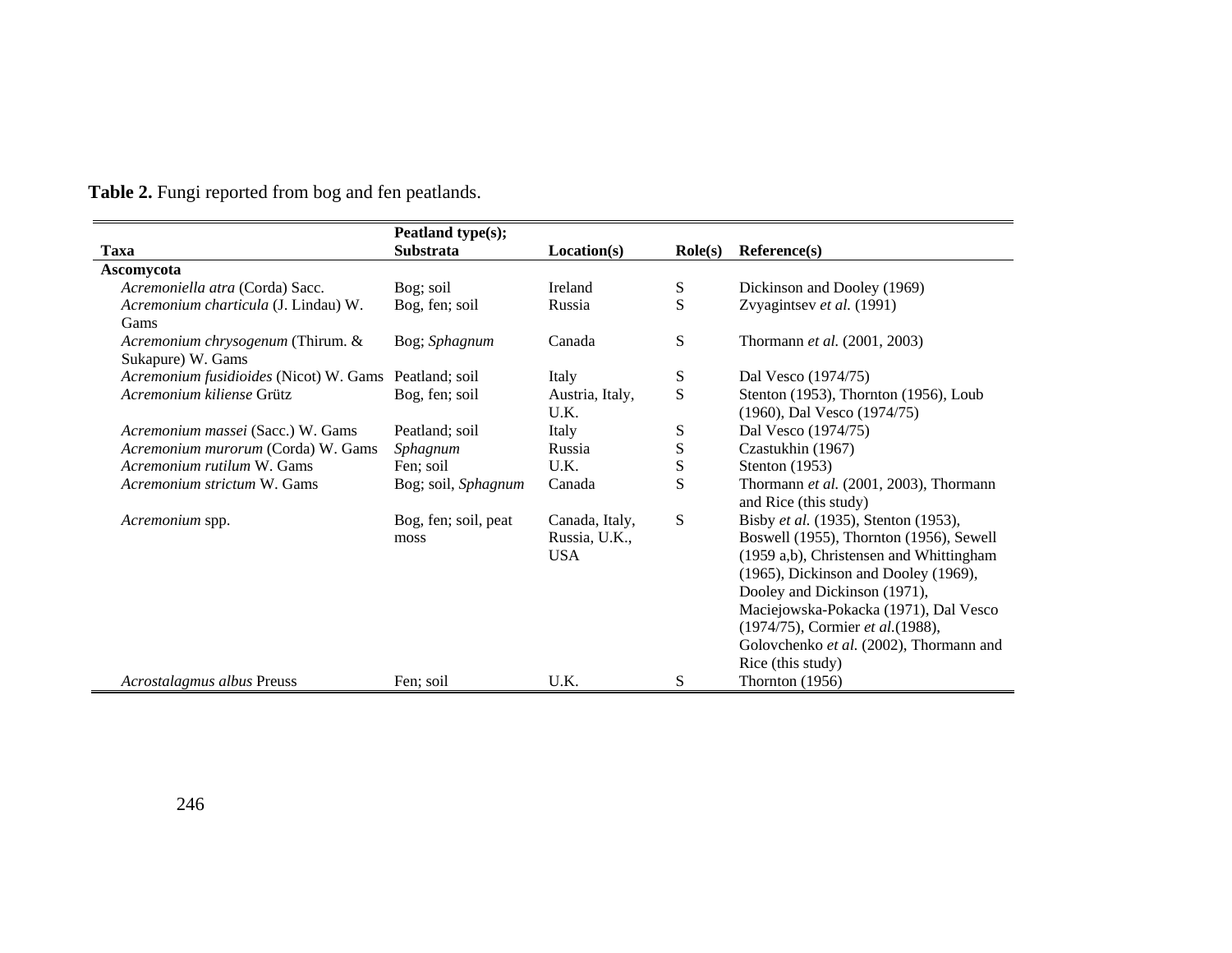|                                         | Peatland type(s);   |                  |                  |                                            |
|-----------------------------------------|---------------------|------------------|------------------|--------------------------------------------|
| <b>Taxa</b>                             | Substrata           | Location(s)      | $\text{Role}(s)$ | Reference(s)                               |
| Acrostalagmus luteoalbus (Link) Zare,   | Fen; soil           | U.K.             | S                | Stenton (1953)                             |
| W. Gams & Schroers                      |                     |                  |                  |                                            |
| Alternaria alternata (Fr.) Keissl.      | Bog, fen; soil,     | Canada, Ireland, | ${\bf S}$        | Latter et al. (1967), Dickinson and Dooley |
|                                         | Sphagnum            | Russia, U.K.     |                  | (1969), Hurley (1981), Zvyagintsev et al.  |
|                                         |                     |                  |                  | (1991), Thormann and Rice (this study),    |
|                                         |                     |                  |                  | Tsuneda (pers. comm.)*                     |
| Alternaria tenuissima (Kunze) Wiltshire | Bog, peatland; soil | Austria, Italy   | S                | Loub (1960), Dal Vesco (1974/75)           |
| Alternaria spp.                         | Fen; soil           | Canada, U.K.     | ${\bf S}$        | Bisby et al. (1935), Stenton (1953)        |
| Anguillospora longissima (Sacc. & P.    | Bog; water          | Poland           | S                | Czeczuga (1993)                            |
| Syd.) Ingold                            |                     |                  |                  |                                            |
| Anguillospora pseudolongissima Ranzoni  | Bog; water          | Poland           | S                | Czeczuga (1993)                            |
| Arthrinium state of Apiospora           | Fen; Sphagnum,      | Canada           | S                | Thormann et al. (2001, 2003), Tsuneda      |
| montagnei Sacc.                         | Carex rhizomes      |                  |                  | (pers. comm.) $*$                          |
| Arthrobotrys oligospora Fresen.         | Bog; water          | Poland           | ${\bf N}$        | Czeczuga (1993)                            |
| Ascochyta microspora Trail              | Bog; soil           | Ireland          | S                | Dickinson and Dooley (1969)                |
| Ascochyta sp.                           | Bog; soil           | Ireland          | S                | Dickinson and Dooley (1969)                |
| Aspergillus amstelodami Thom & Church   | Fen; soil           | U.K.             | S                | Stenton (1953)                             |
| Aspergillus candidus Link               | Bog; soil           | Canada, Ireland  | S                | Dickinson and Dooley (1969), Thormann      |
|                                         |                     |                  |                  | and Rice (this study)                      |
| Aspergillus fischeri Wehmer             | Fen; soil           | U.K.             | S                | Stenton (1953)                             |
| Aspergillus fumigatus Fresen.           | Bog, peatland; soil | Ireland, Italy,  | S                | Christensen and Whittingham (1965),        |
|                                         |                     | <b>USA</b>       |                  | Dickinson and Dooley (1969), Dooley and    |
|                                         |                     |                  |                  | Dickinson (1971), Dal Vesco (1974/75)      |
| Aspergillus nidulans (Eidam) G. Winter  | Bog, fen; soil      | Ireland, Russia, | S                | Stenton (1953), Dickinson and Dooley       |
|                                         |                     | U.K.             |                  | (1969), Zvyagintsev et al. (1991)          |
| Aspergillus niger Tiegh.                | Bog; Sphagnum       | Canada           | S                | Thormann et al. (2001, 2003)               |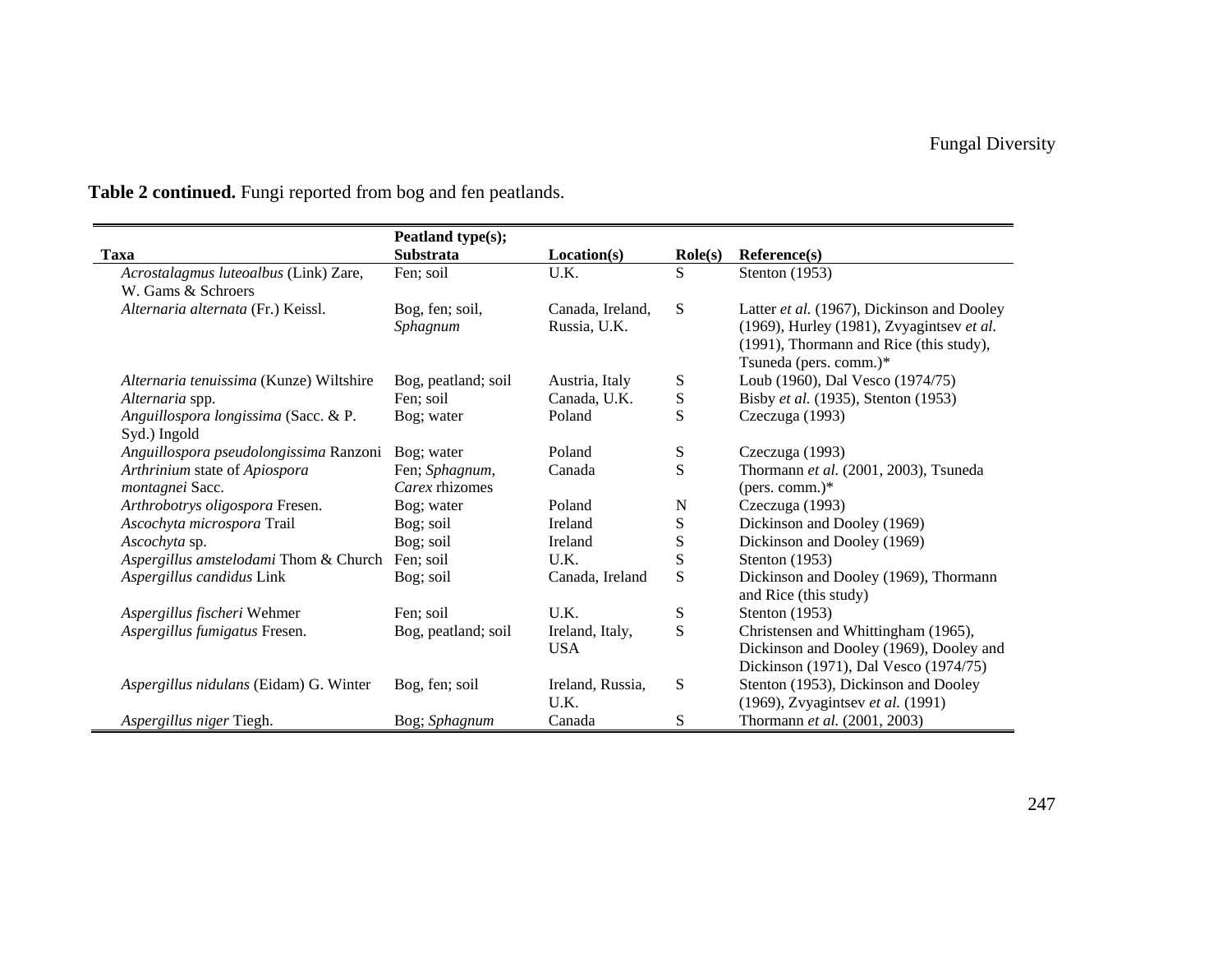|                                                          | Peatland type(s);                                                                               |                                                               |                  |                                                                                                                                                                                                                                                                                                     |
|----------------------------------------------------------|-------------------------------------------------------------------------------------------------|---------------------------------------------------------------|------------------|-----------------------------------------------------------------------------------------------------------------------------------------------------------------------------------------------------------------------------------------------------------------------------------------------------|
| Taxa                                                     | <b>Substrata</b>                                                                                | Location(s)                                                   | $\text{Role}(s)$ | Reference(s)                                                                                                                                                                                                                                                                                        |
| Aspergillus sydowii (Bainier & Sartory)<br>Thom & Church | Fen; soil                                                                                       | U.K.                                                          | S                | Stenton (1953)                                                                                                                                                                                                                                                                                      |
| Aspergillus terreus Thom                                 | Fen; soil                                                                                       | U.K.                                                          | ${\bf S}$        | Stenton $(1953)$                                                                                                                                                                                                                                                                                    |
| Aspergillus versicolor (Vuill.) Tirab.                   | Bog, fen; soil,<br>Sphagnum                                                                     | Canada, Ireland,<br>U.K.                                      | S                | Stenton (1953), Dickinson and Dooley<br>(1969), Thormann et al. (2001, 2003)                                                                                                                                                                                                                        |
| Aspergillus spp.                                         | Bog, fen, peatland;<br>soil, Sphagnum                                                           | Argentina,<br>Canada, Ireland,<br>Russia, U.K.                | S                | Bisby et al. (1935), Stenton (1953), Latter<br>et al.(1967), Dickinson and Dooley<br>(1969), Maciejowska-Pokacka(1971),<br>Hurley (1981), Croft et al. (2001),<br>Golovchenko et al. (2002), Robson et al.<br>(2004), Thormann and Rice(this study)                                                 |
| Aureobasidium pullulans (de Bary) G.<br>Arnaud           | Bog, fen, peatland,<br>heathland; soil,<br>Sphagnum,<br>Nothofagus leaves,<br>Picea rhizosphere | Argentina,<br>Canada, Ireland,<br>Italy, Russia,<br>U.K., USA | S                | Sewell (1959 a,b), Christensen and<br>Wittingham (1965), Latter et al. (1967),<br>Dickinson and Dooley (1969),<br>Maciejowska-Pokacka (1971), Dal Vesco<br>(1974/75), Golubev et al. (1981), Hurley<br>(1981), Golubev (1986), Searles et al.<br>(2001), Robson et al. (2004), Summerbell<br>(2005) |
| Aureobasidium pullulans var. pullulans                   | Fen: <i>Carex</i> leaves                                                                        | Canada                                                        | S                | Thormann <i>et al.</i> (2001, 2003)                                                                                                                                                                                                                                                                 |
| Aureobasidium spp.                                       | Bog, fen, peatland;<br>soil, Sphagnum                                                           | Argentina,<br>Russia, U.K.                                    | ${\bf S}$        | Boswell (1955), Maciejowska-Pokacka<br>(1971), Golovchenko et al. (2002),<br>Robson et al. (2004)                                                                                                                                                                                                   |
| Bactridiopsis sp.                                        | Heathland; soil                                                                                 | U.K.                                                          | ${\bf S}$        | Sewell (1959 a,b)                                                                                                                                                                                                                                                                                   |
| Beauveria bassiana (Bals.-Criv.) Vuill.                  | Bog, heathland; soil                                                                            | Ireland, U.K.                                                 | ${\bf S}$        | Sewell (1959 a,b), Dickinson and Dooley<br>(1969)                                                                                                                                                                                                                                                   |
| Beauveria brongniartii (Sacc.) Petch                     | Bog; soil                                                                                       | <b>USA</b>                                                    | S                | Christensen and Whittingham (1965)                                                                                                                                                                                                                                                                  |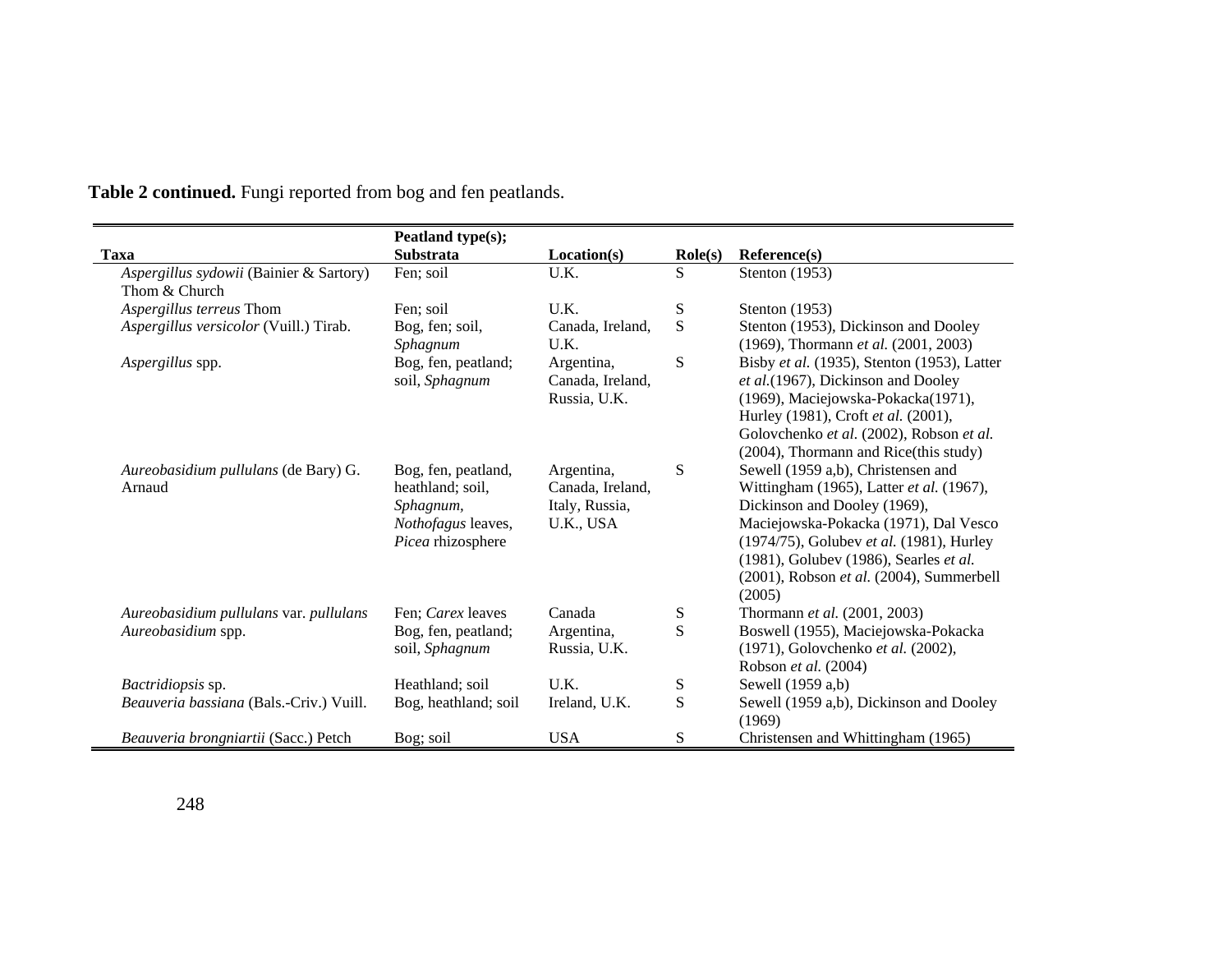|                                       | Peatland type(s);    |                  |                  |                                           |
|---------------------------------------|----------------------|------------------|------------------|-------------------------------------------|
| <b>Taxa</b>                           | <b>Substrata</b>     | Location(s)      | $\text{Role}(s)$ | Reference(s)                              |
| Belonopsis iridis (P. Crouan & H.     | Bog; Scirpus stems   | Germany          | S                | Beyer (1994)                              |
| Crouan) Graddon                       |                      |                  |                  |                                           |
| Biverticillium sp.                    | Sphagnum             | Argentina        | S                | Robson et al. (2004)                      |
| Botryosporium longibrachiatum         | Fen; soil            | U.K.             | S                | Stenton $(1953)$                          |
| (Oudem.) Maire                        |                      |                  |                  |                                           |
| Botryosporium pulchrum Sacc. & Ell.   | Fen; soil            | U.K.             | ${\bf S}$        | Stenton $(1953)$                          |
| Botrytis cinerea Pers.                | Bog, fen, heathland, | Canada, Ireland, | S                | Stenton (1953), Sewell (1959 a,b),        |
|                                       | peatland; soil,      | Italy, U.K.      |                  | Dickinson and Dooley (1969), Dal Vesco    |
|                                       | Sphagnum, Carex      |                  |                  | (1974/75), Hurley (1981), Thormann et al. |
|                                       | leaves               |                  |                  | (2001, 2003)                              |
| Botrytis rhinotrichoides Sacc. & Ell. | Sphagnum             | <b>USA</b>       | ${\bf S}$        | Saccardo (1898), Oudemans (1919),         |
|                                       |                      |                  |                  | Seymour (1929)                            |
| Botrytis sphagnorum Cooke             | Sphagnum             | <b>USA</b>       | S                | Saccardo (1898)                           |
| <i>Botrytis</i> spp.                  | Bog, fen; soil       | Russia, U.K.     | S                | Boswell (1955), Thornton (1956), Latter   |
|                                       |                      |                  |                  | et al. (1967), Maciejowska-Pokacka        |
|                                       |                      |                  |                  | (1971)                                    |
| Bryophytomyces sphagni (Navashin)     | Spagnum              | Canada, Slovakia | $\mathbf{P}$     | Saccardo (1898), Oudemans (1919),         |
| Cif.                                  |                      |                  |                  | Redhead and Spicer (1981)                 |
| Bryorella gregaria Döbbeler           | Sphagnum             | Sweden           | $\mathbf P$      | Döbbeler (1978)                           |
| Candida catenulata Diddens & Lodder   | Bog, fen; peat       | Canada           | ${\bf S}$        | Thormann et al. (unpubl.)                 |
| Candida edax van der Walt & E.E. Nel  | Bog, fen; peat       | Russia           | ${\bf S}$        | Thormann et al. (unpubl.)                 |
| Candida haemulonis (Uden & Kolip.)    | Bog, fen; peat       | Canada, Russia   | S                | Thormann et al. (unpubl.)                 |
| S.A. Mey & Yarrow                     |                      |                  |                  |                                           |
| Candida sake (Saito & M. Ota) Uden &  | Bog; soil            | Russia           | S                | Polyakova et al. (2001)                   |
| H.R. Buckley                          |                      |                  |                  |                                           |
| Candida valida (Leberle) Uden & H.R.  | Peatland; soil       | Russia           | S                | Golubev et al. (1981)                     |
| Buckley                               |                      |                  |                  |                                           |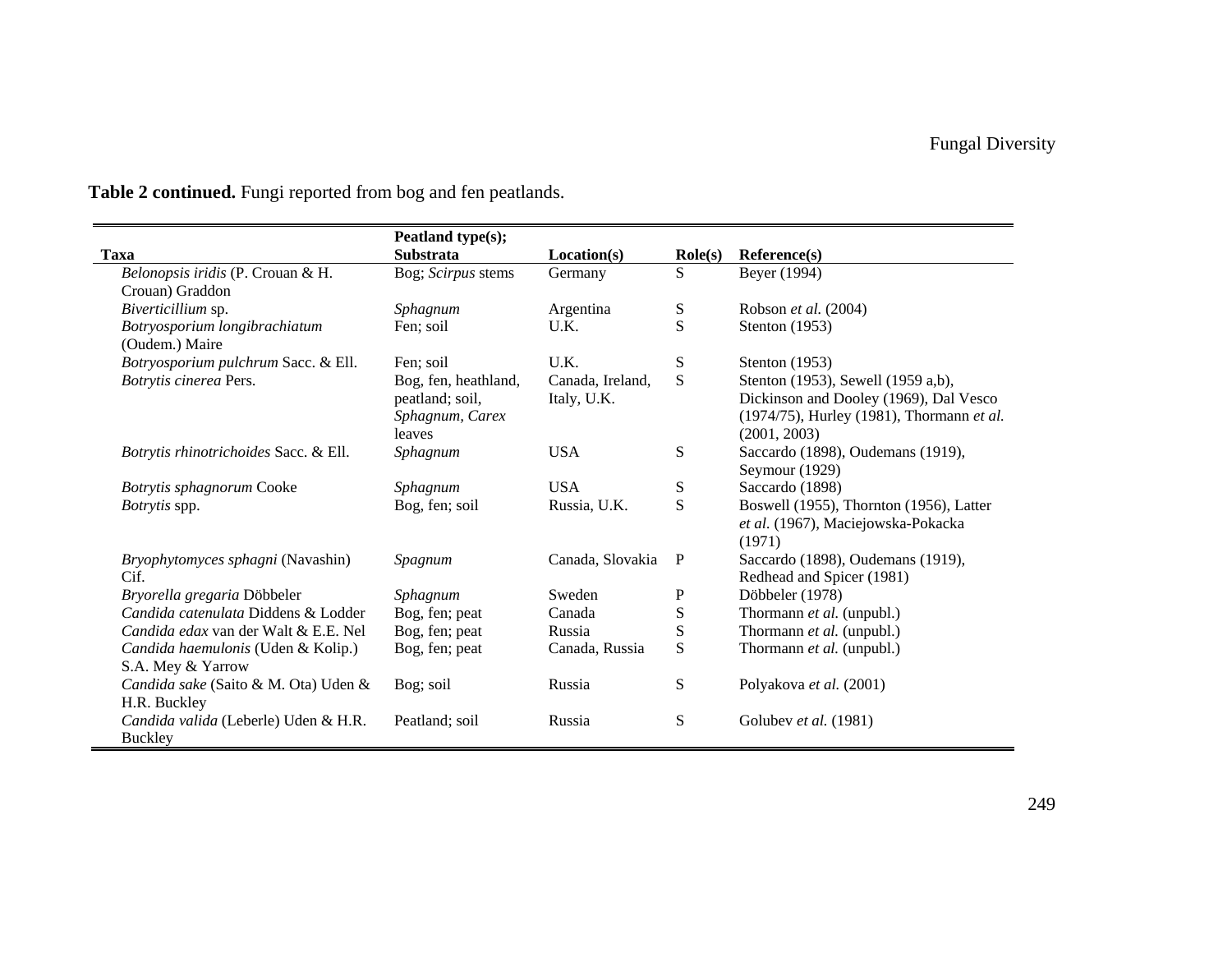|                                         | Peatland type(s);    |                 |                  |                                                               |
|-----------------------------------------|----------------------|-----------------|------------------|---------------------------------------------------------------|
| Taxa                                    | <b>Substrata</b>     | Location(s)     | $\text{Role}(s)$ | Reference(s)                                                  |
| Candida vartiovaarai (Capr.) Uden &     | Peatland; soil       | Russia          | S                | Golubev et al. (1981)                                         |
| H.R. Buckley                            |                      |                 |                  |                                                               |
| Candida zeylanoides (Castell.) Langeron | Bog, fen; peat       | Canada          | S                | Thormann et al. (unpubl.)                                     |
| & Guerra                                |                      |                 |                  |                                                               |
| Candida spp.                            | Bog, fen, peatland;  | Ireland, Russia | S                | Dickinson and Dooley (1967),                                  |
|                                         | soil                 |                 |                  | Zvyagintsev et al. (1991), Polyakova et                       |
|                                         |                      |                 |                  | al.(2001), Golovchenko et al. (2002)                          |
| Cenococcum geophilum Fr.                | Bog; Picea and Pinus | Canada, USA     | EM               | Glenn et al. (1991), Wurtzburger et al.                       |
|                                         | roots                |                 |                  | (2004), Summerbell (2005)                                     |
| Сепососсит sp.                          | Bog; Picea roots     | Canada          | EM               | Robertson et al. (2006)                                       |
| Cephalosporium sp.                      | Peatland; soil       | Russia          | S                | Gantimurova (1970)                                            |
| Cephalotrichum microsporum (Sacc.)      | Bog; soil            | Ireland         | S                | Dickinson and Dooley (1969)                                   |
| P.M. Kirk                               |                      |                 |                  |                                                               |
| Cephalotrichum purpureofuscum           | Bog; soil            | Ireland         | S                | Dickinson and Dooley (1969)                                   |
| (Schwein.) S. Hughes                    |                      |                 |                  |                                                               |
| Cephalotrichum stemonitis (Pers.) Nees  | Bog; soil            | Canada, Ireland | S                | Dickinson and Dooley (1969), Thormann<br>and Rice(this study) |
| Cephalotrichum sp.                      | Peatland; soil       | Russia          | S                | Golovchenko et al. (2002)                                     |
| Ceratocystis pilifera (Fr.) Moreau      | Bog; soil            | Ireland         | S                | Dickinson and Dooley (1969)                                   |
| Chaetomium cochlioides Palliser         | Fen; soil            | U.K.            | S                | Stenton (1953)                                                |
| Chaetomium funicola Cooke               | Bog; soil            | Ireland         | S                | Dickinson and Dooley (1969)                                   |
| Chaetomium globosum Kunze               | Bog; soil            | Ireland         | ${\bf S}$        | Dickinson and Dooley (1969)                                   |
| Chaetomium sphaerale Chivers            | Bog; soil            | <b>USA</b>      | ${\bf S}$        | Christensen and Whittingham (1965)                            |
| Chaetomium spinosum Chivers             | Fen; soil            | U.K.            | S                | Stenton (1953)                                                |
| Chaetomium sp.                          | Fen; soil            | Russia          | ${\bf S}$        | Maciejowska-Pokacka (1971)                                    |
| cf. Chaetopsis sp.                      | Heathland; soil      | U.K.            | S                | Sewell (1959 a,b)                                             |
| Chaunopycnis alba W. Gams               | Bog, fen; peat       | Sweden          | S                | Nilsson et al. (1992)                                         |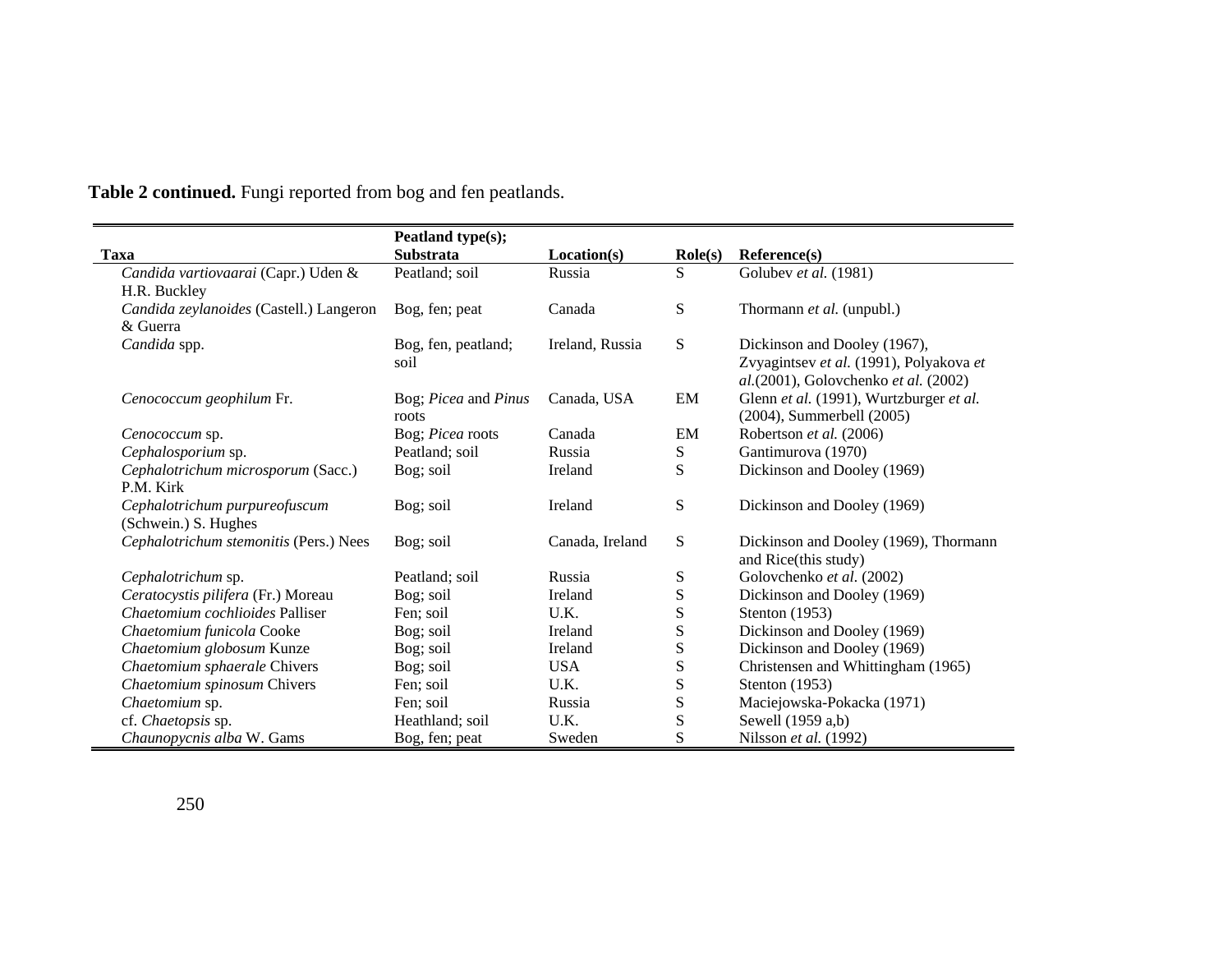|                                        | Peatland type(s);    |                  |                  |                                                               |
|----------------------------------------|----------------------|------------------|------------------|---------------------------------------------------------------|
| <b>Taxa</b>                            | <b>Substrata</b>     | Location(s)      | $\text{Role}(s)$ | Reference(s)                                                  |
| Chloridium chlamydosporis (J.F.H.      | Bog; soil            | Ireland          | S                | Dickinson and Dooley (1969)                                   |
| Beyma) S. Hughes                       |                      |                  |                  |                                                               |
| Chloridium virescens var.              | Fen; soil            | U.K.             | S                | Latter <i>et al.</i> $(1967)$                                 |
| chlamydosporicum (J.F.H. Beyma) W.     |                      |                  |                  |                                                               |
| Gams & Hol.-Jech.                      |                      |                  |                  |                                                               |
| Chloridium sp.                         | Peatland; soil       | Russia           | S                | Golovchenko et al. (2002)                                     |
| Chrysosporium sepedonioides (Harz)     | Fen; soil            | U.K.             | S                | Stenton $(1953)$                                              |
| Dominik                                |                      |                  |                  |                                                               |
| Chrysosporium spp.                     | Bog, fen, peatland;  | Canada, Russia   | S                | Christensen and Cook (1970), Golovchenko et                   |
|                                        | soil                 |                  |                  | al. (2002)                                                    |
| Cladosporium brevicompactum Pidopl.    | Bog; soil            | Canada           | ${\bf S}$        | Thormann and Rice (this study)                                |
| & Deniak                               |                      |                  |                  |                                                               |
| Cladosporium cladosporioides (Fresen.) | Bog, fen, peatland;  | Canada, Ireland, |                  | Thornton (1956), Dickinson and Dooley                         |
| G.A. de Vries                          | soil                 | Italy, U.K.      |                  | (1969), Dal Vesco (1974/75), Hurley (1981),                   |
|                                        |                      |                  |                  | Thormann and Rice(this study)                                 |
| Cladosporium herbarum (Pers.) Link     | Bog, fen, peatland;  | Argentina,       | ${\bf S}$        | Stenton (1953), Sewell (1959 a,b), Loub                       |
|                                        | soil, Sphagnum,      | Austria, Canada, |                  | (1960), Dickinson and Dooley (1969),                          |
|                                        | Carex leaves, Salix  | Ireland, Russia, |                  | Maciejowska-Pokacka(1971), Hurley (1981),                     |
|                                        | roots                | U.K.             |                  | Thormann et al.(2001, 2003), Robson et al.                    |
|                                        |                      |                  |                  | (2004), Thormann and Rice (this study)                        |
| Cladosporium sphaerospermum Penz.      | Bog, fen; soil       | Canada, U.K.     | S                | Latter et al. (1967), Thormann and Rice (this                 |
|                                        |                      |                  |                  | study)                                                        |
| Cladosporium spp.                      | Bog, fen; soil, peat | Argentina,       | ${\bf S}$        | Boswell (1955), Christensen and Whittingham                   |
|                                        | moss, Sphagnum,      | Canada, Ireland, |                  | (1965), Dickinson and Dooley (1969),                          |
|                                        | Carex and            | Sweden, U.K.,    |                  | Christensen and Cook(1970), Dickinson and                     |
|                                        | Nothofagus leaves    | <b>USA</b>       |                  | Maggs (1974), Cormier et al. (1988), Nilsson et               |
|                                        |                      |                  |                  | <i>al.</i> (1992), Searles <i>et al.</i> (2001), Thormann and |
|                                        |                      |                  |                  | Rice (this study)                                             |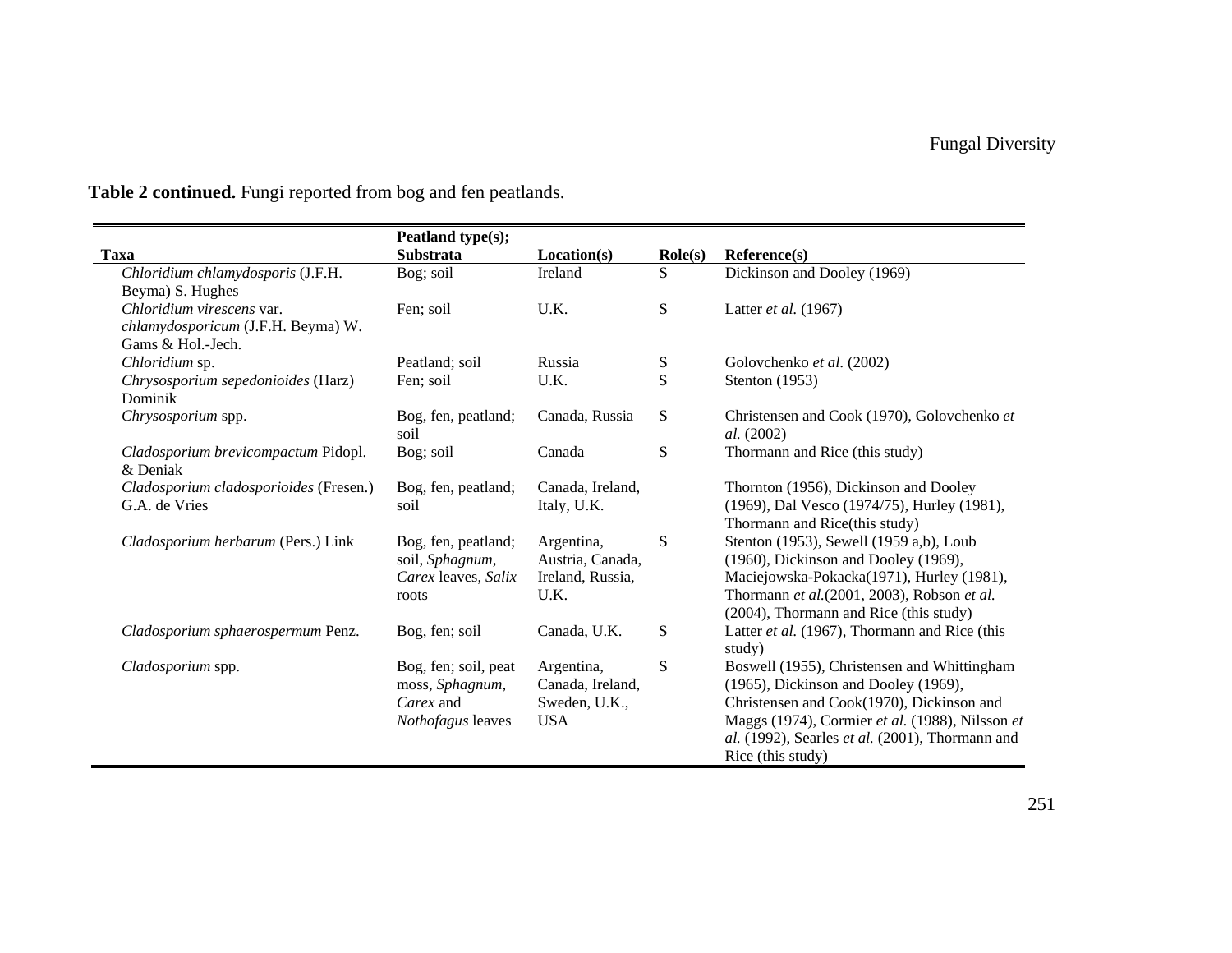|                                       | Peatland type(s);     |                |                  |                                                  |
|---------------------------------------|-----------------------|----------------|------------------|--------------------------------------------------|
| <b>Taxa</b>                           | <b>Substrata</b>      | Location(s)    | $\text{Role}(s)$ | Reference(s)                                     |
| Clonostachys cf. pseudobotrys         | Fen; soil             | U.K.           | S                | Stenton $(1953)$                                 |
| Coniochaeta spp.                      | Bog; soil             | Ireland, USA   | ${\bf S}$        | Christensen and Whittingham (1965),              |
|                                       |                       |                |                  | Dooley and Dickinson (1971)                      |
| Coniothyrium spp.                     | Fen, heathland; soils | Russia, U.K.   | ${\bf S}$        | Sewell (1959 a,b), Maciejowska-Pokacka<br>(1971) |
| Coremium sp.                          | Fen; soil             | U.K.           | S                | Stenton $(1953)$                                 |
| Coronellaria benkertii Syrcek         | Bog; Carex leaves     | Germany        | ${\bf S}$        | Beyer (1994)                                     |
| Cudoniella buckowensis Henn.          | Sphagnum              | Germany        | ${\bf P}$        | Oudemans (1919)                                  |
| Cylindrocarpon destructans (Zinssm.)  | Bog; soil             | Ireland        | S                | Dickinson and Dooley (1969)                      |
| Scholten                              |                       |                |                  |                                                  |
| Cylindrocarpon destructans var.       | Bog; soil             | U.K.           | ${\bf S}$        | Stenton $(1953)$                                 |
| destructans (Zinssm.) Scholten        |                       |                |                  |                                                  |
| Cylindrocarpon didymum (Harting)      | Fen, peatland; soil   | Italy, Russia, | S                | Thornton (1956), Maciejowska-Pokacka             |
| Wollenw.                              |                       | U.K.           |                  | (1971), Dal Vesco (1974/75)                      |
| Cylindrocarpon orthosporum (Sacc.)    | Peatland; soil        | Italy          | S                | Dal Vesco (1974/75)                              |
| Wollenw.                              |                       |                |                  |                                                  |
| Dactylella candida (Nees) de Hoog     | Bog; water            | Poland         | N                | Czeczuga (1993)                                  |
| Debaryomyces hansenii (Zopf) Lodder   | Bog, fen, peatland;   | Russia         | ${\bf S}$        | Golubev et al. (1981), Zvyagintsev et al.        |
| & Kreger                              | soil                  |                |                  | (1991), Polyakova et al. (2001)                  |
| Debaryomyces vanrijiae (van der Walt, | Peatland; soil        | Russia         | S                | Golubev et al. (1981)                            |
| M.T. Sm. & Tscheuschner) Abadie,      |                       |                |                  |                                                  |
| Pignal & J.L. Jacob                   |                       |                |                  |                                                  |
| Debaryomyces sp.                      | Peatland; soil        | Russia         | S                | Golovchenko et al. (2002)                        |
| Dematium sp.                          | Peatland; soil        | Russia         | S                | Gantimurova (1970)                               |
| Dimorphospora foliicola Tubaki        | Fen: Carex leaves     | Canada         | ${\bf S}$        | Thormann et al. (2001, 2003)                     |
| Diplodia sp.                          | Bog; soil             | Ireland        | S                | Dickinson and Dooley (1969)                      |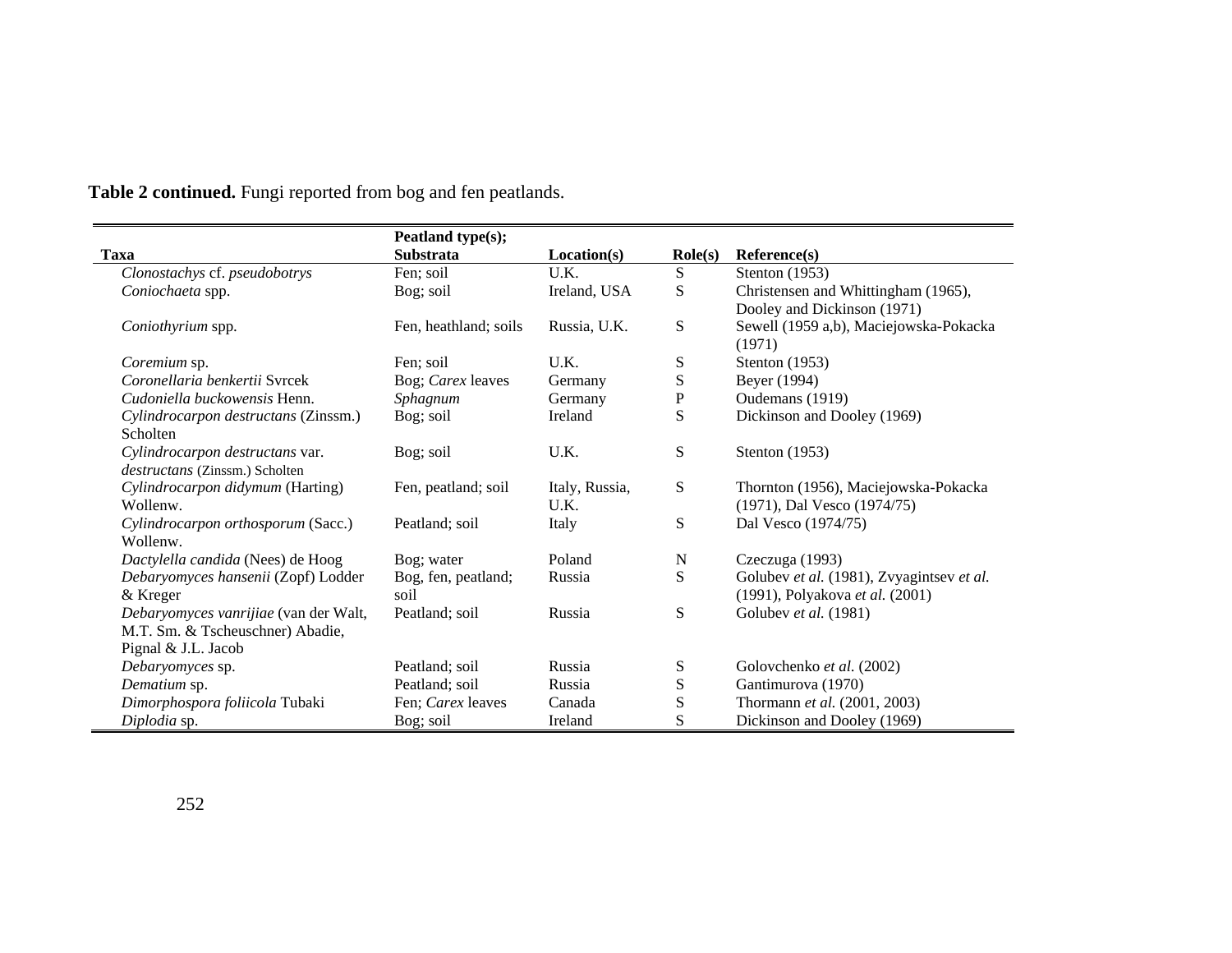|                                                      | Peatland type(s);                      |                                                 |                    |                                                                                                              |
|------------------------------------------------------|----------------------------------------|-------------------------------------------------|--------------------|--------------------------------------------------------------------------------------------------------------|
| <b>Taxa</b>                                          | <b>Substrata</b>                       | Location(s)                                     | $\textbf{Role}(s)$ | Reference(s)                                                                                                 |
| Epibryon bryophilum (Fuckel) Döbbeler                | Sphagnum                               | Germany,<br>France, Romania,<br>Scotland, Spain | P                  | Döbbeler (1978)                                                                                              |
| Epibryon casaresii (Bubák & Gonz.<br>Frag.) Döbbeler | Sphagnum                               | Germany                                         | P                  | Döbbeler (1978)                                                                                              |
| Epibryon turfosorum (Mout.) Döbbler                  | Sphagnum                               | Austria.<br>Belgium,<br>Germany                 | P                  | Saccardo (1898), Oudemans (1919),<br>Döbbler (1978, 1984)                                                    |
| Epicoccum nigrum Link                                | Bog, fen, peatland;<br>soil            | Canada, Ireland,<br>Italy, U.K.                 | S                  | Latter et al. (1967), Dickinson and Dooley<br>(1969), Dal Vesco (1974/75), Thormann<br>and Rice (this study) |
| <i>Epicoccum</i> spp.                                | Fen, heathland; soils                  | Russia, U.K.                                    | S                  | Sewell (1959 a,b), Maciejowska-Pokacka<br>(1971)                                                             |
| Fusarium aquaeductuum (Rabenh. &<br>Radlk.) Sacc.    | Bog; soil                              | Ireland                                         | S                  | Dickinson and Dooley (1969)                                                                                  |
| Fusarium aquaeductuum var. medium<br>Wollenw.        | Bog, fen; Sphagnum,<br>Carex rhizomes  | Canada                                          | S                  | Thormann et al. (2001, 2003)                                                                                 |
| Fusarium avenaceum (Fr.) Sacc.                       | Bog, fen; soil                         | Ireland, Russia                                 | S                  | Dickinson and Dooley (1969),<br>Zvyagintsev et al. (1991)                                                    |
| Fusarium chlamydosporum Wollenw. &<br>Reinking       | Fen: Salix roots                       | Canada                                          | S                  | Thormann et al. (2001, 2003)                                                                                 |
| Fusarium culmorum (W.G. Sm.) Sacc.                   | Bog, fen; soil                         | Ireland, U.K.                                   | S                  | Stenton (1953), Dickinson and Dooley<br>(1969), Dooley and Dickinson (1971)                                  |
| Fusarium melanochlorum (Casp.) Sacc.                 | Peatland; soil                         | Italy                                           | S                  | Dal Vesco (1974/75)                                                                                          |
| Fusarium oxysporum Schtdl.                           | Fen, peatland; soil,<br>Carex rhizomes | Canada, Italy,<br>Russia                        | S                  | Maciejowska-Pokacka (1971), Dal Vesco<br>(1974/75), Thormann et al. (2001, 2003)                             |
| Fusarium cf. oxysporum                               | Fen; soil                              | U.K.                                            | S                  | Stenton (1953)                                                                                               |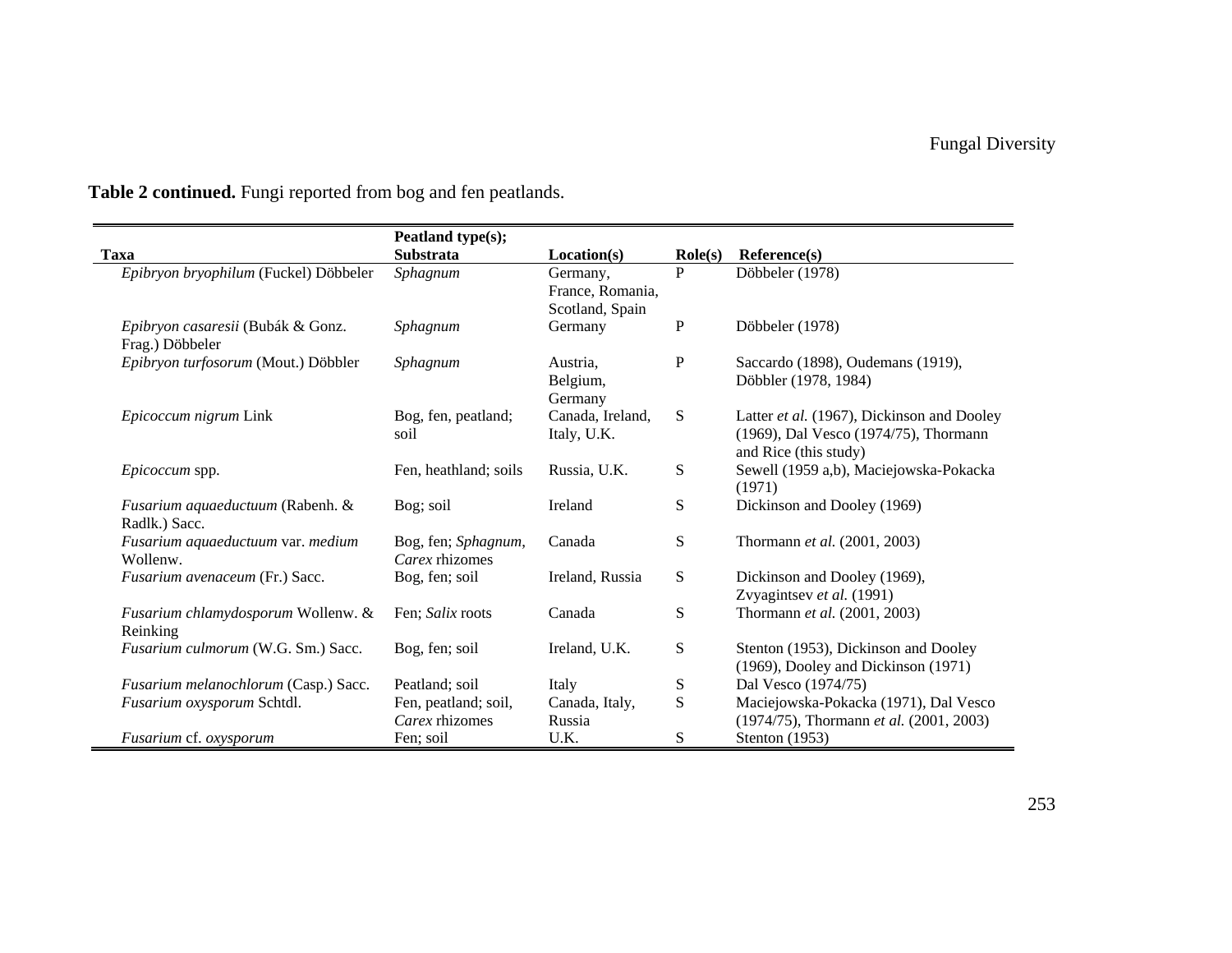| Peatland type(s);                     |                  |                  |                                             |
|---------------------------------------|------------------|------------------|---------------------------------------------|
| <b>Substrata</b>                      | Location(s)      | $\text{Role}(s)$ | Reference(s)                                |
| Fen; Salix roots                      | Canada           | S                | Thormann et al.(2001, 2003)                 |
| Bog; fen, peatland,                   | Canada, Ireland, | S                | Bisby et al. (1935), Stenton (1953), Latter |
| soil                                  | Russia, U.K.     |                  | et al. (1967), Dickinson and Dooley         |
|                                       |                  |                  | (1969), Gantimurova (1970),                 |
|                                       |                  |                  | Maciejowska-Pokacka (1971)                  |
| Bog, heathland; soil                  | Ireland, U.K.    | ${\bf S}$        | Sewell (1959 a,b), Dickinson and Dooley     |
|                                       |                  |                  | (1969)                                      |
| Heathland; soil                       | U.K              | ${\bf S}$        | Sewell (1959 a,b)                           |
| Bog, fen; soil                        | Canada           | ${\bf S}$        | Christensen and Cook (1970)                 |
| Sphagnum                              | Europe, India,   | S                | Oudemans (1919)                             |
|                                       | Russia, USA      |                  |                                             |
| Sphagnum                              | Germany,         | S                | Dähncke (1993)                              |
|                                       | Scandinavia      |                  |                                             |
| Bog, fen; soil, Picea                 | Canada, Ireland, | S                | Stenton (1953), Christensen and             |
| rhizosphere                           | Russia, U.K.,    |                  | Whittingham (1965), Latter et al. (1967),   |
|                                       | <b>USA</b>       |                  | Dickinson and Dooley (1969),                |
|                                       |                  |                  | Zvyagintsev et al. (1991), Summerbell       |
|                                       |                  |                  | $(2005)$ , Rice <i>et al.</i> $(2006)$      |
| Heathland; soil                       | U.K.             | S                | Sewell (1959 a,b)                           |
|                                       |                  |                  |                                             |
| Bog; soil, Sphagnum                   | Canada, USA      | ${\bf S}$        | Christensen and Whittingham (1965),         |
|                                       |                  |                  | Dickinson and Maggs (1974), Hurley          |
|                                       |                  |                  | (1981)                                      |
| Bog, peatland; soil,                  | Ireland, Russia  | S                | Dickinson and Dooley (1969), Dooley and     |
| Sphagnum                              |                  |                  | Dickinson(1971), Golovchenko et al.         |
|                                       |                  |                  | $(2002)$ , Tsuneda (pers. comm.)*           |
| Fen: soil                             | Russia, U.K.     | ${\bf S}$        | Stenton (1953), Maciejowska-Pokacka         |
|                                       |                  |                  | (1971)                                      |
| Gliocladium catenulatum J.C. Gilman & |                  |                  |                                             |

 $\blacksquare$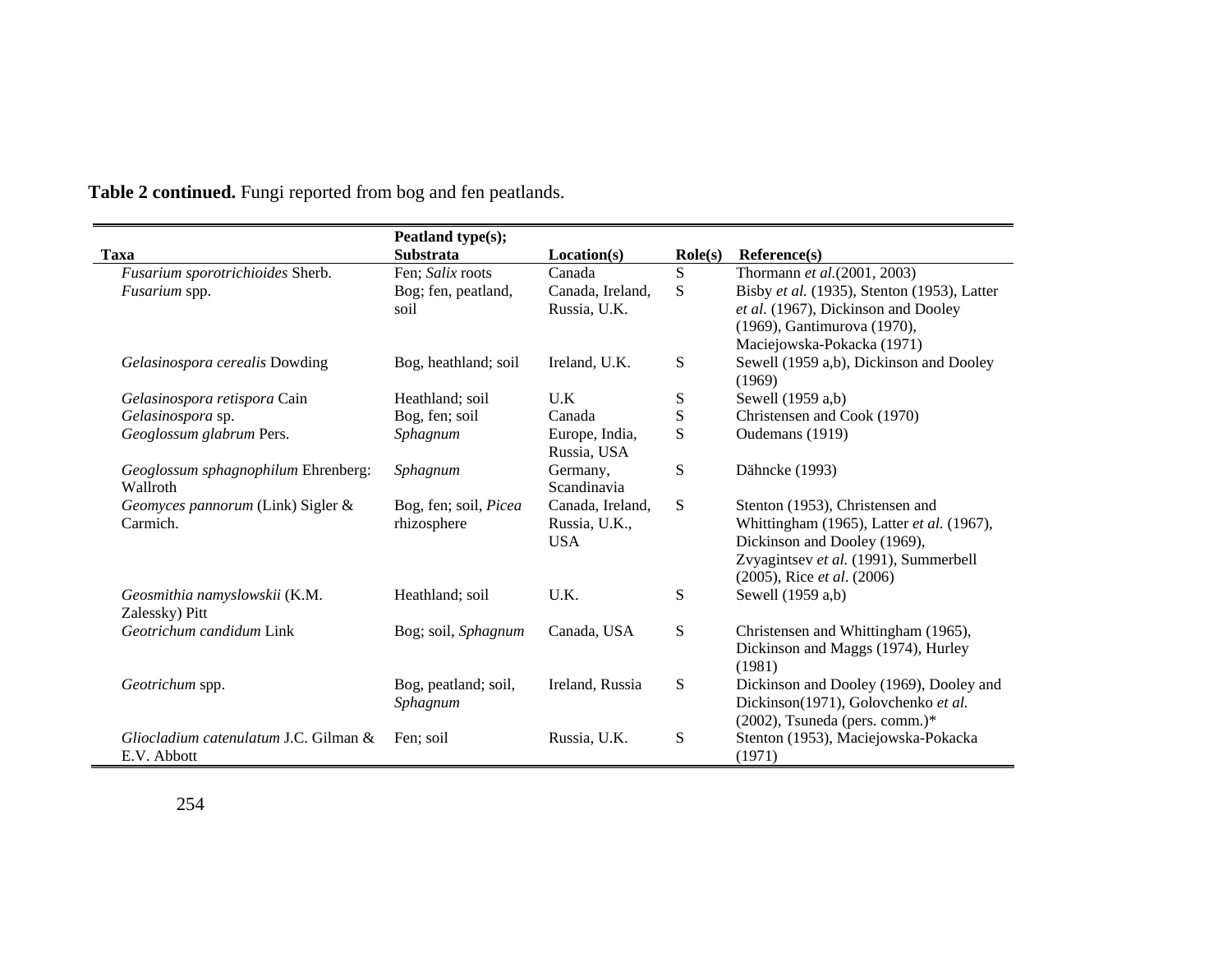|                                         | Peatland type(s); |                  |                  |                                       |
|-----------------------------------------|-------------------|------------------|------------------|---------------------------------------|
| <b>Taxa</b>                             | Substrata         | Location(s)      | $\text{Role}(s)$ | Reference(s)                          |
| Gliocladium deliquescens Sopp           | Bog; soil         | Ireland          | ${\bf S}$        | Dickinson and Dooley (1969)           |
| Gliocladium penicillioides Corda        | Fen; soil         | Russia           | ${\bf S}$        | Maciejowska-Pokacka (1971)            |
| Gliocladium roseum Bainier              | Bog, fen; soil    | Ireland, U.K.    | ${\bf S}$        | Stenton (1953), Thornton (1956),      |
|                                         |                   |                  |                  | Dickinson and Dooley (1969)           |
| Gliocladium sp.                         | Peatland; soil    | Russia           | S                | Golovchenko et al. (2002)             |
| Gliomastix murorum var. murorum         | Fen; soil         | U.K.             | S                | Stenton $(1953)$                      |
| (Corda) S. Hughes                       |                   |                  |                  |                                       |
| Gliomastix sp.                          | Peatland; soil    | Russia           | S                | Golovchenko et al. (2002)             |
| Gloeosporium sp.                        | Bog; soil         | Ireland          | ${\bf S}$        | Dickinson and Dooley (1969)           |
| Graphium sp.                            | Bog; soil         | Ireland          | ${\bf S}$        | Dickinson and Dooley (1969)           |
| Hainesia rhoina (Sacc.) Ellis & Sacc.   | Peatland; soil    | Italy            | ${\bf S}$        | Dal Vesco (1974/75)                   |
| Hainesia sp.                            | Peatland; soil    | Russia           | ${\bf S}$        | Golovchenko et al. (2002)             |
| Hanseniaspora uvarum (Niehaus)          | Bog; soil         | Russia           | S                | Polyakova et al. (2001)               |
| Shehata, Mrak & Phaff                   |                   |                  |                  |                                       |
| <i>Hansenula saturnus</i> var. saturnus | Peatland; soil    | Russia           | S                | Golubev et al. (1981)                 |
| (Klöcker) anon. ined                    |                   |                  |                  |                                       |
| Haptocillium balanoides (Drechsler)     | Fen; Salix roots  | Canada           | ${\bf S}$        | Thormann et al. (2001, 2003)          |
| Zare & W. Gams                          |                   |                  |                  |                                       |
| Helicoon pluriseptatum Beverw.          | Peatland; soil    | France           | ${\bf S}$        | Gilbert et al. (1998)                 |
| Helotium schimperi Navashin             | Sphagnum          | Canada, Finland, | ${\bf P}$        | Oudemans (1919), Chau (1979), Redhead |
|                                         |                   | Japan, Russia,   |                  | and Spicer (1981)                     |
|                                         |                   | Sweden, USA      |                  |                                       |
| Helotium sp.                            | Bog; soil         | Italy            | S                | Dickinson and Dooley (1969)           |
| Heteroconium chaetospira (Grove) Ellis  | Fen; Amelanchier  | Canada           | E                | Wilson et al. (2004)                  |
|                                         | roots             |                  |                  |                                       |
| Histoplasma sp.                         | Bog; soil         | <b>USA</b>       | ${\bf S}$        | Christensen and Whittingham (1965)    |
| cf. <i>Hormiactis</i> sp.               | Fen: soil         | U.K.             | S                | Stenton $(1953)$                      |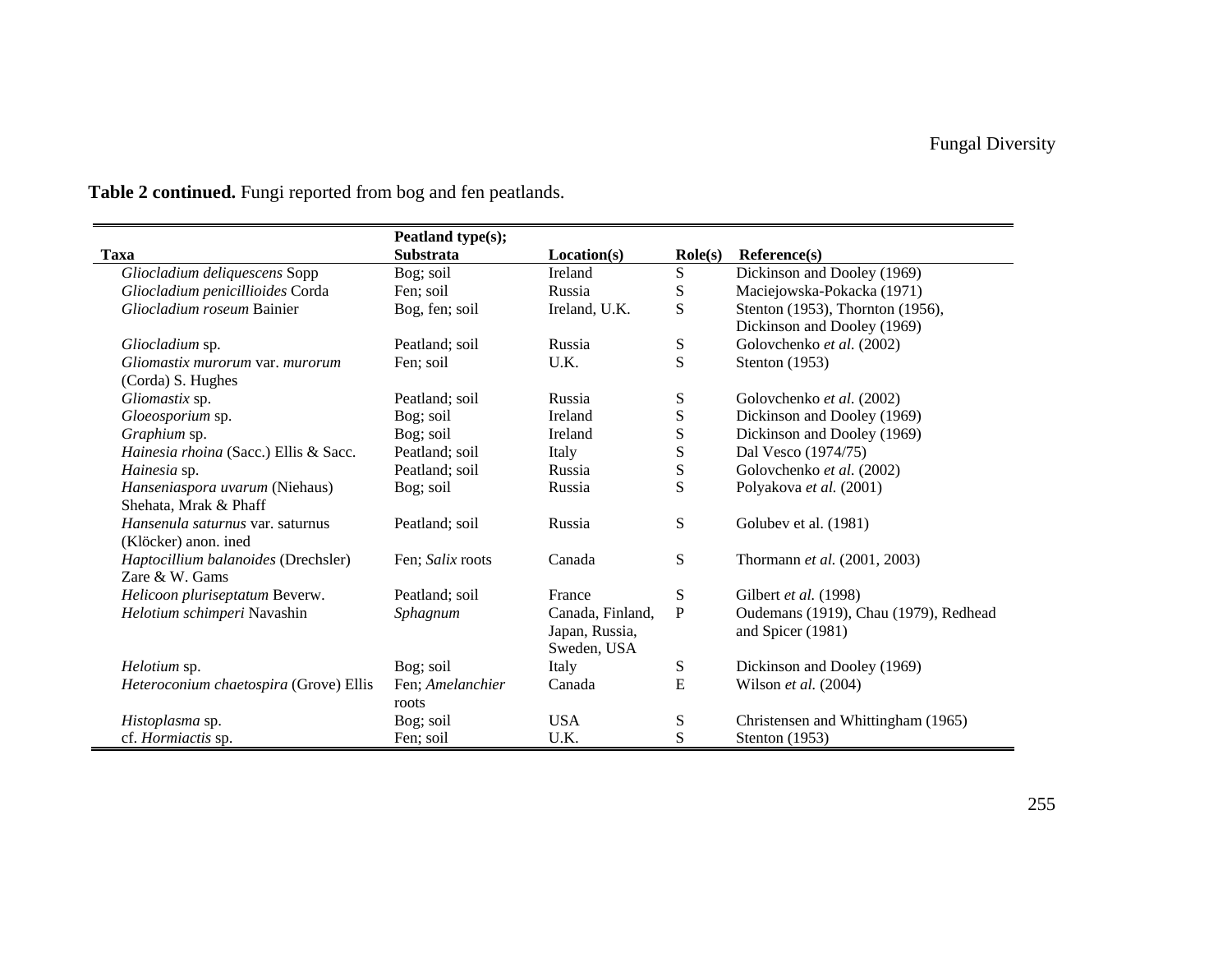|                                                             | Peatland type(s);                              |                               |                  |                                                                    |
|-------------------------------------------------------------|------------------------------------------------|-------------------------------|------------------|--------------------------------------------------------------------|
| Taxa                                                        | Substrata                                      | Location(s)                   | $\text{Role}(s)$ | Reference(s)                                                       |
| Hormonema sp.                                               | Bog; Picea<br>rhizosphere                      | Canada                        | S                | Summerbell (2005)                                                  |
| Humaria sphagni (Bong.) Sacc.                               | Sphagnum                                       | n.i.                          | S                | Saccardo (1898), Oudemans (1919)                                   |
| Humaria sydowii (Rehm.) Sacc.                               | Sphagnum                                       | Germany, Ukraine S            |                  | Oudemans (1919)                                                    |
| Humicola grisea Traaen                                      | Bog, fen, peatland;<br>soil                    | Italy, Russia, U.K. S         |                  | Thornton (1956), Dal Vesco (1974/75),<br>Zvyagintsev et al. (1991) |
| Humicola spp.                                               | Peatland, heathland;<br>soil                   | Italy, U.K.                   | S                | Sewell (1959a,b), Dal Vesco (1974/75)                              |
| Hymenoscyphus procerus (P. Karst.)<br>Dennis                | Sphagnum                                       | Finland, Italy                | ${\bf S}$        | Saccardo (1898), Oudemans (1919)                                   |
| Hymenoscyphus vasaensis (P. Karst.)<br>Dennis               | Sphagnum                                       | Germany                       | S                | Saccardo (1898)                                                    |
| Illosporium muscorum Rostr.                                 | Sphagnum                                       | Hungary                       | S                | Oudemans (1919)                                                    |
| Kernia retardata Udagawa & Muroi                            | Sphagnum                                       | Canada                        | S                | Thormann et al. (2001)                                             |
| Kuraishia capsulata (Wick.) Y.<br>Yamada, K. Maeda & Mikata | Bog; soil                                      | Russia                        | S                | Polyakova et al. (2001)                                            |
| Lasiosphaeria muscicola De Not.                             | Sphagnum                                       | Italy, New<br>Zealand, Norway | S                | Döbbeler (1978)                                                    |
| Lasiosphaeria sphagni Delacr.                               | Sphagnum                                       | France                        | S                | Oudemans (1919), Döbbeler (1978)                                   |
| Lasiosphaeria sphagnorum (Crou.)<br>Sacc.                   | Sphagnum                                       | France                        | S                | Saccardo (1898), Oudemans (1919),<br>Döbbeler (1978)               |
| Lecanicillium lecanii (Zimm.) Zare &<br>W. Gams             | Bog, fen; soil,<br>Sphagnum, Carex<br>rhizomes | Canada, Russia                | S                | Zvyagintsev et al. (1991), Thormann et al.<br>(2001, 2003)         |
| Lecanicillium psalliotae (Treschew)<br>Zare & W. Gams       | Bog; Sphagnum                                  | Canada                        | S                | Thormann et al. (2001, 2003)                                       |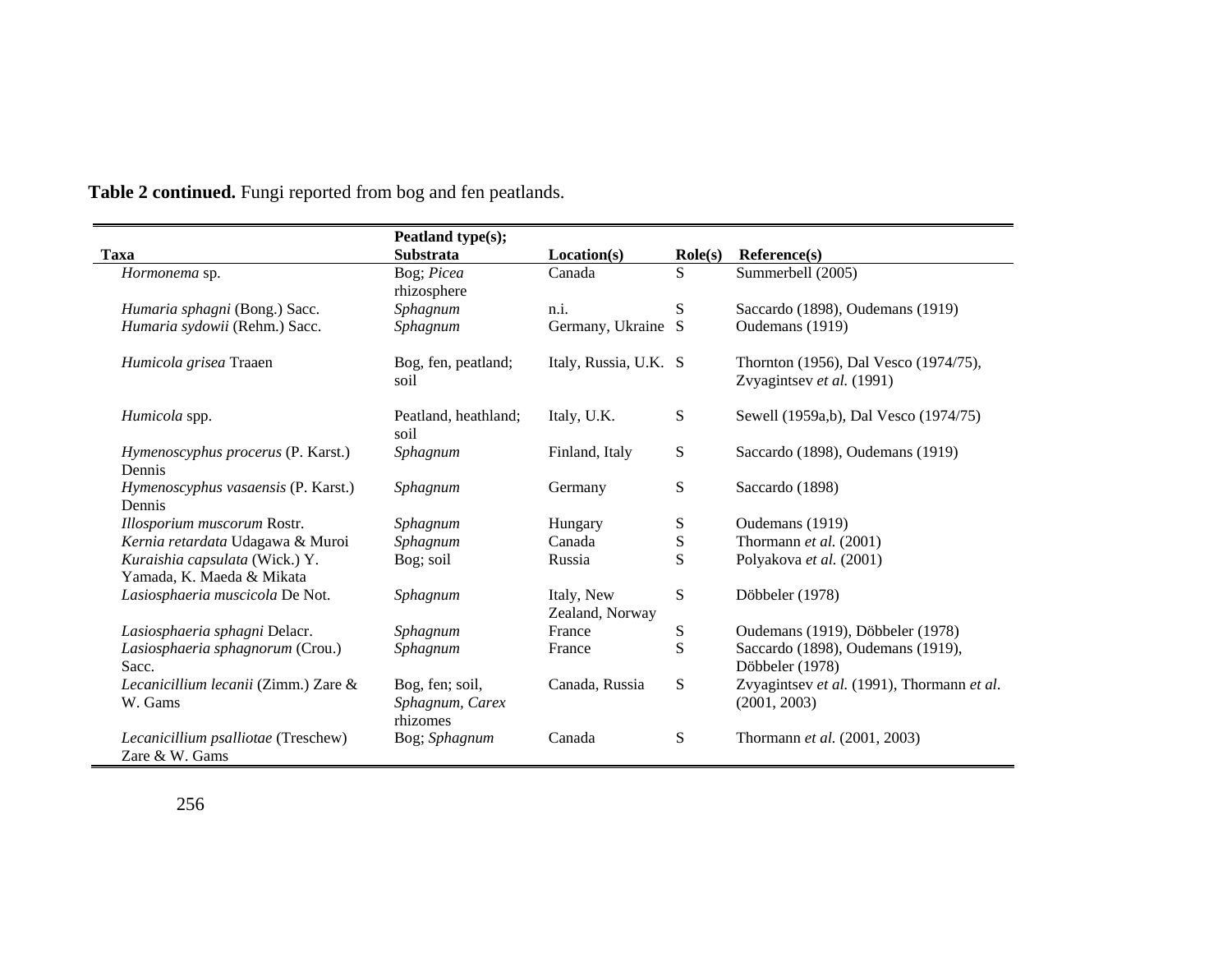|                                         | Peatland type(s); |                  |                  |                                    |
|-----------------------------------------|-------------------|------------------|------------------|------------------------------------|
| Taxa                                    | <b>Substrata</b>  | Location(s)      | $\text{Role}(s)$ | Reference(s)                       |
| Lemonniera aquatica De Wild.            | Bog; water        | Poland           | S                | Czeczuga (1993)                    |
| Leptographium sp.                       | Bog; soil         | <b>USA</b>       | S                | Christensen and Whittingham (1965) |
| Lizoniella sphagni (Cooke) Sacc. &      | Sphagnum          | <b>USA</b>       | S/P              | Saccardo (1898), Oudemans (1919),  |
| Sacc.                                   |                   |                  |                  | Seymour (1929), Döbbeler (1978)    |
| Macrophoma spp.                         | Bog; soil         | Ireland          | S                | Dickinson and Dooley (1969)        |
| Melanconium sp.                         | Bog; soil         | Ireland          | S                | Dickinson and Dooley (1969)        |
| Meliniomyces variabilis Hambleton &     | Bog; plant roots  | Canada           | E/Er             | Hambleton and Currah (1997),       |
| Sigler                                  |                   |                  |                  | Summerbell (2005)                  |
| Metarhizium anisopliae (Metschn.)       | Bog, fen; soil    | Russia           | S                | Zvyagintsev et al. (1991)          |
| Sorkin                                  |                   |                  |                  |                                    |
| Metschnikowia pulcherrima Pitt &        | Bog; soil         | Russia           | ${\bf S}$        | Polyakova et al. (2001)            |
| M.W. Mill.                              |                   |                  |                  |                                    |
| Microdiplodia sp.                       | Bog; soil         | Ireland          | S                | Dickinson and Dooley (1969)        |
| Microscypha muelleri (Graddon) ined     | Bog; Eriophorum   | Germany          | S/P              | Beyer (1994)                       |
|                                         | leaves            |                  |                  |                                    |
| Mitrula borealis Redhead                | Sphagnum          | Canada, Estonia, | S                | Redhead (1977)                     |
|                                         |                   | Germany, USA     |                  |                                    |
| Mitrula elegans Berk.                   | Sphagnum          | Canada, USA      | S                | Redhead (1977)                     |
| Mitrula lunulatospora Redhead           | Sphagnum          | Canada, USA      | ${\bf S}$        | Redhead (1977)                     |
| Mitrula paludosa Fr.                    | Sphagnum          | Europe, Japan    | S                | Redhead (1977), Kirk and Spooner   |
|                                         |                   |                  |                  | (1983/84)                          |
| Moellerodiscus tenuistipes (J. Schröt.) | Bog; Lysimachia   | Germany          | S/P              | Beyer (1994)                       |
| Dumont                                  | leaves            |                  |                  |                                    |
| Monacrosporium sp.                      | Bog; soil         | Ireland          | S                | Dickinson and Dooley (1969)        |
| Monascostroma cf. innumerosa            | Fen; soil         | U.K.             | S                | Latter et al. (1967)               |
| Monascostroma sphagnophilum             | Sphagnum          | Germany,         | S                | Döbbeler (1978, 1984)              |
| Döbbeler & Poelt                        |                   | Sweden           |                  |                                    |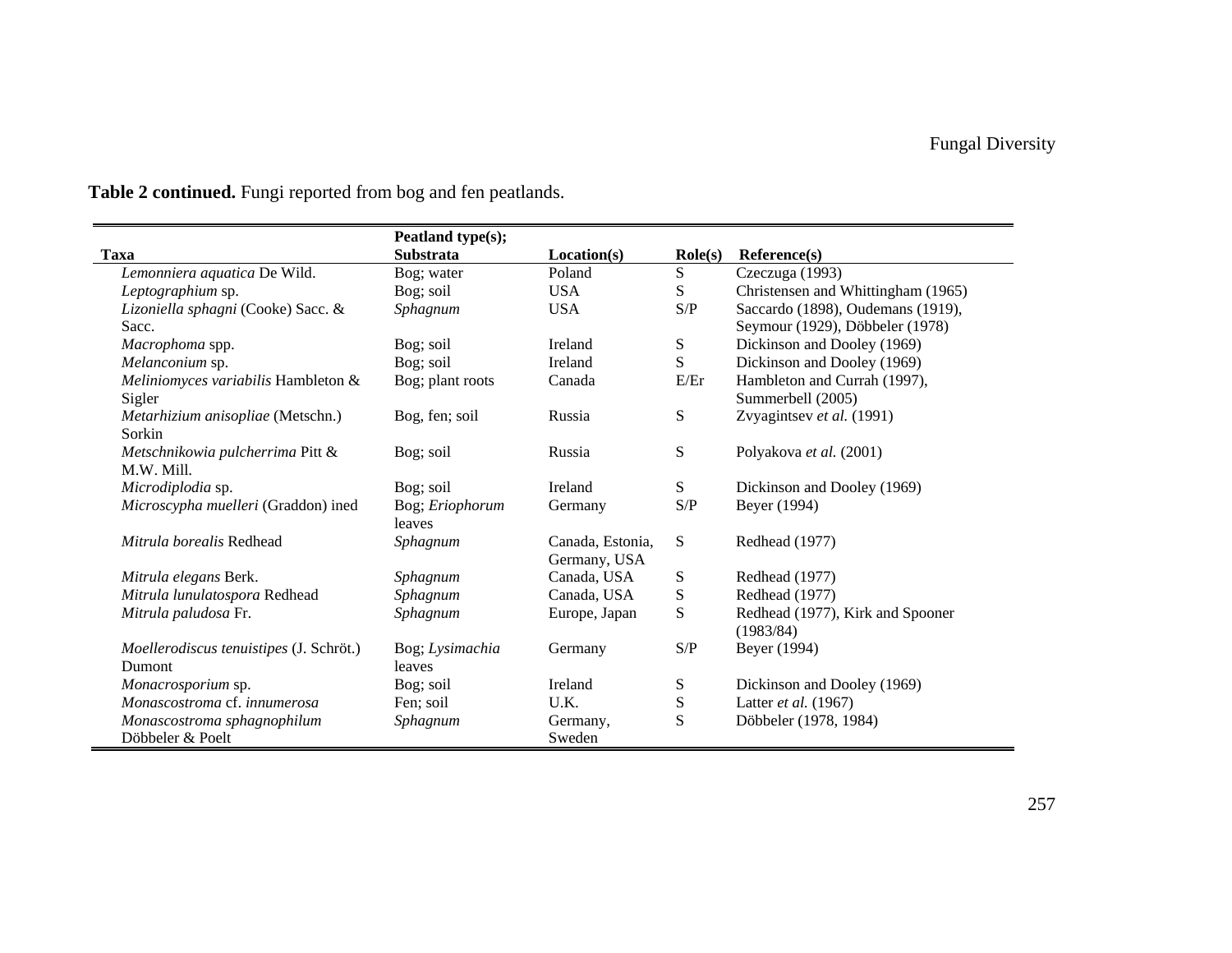|                                                                   | Peatland type(s);                                   |                 |                    |                                                                                                   |
|-------------------------------------------------------------------|-----------------------------------------------------|-----------------|--------------------|---------------------------------------------------------------------------------------------------|
| <b>Taxa</b>                                                       | <b>Substrata</b>                                    | Location(s)     | $\textbf{Role}(s)$ | Reference(s)                                                                                      |
| Monocillium constrictum W. Gams                                   | Bog, fen; Sphagnum,<br>Carex leaves, Salix<br>roots | Canada          | S                  | Thormann et al. (2001, 2003)                                                                      |
| Monocillium nordinii (Bourch.) W.<br>Gams                         | Fen; Carex leaves,<br><i>Salix</i> roots            | Canada          | S                  | Thormann <i>et al.</i> (2001, 2003)                                                               |
| Monocillium sp.                                                   | Peat moss samples                                   | Canada          | S                  | Cormier et al. (1988)                                                                             |
| Monodictys levis (Wiltshire) S. Hughes                            | Bog; soil                                           | Ireland         | ${\bf S}$          | Dickinson and Dooley (1969)                                                                       |
| Myrothecium sp.                                                   | Fen; soil                                           | U.K.            | ${\bf S}$          | Stenton (1953)                                                                                    |
| Nadsonia elongata Konok.                                          | Peatland; soil                                      | Russia          | S                  | Golubev et al. (1981)                                                                             |
| Nakaseomyces delphensis (van der Walt<br>& Tscheuschner) Kurtzman | Bog, fen; soil                                      | Canada          | S                  | Thormann et al. (unpubl.)                                                                         |
| Nigrospora sp.                                                    | Fen; soil                                           | U.K.            | S                  | Stenton $(1953)$                                                                                  |
| Nodulisporium spp.                                                | Bog, fen; soil,<br>Sphagnum, Carex<br>leaves        | Canada, USA     | S                  | Christensen and Whittingham (1965),<br>Thormann et al. (2001, 2003)                               |
| Oedocephalum sp.                                                  | Heathland; soil                                     | U.K.            | S                  | Sewell (1959 a,b)                                                                                 |
| Oidiodendron cerealis (Thum.) Barron                              | Bog; soil                                           | Canada          | ${\bf S}$          | <b>Barron</b> (1962)                                                                              |
| Oidiodendron chlamydosporicum<br>Morrall                          | Bog; Sphagnum                                       | Canada          | S                  | Thormann et al. (2001, 2003)                                                                      |
| Oidiodendron echinulatum Barron                                   | Bog, fen; soil                                      | Canada, Russia  | S                  | Barron (1962), Maciejowska-Pokacka<br>(1971)                                                      |
| Oidiodendron flavum von Szilvinyi                                 | Bog; soil                                           | Canada          | S                  | <b>Barron</b> (1962)                                                                              |
| Oidiodendron fuscum Robak                                         | Bog, fen; soil                                      | Canada, U.K.    | S                  | Thornton (1956), Barron (1962)                                                                    |
| Oidiodendron griseum Robak                                        | Bog; soil                                           | Canada, Ireland | S                  | Barron (1962), Dickinson and Dooley<br>(1969), Dooley and Dickinson (1971),<br>Rice et al. (2006) |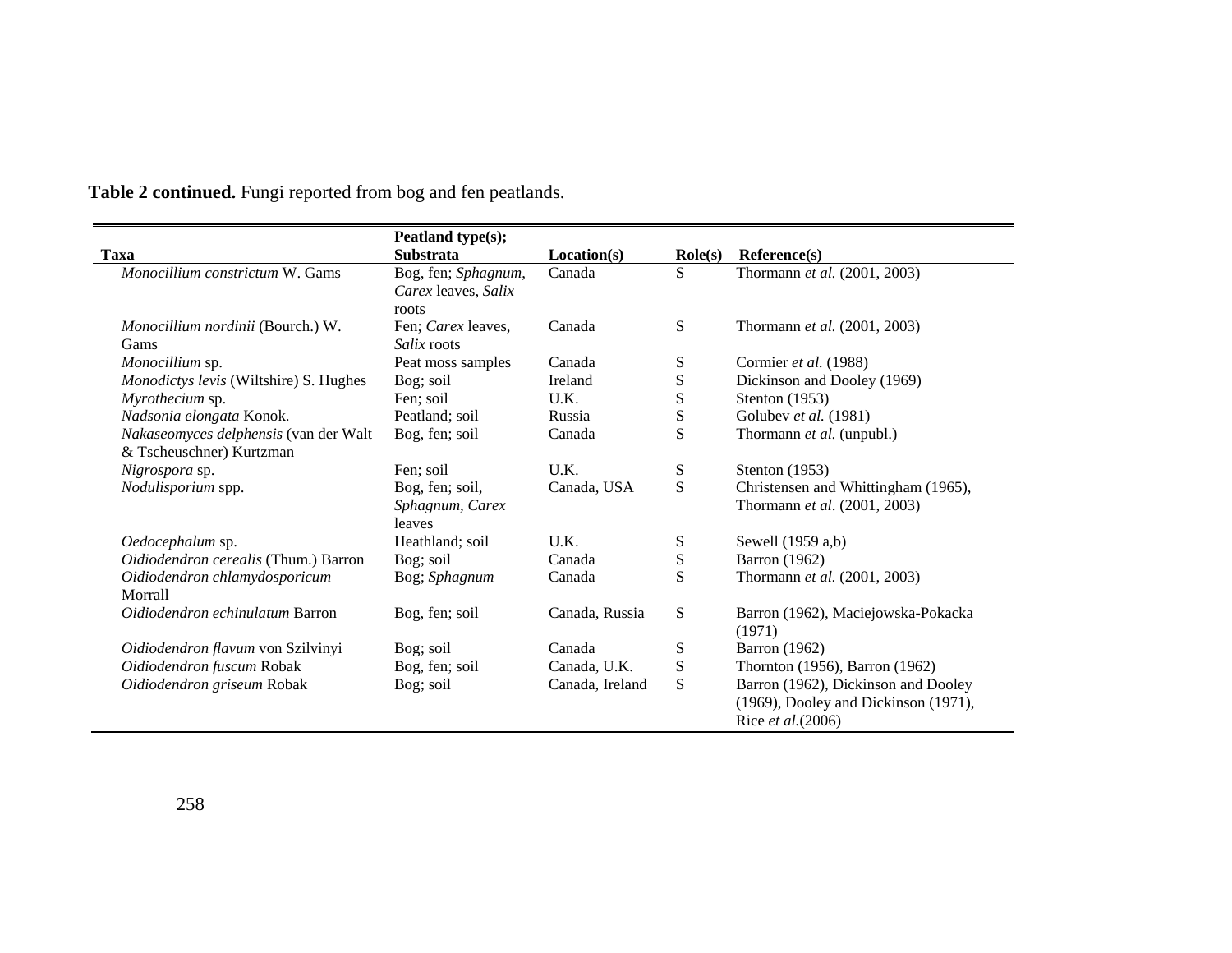| <b>Taxa</b>                                                   | Peatland type(s);<br><b>Substrata</b>            | Location(s)               | $\textbf{Role}(s)$ | Reference(s)                                                                                                                                                                                  |
|---------------------------------------------------------------|--------------------------------------------------|---------------------------|--------------------|-----------------------------------------------------------------------------------------------------------------------------------------------------------------------------------------------|
| <i>Oidiodendron maius</i> Barron                              | Bog, fen; soil,<br>Sphagnum,<br>ericaceous roots | Canada, Russia,<br>Sweden | S/Fr               | Barron (1962), Nilsson et al. (1992),<br>Hambleton and Currah (1997), Thormann<br>et al. (2001, 2003), Rice and Currah<br>$(2002)$ , Rice et al. $(2006)$ , Thormann and<br>Rice (this study) |
| <i>Oidiodendron maius var. citrinum Rice</i><br>$&$ Currah    | Bog; soil                                        | Canada                    | S                  | Barron (1962)                                                                                                                                                                                 |
| Oidiodendron periconioides Morrall                            | Bog; peat                                        | Canada                    | S                  | Rice et al. (2006)                                                                                                                                                                            |
| Oidiodendron rhodogenum Robak                                 | Bog; peat                                        | Canada                    | ${\bf S}$          | Rice et al. (2006)                                                                                                                                                                            |
| Oidiodendron tenuissimum (Pk.) S.                             | Bog, fen; soil, Picea                            | Canada, Russia,           | S                  | Barron (1962), Christensen and                                                                                                                                                                |
| Hughes                                                        | rhizosphere                                      | U.K., USA                 |                    | Whittingham (1965), Latter et al. (1967),<br>Maciejowska-Pokacka (1971),<br>Summerbell (2005)                                                                                                 |
| Oidiodendron truncatum Barron                                 | Bog; soil                                        | Canada, USA               | ${\bf S}$          | Barron (1962), Christensen and<br>Whittingham (1965)                                                                                                                                          |
| Oidiodendron spp.                                             | Bog, fen, peatland;<br>soil                      | Canada, Russia,<br>U.K.   | ${\bf S}$          | Stenton (1953), Golovchenko et al. (2002),<br>Rice et al. (2006)                                                                                                                              |
| Orbilia rubella (Pers.) P. Karst                              | Bog; Rumex stems                                 | Germany                   | P                  | Beyer (1994)                                                                                                                                                                                  |
| Pachybasium candidum (Sacc.) Peyronel                         | Bog; soil                                        | <b>USA</b>                | ${\bf S}$          | Christensen and Whittingham (1965)                                                                                                                                                            |
| Paecilomyces carneus (Duché & R.<br>Heim) A.H.S. Br. & G. Sm. | Bog, fen; soil                                   | Russia                    | S                  | Zvyagintsev et al. (1991)                                                                                                                                                                     |
| Paecilomyces farinosus (Holmsk.)<br>A.H.S. Br. & G. Sm.       | Bog; soil                                        | Ireland, USA              | ${\bf S}$          | Christensen and Whittingham (1965),<br>Dickinson and Dooley (1969)                                                                                                                            |
| Paecilomyces marquandii (Massee) S.<br>Hughes                 | Bog, fen; soil,<br>Sphagnum                      | Canada, U.K.              | ${\bf S}$          | Stenton (1953), Thormann et al. (2001,<br>2003)                                                                                                                                               |
| Paecilomyces variotii Bainier                                 | Bog, fen; soil                                   | Ireland, U.K.             | ${\bf S}$          | Stenton (1953), Dickinson and Dooley<br>(1969)                                                                                                                                                |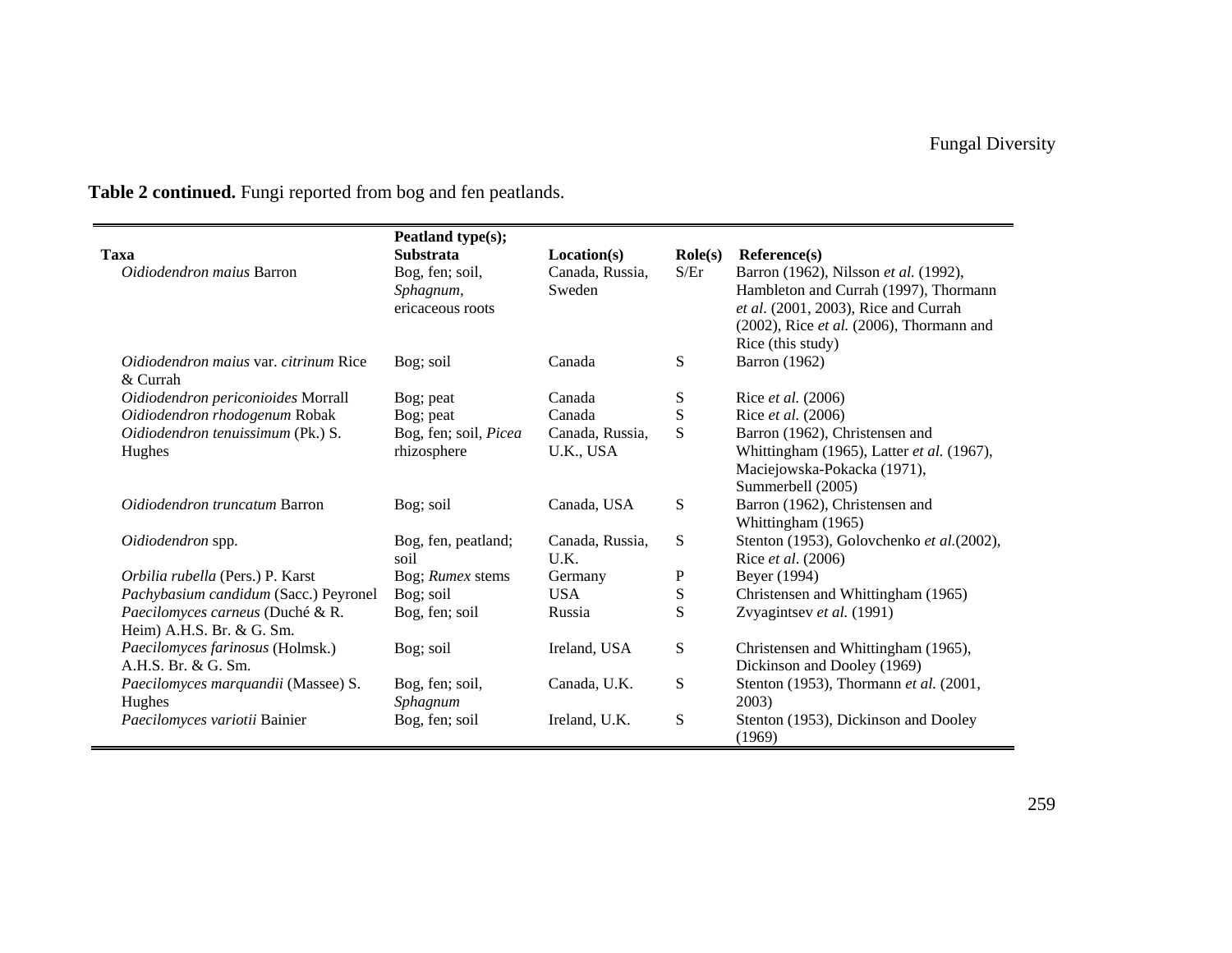|                                     | Peatland type(s);      |                  |                    |                                              |
|-------------------------------------|------------------------|------------------|--------------------|----------------------------------------------|
| Taxa                                | <b>Substrata</b>       | Location(s)      | $\textbf{Role}(s)$ | Reference(s)                                 |
| Paecilomyces spp.                   | Bog, fen, peatland;    | Canada, Ireland, | S.                 | Stenton (1953), Dickinson and Dooley (1969), |
|                                     | soil, peatmoss samples | Russia, U.K.     |                    | Cormier et al. (1988), Golovchenko et al.    |
|                                     |                        |                  |                    | (2002)                                       |
| Papularia arundinis (Corda) Fr.     | Fen: soil              | U.K.             | S                  | Stenton $(1953)$                             |
| Papulaspora sp.                     | Bog; soil              | Ireland          | ${\bf S}$          | Dickinson and Dooley (1969)                  |
| Penicillium adametzii K.M. Zalessky | Heathland; soil        | U.K.             | ${\bf S}$          | Sewell (1959 a,b)                            |
| Penicillium albidum Sopp            | Fen; soil              | U.K.             | S                  | Stenton (1953)                               |
| Penicillium aurantiogriseum Dierckx | Bog; soil              | Ireland          | S                  | Dickinson and Dooley (1967, 1969)            |
| Penicillium brevicompactum Dierckx  | Bog, fen, heatland;    | Ireland, U.K.,   | S                  | Thornton (1956), Sewell (1959 a,b),          |
|                                     | soil                   | <b>USA</b>       |                    | Christensen and Whittingham (1965),          |
|                                     |                        |                  |                    | Dickinson and Dooley (1969)                  |
| Penicillium canescens Sopp          | Bog, peatland; soil    | Canada, Ireland, | S                  | Dickinson and Dooley (1969), Dal Vesco       |
|                                     |                        | Italy            |                    | (1974/75), Thormann and Rice (this study)    |
| Penicillium cf. canescens           | Bog; soil              | Ireland          | S                  | Dickinson and Dooley (1969)                  |
| Penicillium chrysogenum Thom        | Bog, fen; soil, Carex  | Canada, Ireland, | S                  | Thormann et al. (2001, 2003), Thormann and   |
|                                     |                        | U.K.             |                    | Rice (this study)                            |
| Penicillium citreonigrum Dierckx    | Bog, heathland; soil   | Ireland, U.K.    | S                  | Sewell (1959 a,b), Dickinson and Dooley      |
|                                     |                        |                  |                    | (1969)                                       |
| <i>Penicillium commune</i> Thom     | Bog; soil              | Ireland          | S                  | Dickinson and Dooley (1969)                  |
| Penicillium corylophilum Dierckx    | Bog, peatland; soil    | Ireland, Italy   | S                  | Dickinson and Dooley (1969), Dal Vesco       |
|                                     |                        |                  |                    | (1974/75)                                    |
| Penicillium cyclopium Westling      | Bog, peatland,         | Ireland, Italy,  | S                  | Sewell (1959 a,b), Dickinson and Dooley      |
|                                     | heathland; soil        | U.K.             |                    | (1969), Dal Vesco (1974/75)                  |
| <i>Penicillium decumbens</i> Thom   | Bog; soil              | Austria          | S                  | Loub (1960)                                  |
| Penicillium dierckxii Biourge       | Bog, peatland,         | Ireland, Italy,  | S                  | Sewell (1959 a,b), Dickinson and Dooley      |
|                                     | heathland; soil        | U.K.             |                    | (1969), Dal Vesco (1974/75)                  |
| Penicillium duclauxii Delacr.       | Bog, fen; soil         | Russia, USA      | S                  | Christensen and Whittingham (1965),          |
|                                     |                        |                  |                    | Zyganintsev et al. (1991)                    |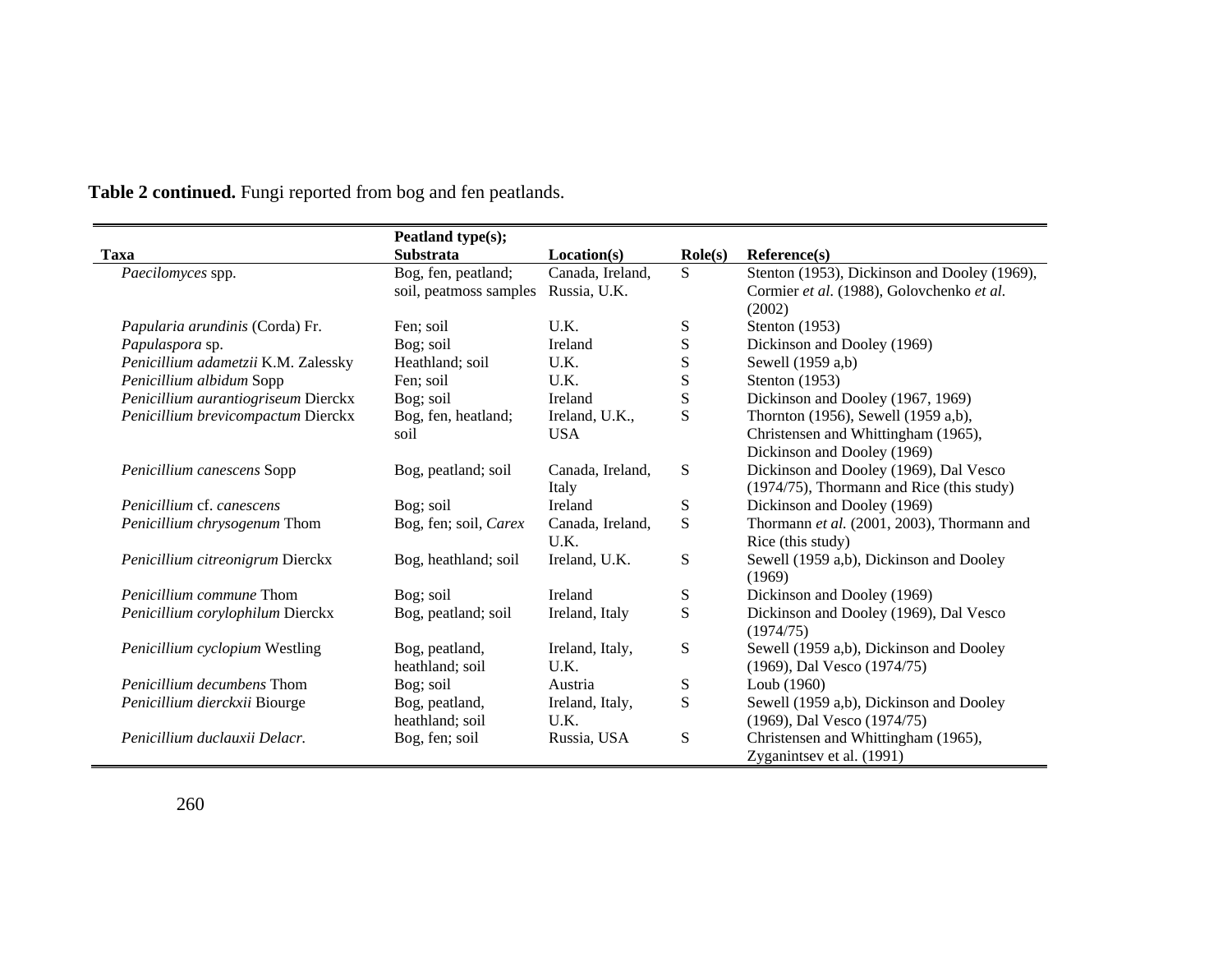|                                        | Peatland type(s);   |                  |                  |                                         |
|----------------------------------------|---------------------|------------------|------------------|-----------------------------------------|
| <b>Taxa</b>                            | <b>Substrata</b>    | Location(s)      | $\text{Role}(s)$ | Reference(s)                            |
| Penicillium expansum Link              | Fen; soil           | U.K.             | S                | Stenton (1953)                          |
| Penicillium funiculosum Thom           | Bog, fen, peatland; | Canada, Ireland, | S                | Stenton (1953), Christensen and         |
|                                        | soil, Sphagnum,     | Russia, U.K.,    |                  | Whittingham (1965), Czastukhin (1967),  |
|                                        | Carex               | <b>USA</b>       |                  | Dickinson and Dooley (1969), Dooley and |
|                                        |                     |                  |                  | Dickinson (1971), Hurley (1981),        |
|                                        |                     |                  |                  | Thormann et al. (2001, 2003),           |
|                                        |                     |                  |                  | Golovchenko et al. (2002), Thormann and |
|                                        |                     |                  |                  | Rice (this study)                       |
| Penicillium glabrum (Wehmer)           | Bog, fen, peatland; | Argentina,       | S                | Stenton (1953), Thornton (1956), Latter |
| Westling                               | soil, Sphagnum      | Canada, Ireland, |                  | et al.(1967), Dickinson and Dooley      |
|                                        |                     | Italy, U.K.      |                  | (1969), Dal Vesco (1974/75), Robson et  |
|                                        |                     |                  |                  | al. (2004), Thormann and Rice (this     |
|                                        |                     |                  |                  | study)                                  |
| Penicillium griseum (Sopp) Biourge     | Bog; soil           | Austria          | S                | Loub (1960)                             |
| Penicillium herqueri Bainier & Sartory | Bog; soil           | <b>USA</b>       | S                | Christensen and Whittingham (1965)      |
| Penicillium implicatum Biourge         | Fen; soil           | U.K.             | ${\bf S}$        | Thornton (1956)                         |
| Penicillium islandicum Sopp            | Bog; soil           | Canada, USA      | S                | Christensen and Whittingham (1965),     |
|                                        |                     |                  |                  | Thormann and Rice (this study)          |
| Penicillium jensenii K.M. Zalessky     | Sphagnum            | U.K.             | S                | Dickinson and Maggs (1974)              |
| Penicillium lanosum Westling           | Bog; soil           | Canada, Ireland  | S                | Dickinson and Dooley (1969), Hurley     |
|                                        |                     |                  |                  | (1981)                                  |
| Penicillium luteum Sopp                | Bog; soil           | Austria          | S                | Loub $(1960)$                           |
| <i>Penicillium melinii</i> Thom        | Bog, fen; soil      | Ireland, U.K.    | S                | Thornton (1956), Latter et al. (1967),  |
|                                        |                     |                  |                  | Dickinson and Dooley (1969)             |
| Penicillium cf. melinii                | Heathland; soil     | U.K.             | S                | Sewell (1959 a,b)                       |
| Penicillium miczynskii K.M. Zalessky   | Bog, fen; soil      | Russia           | ${\bf S}$        | Zvyagintsev et al. (1991)               |
| Penicillium montanense M. Chr. &       | Bog; soil, Sphagnum | Canada, USA      | ${\bf S}$        | Christensen and Whittingham (1965),     |
| <b>Backus</b>                          |                     |                  |                  | Thormann et al. (2001, 2003)            |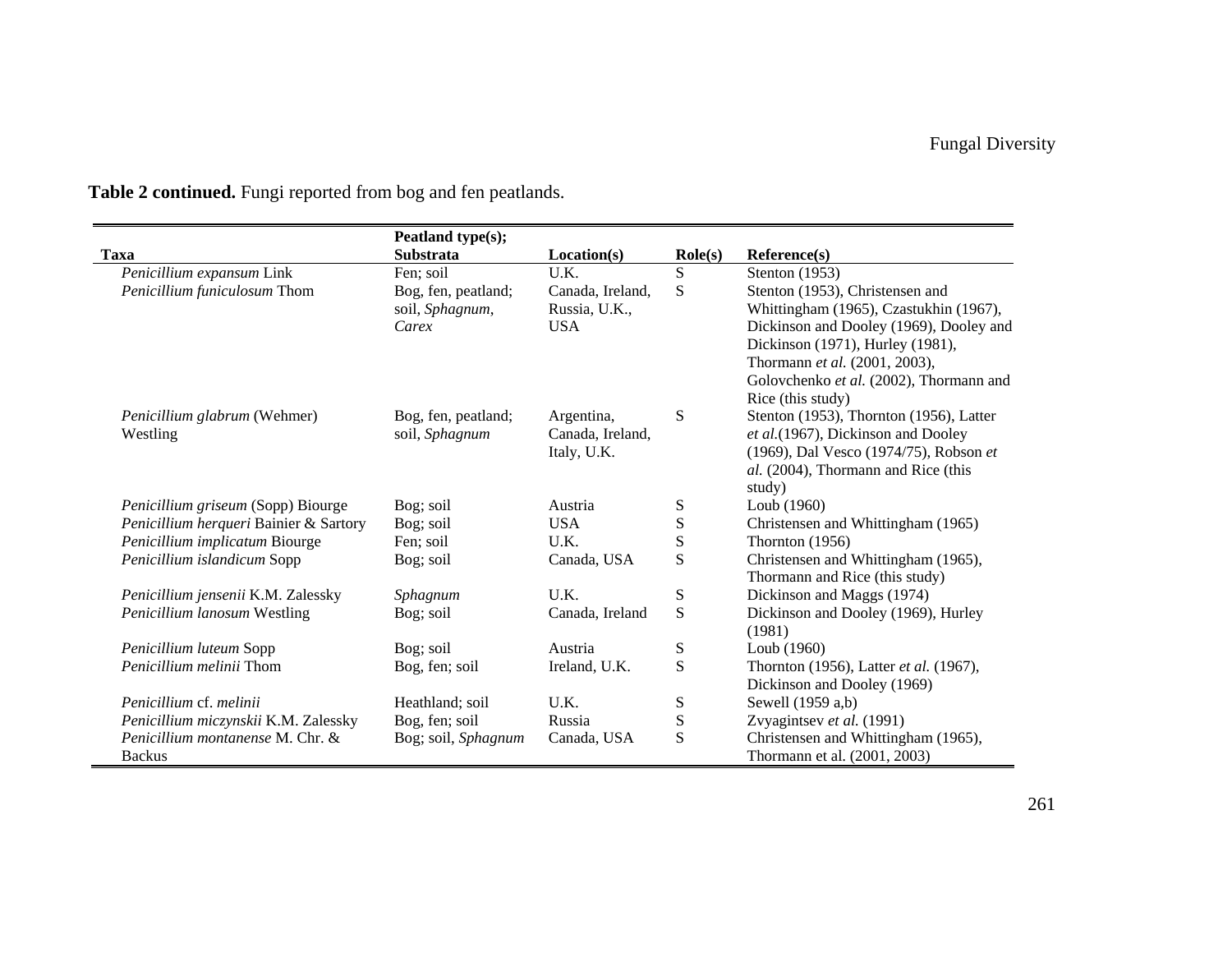|                                       | Peatland type(s);                 |                          |                  |                                                                                               |
|---------------------------------------|-----------------------------------|--------------------------|------------------|-----------------------------------------------------------------------------------------------|
| <b>Taxa</b>                           | <b>Substrata</b>                  | Location(s)              | $\text{Role}(s)$ | Reference(s)                                                                                  |
| Penicillium nigricans K.M. Zalessky   | Bog, fen, heathland;<br>soil      | Canada, Ireland,<br>U.K. | S                | Stenton (1953), Thornton (1956), Sewell<br>$(1959 a,b)$ ,                                     |
|                                       |                                   |                          |                  | Dickinson and Dooley (1969), Dooley<br>and Dickinson(1971), Thormann and Rice<br>(this study) |
| Penicillium phoeniceum J.F.H. Beyma   | Fen: soil                         | U.K.                     | S                | Stenton $(1953)$                                                                              |
| Penicillium primulinum Pitt           | Bog; soil                         | <b>USA</b>               | S                | Christensen and Whittingham (1965)                                                            |
| Penicillium purpurogenum Stoll        | Bog, fen, peatland;               | Austria, Canada,         | S                | Loub (1960), Dal Vesco (1974/75),                                                             |
|                                       | soil, Sphagnum,<br>Carex rhizomes | Italy, Russia            |                  | Zvyagintsev et al. (1991), Thormann et al.<br>(2001, 2003)                                    |
| Penicillium raciborskii K.M. Zalessky | Fen; soil                         | Russia                   | S                | Maciejowska-Pokacka (1971)                                                                    |
| Penicillium cf. raistrickii           | Bog; soil                         | Ireland                  | S                | Dooley and Dickinson (1971)                                                                   |
| Penicillium resticulosum Birkinshaw,  | Bog; soil                         | <b>USA</b>               | S                | Christensen and Whittingham (1965)                                                            |
| Raistrick & G. Sm.                    |                                   |                          |                  |                                                                                               |
| Penicillium restrictum J.C. Gilman &  | Bog, heathland; soil              | Austria, Ireland,        | S                | Sewell (1959 a,b), Loub (1960),                                                               |
| E.V. Abbott                           |                                   | U.K.                     |                  | Dickinson and Dooley (1969)                                                                   |
| Penicillium rolfsii Thom              | Bog; soil                         | Canada, USA              | S                | Christensen and Whittingham (1965),                                                           |
|                                       |                                   |                          |                  | Hurley (1981)                                                                                 |
| Penicillium cf. rolfsii               | Heathland; soil                   | U.K.                     | S                | Sewell (1959 a,b)                                                                             |
| Penicillium roseopurpureum Dierckx    | Bog; soil                         | Austria, Ireland         | S                | Loub (1960), Dickinson and Dooley<br>(1969)                                                   |
| Penicillium rubrum Stoll              | Fen; soil                         | U.K.                     | S                | Thornton $(1956)$                                                                             |
| Penicillium rugulosum Thom            | Bog, fen; soil                    | Canada, Ireland          | S                | Bisby et al. (1935), Dickinson and Dooley<br>(1969)                                           |
| Penicillium simplicissimum (Oudem.)   | Bog, fen, peatland;               | Canada, Italy,           | S                | Maciejowska-Pokacka (1971), Dal Vesco                                                         |
| Thom                                  | soil                              | Russia                   |                  | (1974/75), Hurley (1981), Thormann and<br>Rice (this study)                                   |

 $\sim$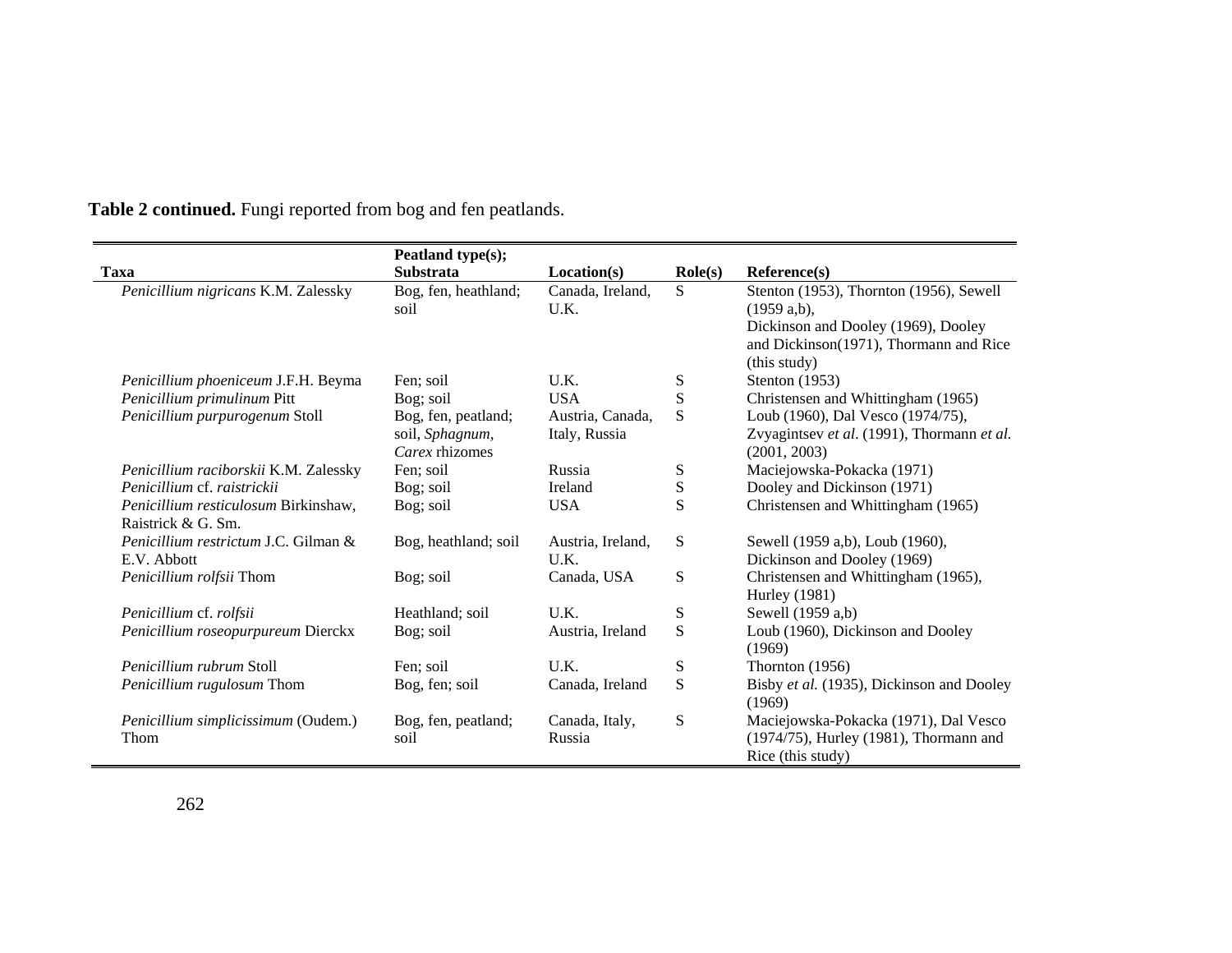|                                                   | Peatland type(s);                                                                            |                                                                                 |                  |                                                                                                                                                                                                                                                                                                                                                                                                                                                    |
|---------------------------------------------------|----------------------------------------------------------------------------------------------|---------------------------------------------------------------------------------|------------------|----------------------------------------------------------------------------------------------------------------------------------------------------------------------------------------------------------------------------------------------------------------------------------------------------------------------------------------------------------------------------------------------------------------------------------------------------|
| <b>Taxa</b>                                       | <b>Substrata</b>                                                                             | Location(s)                                                                     | $\text{Role}(s)$ | Reference(s)                                                                                                                                                                                                                                                                                                                                                                                                                                       |
| Penicillium spinulosum Thom                       | Bog, fen, heathland,<br>peatland; soil,<br>Sphagnum, Picea<br>rhizosphere                    | Austria, Canada,<br>Ireland, Russia,<br>Sweden, U.K.,<br><b>USA</b>             | S                | Stenton (1953), Thornton (1956), Sewell<br>$(1959 a,b)$ , Loub $(1960)$ , Christensen and<br>Whittingham (1965), Czastukhin (1967),<br>Latter et al. (1967), Dickinson and Dooley<br>(1969), Dooley and Dickinson (1971),<br>Hurley(1981), Nilsson et al. (1992),<br>Thormann et al. (2001, 2003),<br>Golovchenko et al. (2002), Summerbell                                                                                                        |
|                                                   |                                                                                              |                                                                                 |                  | (2005)                                                                                                                                                                                                                                                                                                                                                                                                                                             |
| Penicillium steckiiK.M. Zalessky                  | Bog; soil                                                                                    | Canada, Ireland                                                                 | S                | Dickinson and Dooley (1969), Hurley<br>(1981)                                                                                                                                                                                                                                                                                                                                                                                                      |
| Penicillium thomii Maire                          | Bog, fen, heathland,<br>peatland; soil,<br>Sphagnum, Carex<br>rhizomes, Picea<br>rhizosphere | Argentina,<br>Canada, Ireland,<br>Italy, Russia,<br>Sweden, U.K.,<br><b>USA</b> | S                | Bisby et al. (1935), Stenton (1953),<br>Thornton (1956), Sewell (1959 a,b),<br>Christensen and Whittingham (1965),<br>Latter et al. (1967), Dickinson and Dooley<br>(1969), Dooley and Dickinson (1971), Dal<br>Vesco (1974/75), Dickinson and Maggs<br>(1974), Hurley (1981), Nilsson et al.<br>(1992), Thormann et al. (2001, 2003),<br>Golovchenko et al. (2002), Robson et al.<br>(2004), Summerbell (2005), Thormann<br>and Rice (this study) |
| <i>Penicillium thomii-series</i>                  | Heathland; soil                                                                              | U.K.                                                                            | S                | Sewell (1959 a,b)                                                                                                                                                                                                                                                                                                                                                                                                                                  |
| Penicillium variabile Sopp                        | Bog, fen; soil                                                                               | Ireland, U.K.                                                                   | S                | Stenton (1953), Dickinson and Dooley<br>(1969)                                                                                                                                                                                                                                                                                                                                                                                                     |
| Penicillium verruculosum Peyronel                 | Bog; soil                                                                                    | <b>USA</b>                                                                      | S                | Christensen and Whittingham (1965)                                                                                                                                                                                                                                                                                                                                                                                                                 |
| Penicillium vinaceum J.C. Gilman &<br>E.V. Abbott | Bog; soil                                                                                    | Ireland                                                                         | S                | Dickinson and Dooley (1969)                                                                                                                                                                                                                                                                                                                                                                                                                        |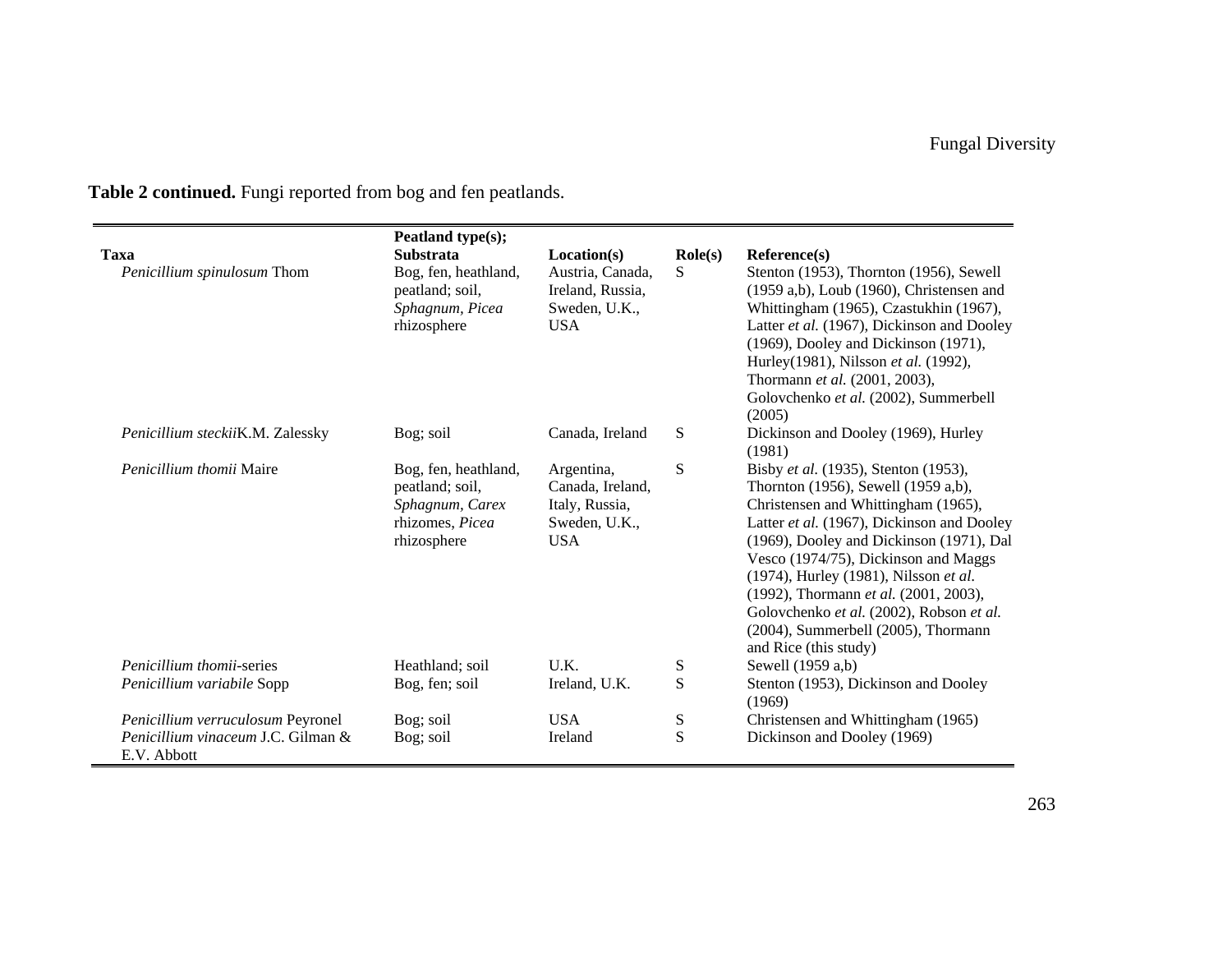|                                              | Peatland type(s);                                                                                     |                                                               |                  |                                                                                                                                                                                                                                                                                                                                                                                                                                                                 |
|----------------------------------------------|-------------------------------------------------------------------------------------------------------|---------------------------------------------------------------|------------------|-----------------------------------------------------------------------------------------------------------------------------------------------------------------------------------------------------------------------------------------------------------------------------------------------------------------------------------------------------------------------------------------------------------------------------------------------------------------|
| Taxa                                         | Substrata                                                                                             | Location(s)                                                   | $\text{Role}(s)$ | Reference(s)                                                                                                                                                                                                                                                                                                                                                                                                                                                    |
| Penicillium viridicatum Westling             | Heathland; soil                                                                                       | U.K.                                                          | S                | Sewell (1959 a,b)                                                                                                                                                                                                                                                                                                                                                                                                                                               |
| Penicillium vulpinum (Cooke & Massee)        | Fen: soil                                                                                             | U.K.                                                          | S                | Stenton (1953)                                                                                                                                                                                                                                                                                                                                                                                                                                                  |
| Seifert & Samson                             |                                                                                                       |                                                               |                  |                                                                                                                                                                                                                                                                                                                                                                                                                                                                 |
| Penicillium waksmanii K.M. Zalessky          | Fen, peatland; soil                                                                                   | Italy, Russia,<br>U.K.                                        | S                | Thornton (1956), Maciejowska-Pokacka<br>(1971), Dal Vesco (1974/75)                                                                                                                                                                                                                                                                                                                                                                                             |
| Penicillium spp.                             | Bog, fen, peatland,<br>heathland; soil, peat,<br>Sphagnum,<br>Nothofagus leaves,<br>Picea rhizosphere | Argentina,<br>Canada, Ireland,<br>Italy, Russia,<br>U.K., USA | S                | Bisby et al. (1935), Stenton (1953), Boswell<br>(1955), Thornton (1956), Sewell (1959 a,b),<br>Christensen and Whittingham (1965), Latter<br>et al. (1967), Dickinson and Dooley (1969),<br>Christensen and Cook (1970), Gantimurova<br>(1970), Maciejowska-Pokacka (1971), Dal<br>Vesco (1974/75), Hurley (1981), Cormier et<br>al. (1988), Croft et al. (2001), Searles et al.<br>(2001), Golovchenko et al. (2002),<br>Summerbell (2005), Rice et al. (2006) |
| cf. Penicillium sp.                          | Bog; soil                                                                                             | <b>USA</b>                                                    | S                | Christensen and Whittingham (1965)                                                                                                                                                                                                                                                                                                                                                                                                                              |
| Periconia minutissima Corda                  | Bog; soil                                                                                             | Ireland                                                       | ${\bf S}$        | Dickinson and Dooley (1969)                                                                                                                                                                                                                                                                                                                                                                                                                                     |
| <i>Periconia</i> sp.                         | Fen; soil                                                                                             | U.K.                                                          | S                | Stenton (1953)                                                                                                                                                                                                                                                                                                                                                                                                                                                  |
| Perisporium arundinis Desm. ex Fr.           | Fen: soil                                                                                             | U.K.                                                          | ${\bf S}$        | Stenton (1953)                                                                                                                                                                                                                                                                                                                                                                                                                                                  |
| Pestalotia sp.                               | Fen; soil                                                                                             | U.K.                                                          | S                | Stenton (1953)                                                                                                                                                                                                                                                                                                                                                                                                                                                  |
| Pestalotiopsis sp.                           | Bog; soil                                                                                             | Ireland                                                       | ${\bf S}$        | Dickinson and Dooley (1969)                                                                                                                                                                                                                                                                                                                                                                                                                                     |
| Petriella guttulata G.L. Barron & Cain       | Bog; soil                                                                                             | Ireland                                                       | S                | Dickinson and Dooley (1969)                                                                                                                                                                                                                                                                                                                                                                                                                                     |
| Pezicula myrtillina (P. Karst.) P. Karst.    | Bog; Vaccinium<br>branches                                                                            | Germany                                                       | $\mathbf P$      | Beyer (1994)                                                                                                                                                                                                                                                                                                                                                                                                                                                    |
| Phialocephala dimorphospora W.B.<br>Kendrick | Bog, fen; soil, Carex<br>rhizomes, Salix roots                                                        | Canada, Ireland                                               | S                | Dickinson and Dooley (1969), Thormann<br>et al. (2001, 2003)                                                                                                                                                                                                                                                                                                                                                                                                    |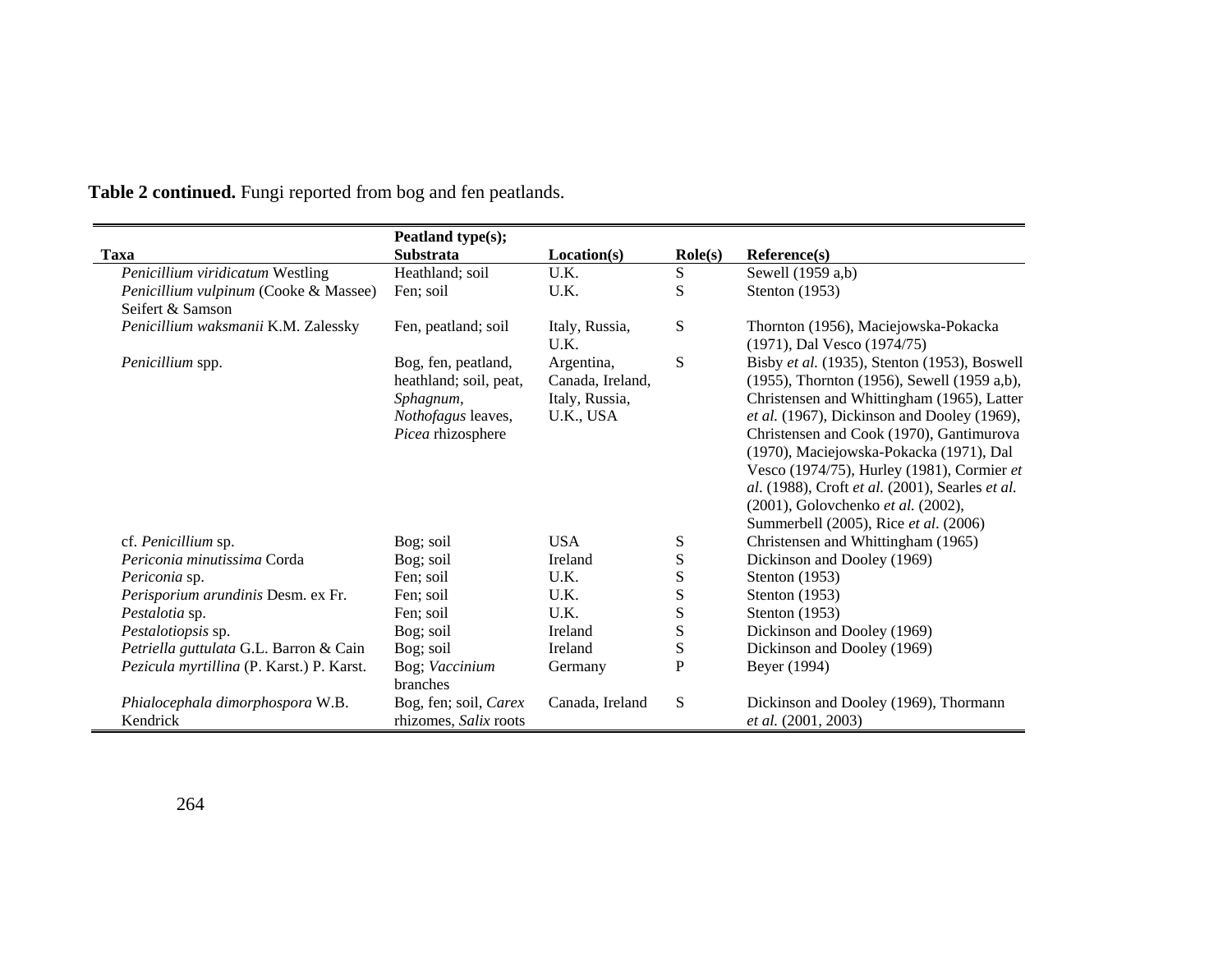|                                                      | Peatland type(s);                                                    |                                   |                                                   |                                                                                                                                                                |
|------------------------------------------------------|----------------------------------------------------------------------|-----------------------------------|---------------------------------------------------|----------------------------------------------------------------------------------------------------------------------------------------------------------------|
| Taxa                                                 | <b>Substrata</b>                                                     | Location(s)                       | $\text{Role}(s)$                                  | Reference(s)                                                                                                                                                   |
| Phialocephala fortinii C.J.K. Wang &<br>H.E. Wilcox  | Bog, fen; soil, Carex<br>rhizomes, plant roots,<br>Picea rhizosphere | Canada, Russia                    | $\ensuremath{\mathrm{S}}/\ensuremath{\mathrm{E}}$ | Hambleton and Currah (1997), Addy et<br>al. (2000), Thormann et al. (2001, 2003),<br>Wilson et al. (2004) Summerbell (2005),<br>Thormann and Rice (this study) |
| Phialocephala sphaeroides B.J. Wilson                | Fen; plant roots                                                     | Canada                            | ${\bf E}$                                         | Wilson et al. $(2004)$                                                                                                                                         |
| Phialophora alba J.F.A. Beyma                        | Fen; Carex, Salix<br>roots                                           | Canada                            | S                                                 | Thormann et al. (2001, 2003)                                                                                                                                   |
| Phialophora cf. alba                                 | Fen; Carex, Salix<br>roots                                           | Canada                            | ${\bf S}$                                         | Thormann et al. (2001, 2003)                                                                                                                                   |
| Phialophora fastigiata (Lagerb. &<br>Melin) Conant   | Fen; soil                                                            | U.K.                              | S                                                 | Latter et al. (1967)                                                                                                                                           |
| Phialophora cf. fastigiata                           | Bog; soil                                                            | Ireland                           | S                                                 | Dickinson and Dooley (1969)                                                                                                                                    |
| Phialophora melinii (Nannf.) Conant                  | Fen; Salix roots                                                     | Canada                            | S                                                 | Thormann et al. (2001, 2003)                                                                                                                                   |
| Phialophora spp.                                     | Bog, fen, peatland;<br>soil                                          | Canada, Ireland,<br>Italy, Russia | S                                                 | Dickinson and Dooley (1969),<br>Christensen and Cook(1970), Dooley<br>and Dickinson (1971), Dal<br>Vesco(1974/75), Golovchenko et al.<br>(2002)                |
| Phialophorophoma litoralis Linder                    | Bog; soil                                                            | <b>USA</b>                        | ${\bf S}$                                         | Christensen and Whittingham (1965)                                                                                                                             |
| Phoma glomerata (Corda) Wollenw. &<br>Hochapfel      | Bog; Picea<br>rhizosphere                                            | Canada                            | S                                                 | Summerbell (2005)                                                                                                                                              |
| Phoma sp.                                            | Bog, fen, heathland;<br>soil, Sphagnum                               | Canada, Ireland,<br>Russia, U.K.  | ${\bf S}$                                         | Sewell (1959 a,b), Dickinson and Dooley<br>(1969), Maciejowska-Pokacka (1971),<br>Dickinson and Maggs(1974), Thormann<br>and Rice (this study)                 |
| Phomatospora dinemasporium J. Webster Bog, fen; soil |                                                                      | Ireland, U.K.                     | ${\bf S}$                                         | Latter et al. (1967), Dickinson and<br>Dooley (1969)                                                                                                           |
| <i>Phomopsis</i> sp.                                 | Bog; soil                                                            | Ireland                           | S                                                 | Dickinson and Dooley (1969)                                                                                                                                    |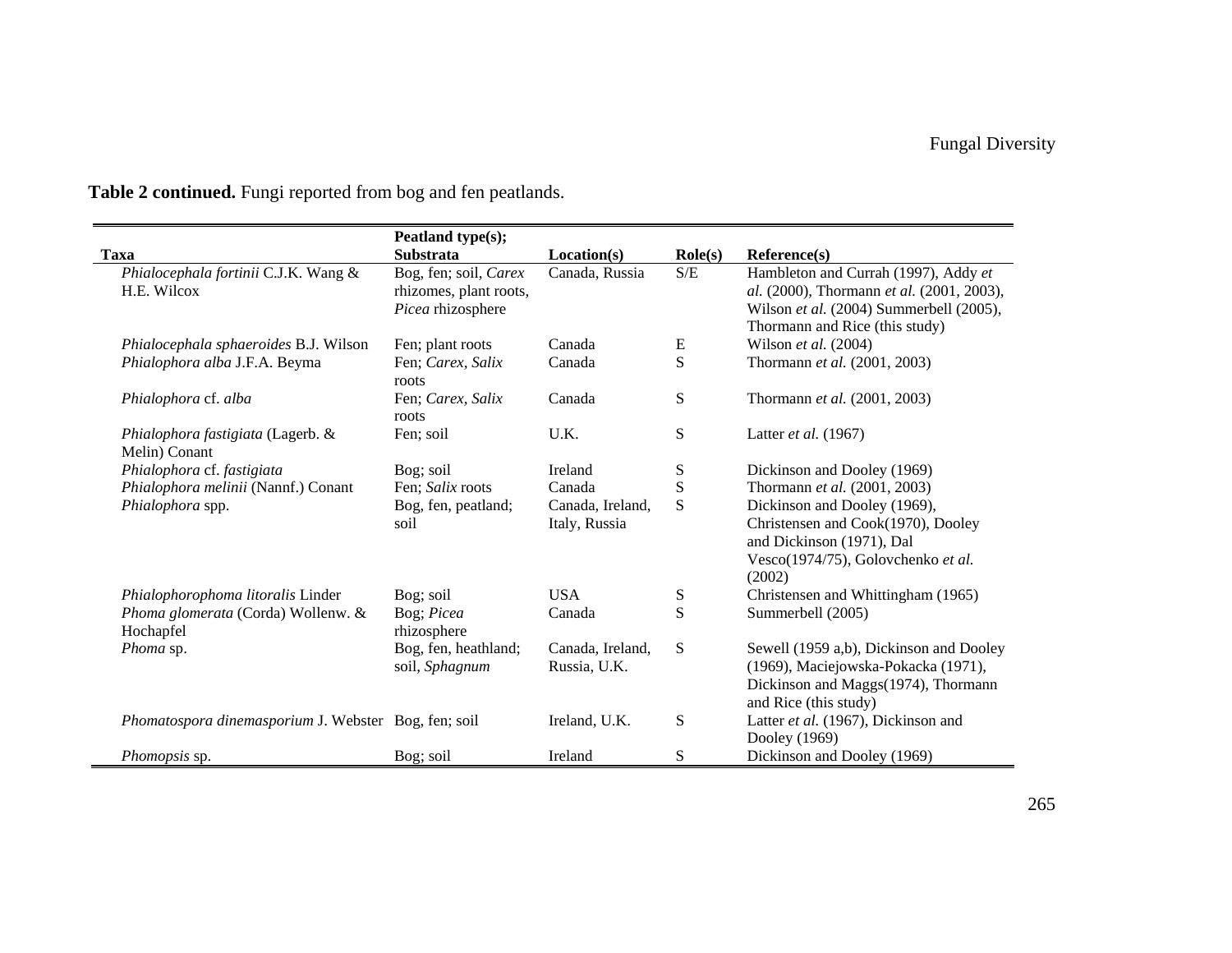|                                                                    | Peatland type(s);                                     |                          |                  |                                                                                                                                  |
|--------------------------------------------------------------------|-------------------------------------------------------|--------------------------|------------------|----------------------------------------------------------------------------------------------------------------------------------|
| Taxa                                                               | <b>Substrata</b>                                      | Location(s)              | $\text{Role}(s)$ | Reference(s)                                                                                                                     |
| Pichia capsulata (Wick.) Kurtzman                                  | Bog; soil                                             | Russia                   | S                | Polyakova et al. (2001)                                                                                                          |
| Pichia inositovora Golubev, Blagod.,<br>Suetin & R.S. Trots        | Peatland; soil                                        | Russia                   | S                | Golubev et al. (1981)                                                                                                            |
| Pichia jadinii (Satory, A. Weill, R.<br>Weill & J. Mey.) Kurtzman  | Bog, peatland; soil                                   | Russia                   | ${\bf S}$        | Golubev et al. (1981), Polyakova et al.<br>(2001)                                                                                |
| Pichia toletana (Socias, Ramirez &<br>Peláez) Kreger               | Peatland; soil                                        | Russia                   | ${\bf S}$        | Golubev et al. (1981)                                                                                                            |
| Pichia spp.                                                        | Bog, peatland; soil                                   | Russia                   | S                | Polyakova et al. (2001), Golovchenko et<br>al. (2002)                                                                            |
| Piptocephalis sp.                                                  | Heathland; soil                                       | U.K.                     | ${\bf S}$        | Sewell (1959 a,b)                                                                                                                |
| Plectania melaena (Fr.) Paden                                      | Sphagnum                                              | Canada, USA              | ${\bf S}$        | Oudemans (1919)                                                                                                                  |
| Pleurostomorpha richardsiae (Nannf.)<br>L. Mosert, W. Gams & Crous | Bog; soil                                             | <b>USA</b>               | S                | Christensen and Whittingham (1965)                                                                                               |
| Pochonia bulbillosa (W. Gams & Malla)<br>Zare & W. Gams            | Bog, fen, peatland;<br>soil, Sphagnum,<br>Picea roots | Canada, Italy,<br>Sweden | ${\bf S}$        | Dal Vesco (1974/75), Dickinson and<br>Maggs (1974), Nilsson et al. (1992),<br>Thormann et al. (2001, 2003),<br>Summerbell (2005) |
| Pseudeurotium sp.                                                  | Bog; soil                                             | Canada                   | S                | Thormann and Rice (this study)                                                                                                   |
| Pseudogymnoascus appendiculatus Rice<br>& Currah                   | Bog; soil                                             | Canada                   | S                | Rice et al. (2006), Rice and Currah<br>(2006)                                                                                    |
| Pseudogymnoascus roseus Raillo                                     | Fen, peatland; soil                                   | Italy, Russia            | ${\bf S}$        | Maciejowska-Pokacka (1971), Dal<br>Vesco (1974/75)                                                                               |
| Pseudogymnoascus verrucosus Rice &<br>Currah                       | Bog; soil                                             | Canada                   | ${\bf S}$        | Rice et al. (2006), Rice and Currah<br>(2006)                                                                                    |
| Pyrenochaeta spp.                                                  | Bog, fen, heathland;<br>soil                          | Italy, Russia,<br>U.K.   | ${\bf S}$        | Sewell (1959 a,b), Dickinson and Dooley<br>(1969), Maciejowska-Pokacka (1971)                                                    |
| Pyricularia submersa Ingold                                        | Bog; water                                            | Poland                   | ${\bf S}$        | Czeczuga (1993)                                                                                                                  |
| Pyronema omphalodes (Bull.) Fuckel                                 | Fen; soil                                             | U.K.                     | S                | Stenton (1953)                                                                                                                   |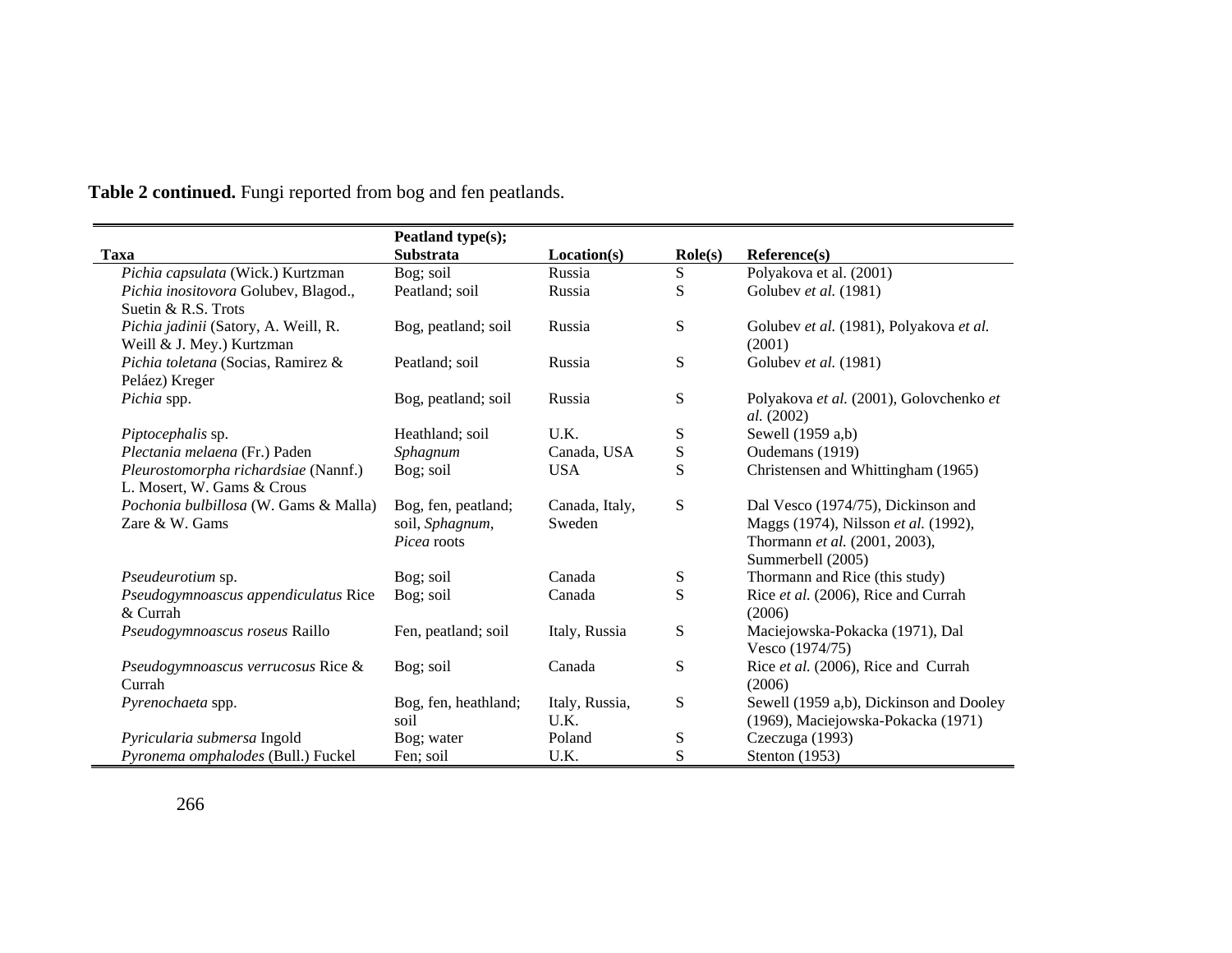|                                       | Peatland type(s);     |                  |                                                                 |                                        |
|---------------------------------------|-----------------------|------------------|-----------------------------------------------------------------|----------------------------------------|
| <b>Taxa</b>                           | <b>Substrata</b>      | Location(s)      | $\text{Role}(s)$                                                | Reference(s)                           |
| Rhinotrichum sp.                      | Fen; soil             | U.K.             | S                                                               | Stenton $(1953)$                       |
| Rhizoctonia spp.                      | Bog, fen; soil, Salix | Canada, Ireland  | $\ensuremath{\mathrm{S}}\xspace/\ensuremath{\mathrm{P}}\xspace$ | Dickinson and Dooley (1969), Thormann  |
|                                       | roots                 |                  |                                                                 | et al. (2001, 2003)                    |
| Rhizoscyphus ericae (D.J. Read) W.Y.  | Bog; ericaceous roots | Canada           | Er                                                              | Hambleton and Currah (1997)            |
| Zhuang & Korf                         |                       |                  |                                                                 |                                        |
| Saccharomyces kloeckerianus van der   | Peatland; soil        | Russia           | S                                                               | Golubev et al. (1981)                  |
| Walt                                  |                       |                  |                                                                 |                                        |
| Saccharomyces paradoxus Bach.-Raich.  | Bog; soil             | Russia           | S                                                               | Polyakova et al. (2001)                |
| Saccharomyces terrestris (V. Jensen)  | Peatland; soil        | Russia           | S                                                               | Golubev et al. (1981)                  |
| G.I. Naumov                           |                       |                  |                                                                 |                                        |
| Saccharomyces sp.                     | Bog; soil             | U.K.             | S                                                               | <b>Boswell</b> (1955)                  |
| Sarcinella sp.                        | Heathland; soil       | U.K              | S                                                               | Sewell (1959 a,b)                      |
| Sarcoleotia globosa (Sommerf. ex Fr.) | Sphagnum              | Canada, Finland, | S                                                               | Schumacher and Sivertsen (1987)        |
| Korf                                  |                       | Iceland, Japan,  |                                                                 |                                        |
|                                       |                       | Russia, Sweden,  |                                                                 |                                        |
|                                       |                       | <b>USA</b>       |                                                                 |                                        |
| Sarcoleotia turficola (Boud.) Dennis  | Sphagnum              | U.K.             | S/P                                                             | Oudemans (1919)                        |
| Scleroconidioma sphagnicola Tsuneda,  | Sphagnum              | Canada           | P                                                               | Tsuneda et al. (2000)                  |
| Currah & Thormann                     |                       |                  |                                                                 |                                        |
| Sclerotinia kirschsteineriana Henn.   | Sphagnum              | The Netherlands  | ${\bf S}$                                                       | Oudemans (1919)                        |
| Scopulariopsis brevicaulis (Sacc.)    | Fen; soil, Carex      | Canada, U.K.     | S                                                               | Stenton (1953), Thormann et al. (2001, |
| <b>Bainier</b>                        | rhizomes              |                  |                                                                 | 2003)                                  |
| Scopulariopsis carbonaria F.J. Morton | Bog; soil             | Ireland          | S                                                               | Dickinson and Dooley (1969)            |
| & G. Sm.                              |                       |                  |                                                                 |                                        |
| Scopulariopsis parva (A.H.S. Br. & G. | Bog; soil             | Ireland          | S                                                               | Dickinson and Dooley (1969)            |
| Sm.) Samson                           |                       |                  |                                                                 |                                        |
| Rhinocladiella sp.                    | Bog; soil             | Ireland          | S                                                               | Dickinson and Dooley (1969)            |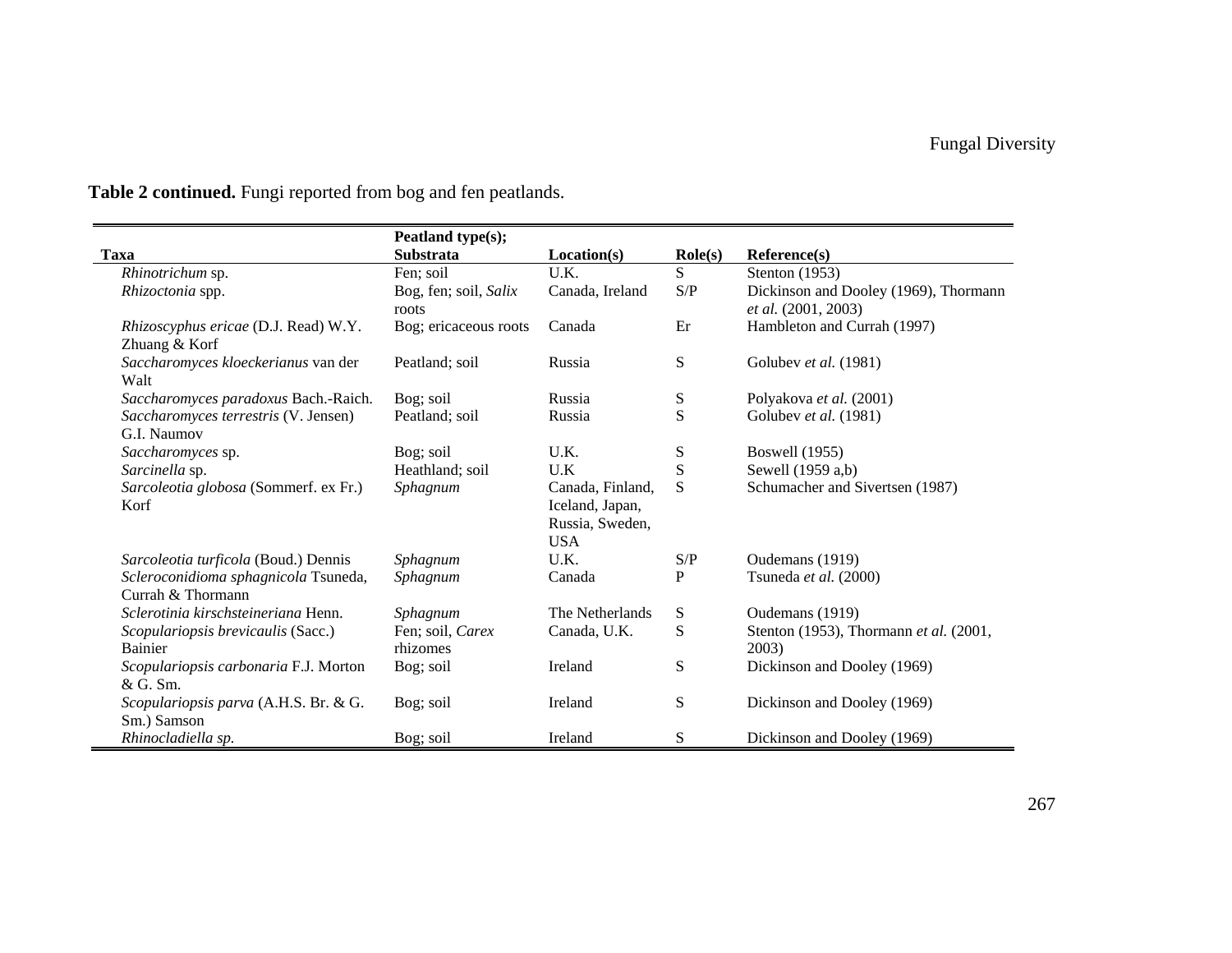|                                         | Peatland type(s);     |                |                  |                                        |
|-----------------------------------------|-----------------------|----------------|------------------|----------------------------------------|
| <b>Taxa</b>                             | <b>Substrata</b>      | Location(s)    | $\text{Role}(s)$ | Reference(s)                           |
| Scopulariopsis spp.                     | Bog, fen, peatland,   | Italy, Russia, | S                | Sewell (1959 a,b), Christensen and     |
|                                         | heathland; soil       | U.K. USA       |                  | Wittingham (1965), Maciejowska-        |
|                                         |                       |                |                  | Pokacka (1971), Dal Vesco (1974/75)    |
| Scutellinia jaczewskiana (Henn.) Le Gal | Sphagnum              | Germany        | S                | Oudemans (1919)                        |
| Septonema sp.                           | Peatland; soil        | Russia         | ${\bf S}$        | Golovchenko et al. (2002)              |
| Septoria spp.                           | Bog, fen; soil        | Ireland, U.K.  | S                | Latter et al. (1967), Dickinson and    |
|                                         |                       |                |                  | Dooley (1969)                          |
| Sordaria destruens (Shear) Hawker       | Heathland; soil       | U.K.           | S                | Sewell (1959 a,b)                      |
| Sordaria fimicola (Roberge ex Desm.)    | Bog; Sphagnum         | Canada         | S                | Thormann et al. (2001, 2003)           |
| Ces. & de Not.                          |                       |                |                  |                                        |
| Sordaria humana (Fuckel) G. Winter      | Heathland; soil       | U.K.           | S                | Sewell (1959 a,b)                      |
| Sordaria sp.                            | Bog; soil             | Canada         | ${\bf S}$        | Thormann and Rice (this study)         |
| Sphaeronaema sp.                        | Bog; soil             | Ireland        | S                | Dickinson and Dooley (1969)            |
| Sporidesmiella hyalosperma var.         | Bog; soil             | Ireland        | S                | Dickinson and Dooley (1969)            |
| hyalosperma (Corda) Kirk                |                       |                |                  |                                        |
| Sporocybe sp.                           | Fen; soil             | U.K.           | S                | Stenton (1953)                         |
| Sporonema sp.                           | Bog; soil             | Ireland        | S                | Dickinson and Dooley (1969)            |
| Sporomiella intermedia (Auersw.)        | Bog, heathland; soil, | Canada, U.K.   | S                | Sewell (1959 a,b), Thormann et al.     |
| Ahmed & Cain                            | Sphagnum              |                |                  | (2001, 2003)                           |
| Sporothrix schenckii Hektoen & Perkins  | Bog; soil, Sphagnum   | <b>USA</b>     | ${\bf S}$        | Christensen and Whittingham (1965),    |
|                                         |                       |                |                  | Zhang and Andrews (1993)               |
| Sporothrix state of Ophiostoma          | Bog; Sphagnum         | Canada         | ${\bf S}$        | Thormann et al. (2001, 2003)           |
| stenoceras (Robak) Melin & Nannf.       |                       |                |                  |                                        |
| <i>Sporothrix</i> spp.                  | Bog, fen; soil,       | Canada         | S                | Thormann et al. (2001, 2003), Thormann |
|                                         | Sphagnum, Salix       |                |                  | and Rice (this study)                  |
|                                         | roots                 |                |                  |                                        |
| Sporotrichum flavovirens Link           | Fen; soil             | U.K            | S                | Thornton $(1956)$                      |
| Sporotrichum sp.                        | Fen; soil             | U.K.           | S                | Stenton (1953)                         |

 $\blacksquare$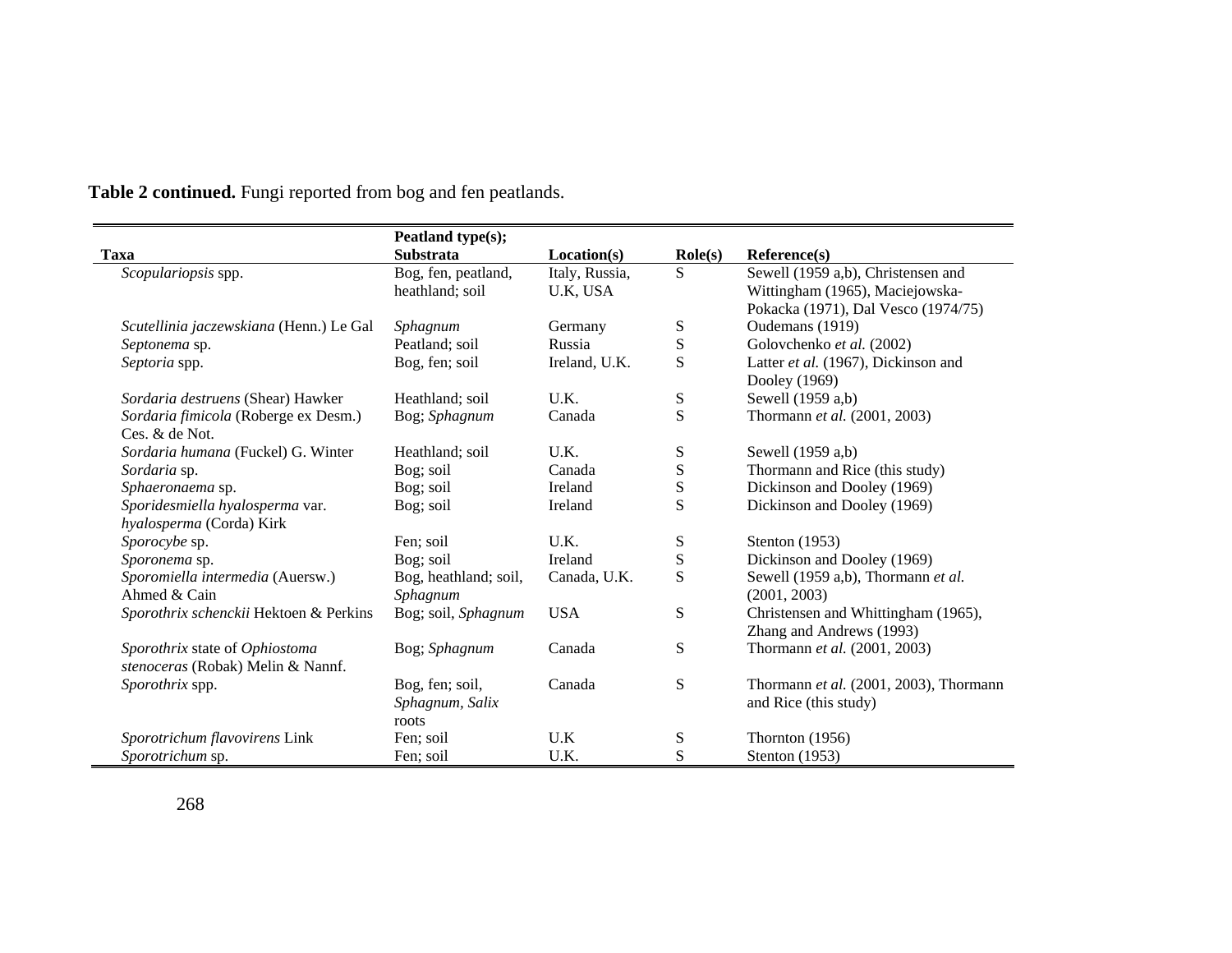|                                         | Peatland type(s);    |                  |                  |                                           |
|-----------------------------------------|----------------------|------------------|------------------|-------------------------------------------|
| Taxa                                    | <b>Substrata</b>     | Location(s)      | $\text{Role}(s)$ | Reference(s)                              |
| Stachybotrys chartarum (Ehrenb.) S.     | Bog, peatland; soil  | Italy, U.K.      | S                | Stenton (1953), Dal Vesco (1974/75)       |
| Hughes                                  |                      |                  |                  |                                           |
| Stagonospora caricis (Oudem.) Sacc.     | Fen; Carex leaves    | Canada           | S                | Thormann et al. (2001, 2003)              |
| Stagonospora sp.                        | Fen; soil            | U.K.             | ${\bf S}$        | Latter et al. (1967)                      |
| Stemphylium botryosum Wallr.            | Bog; soil            | Ireland          | ${\bf S}$        | Dickinson and Dooley (1969)               |
| Stemphylium spp.                        | Fen; soil            | Ireland, U.K.    | ${\bf S}$        | Stenton (1953), Latter et al. (1967)      |
| Stysanus stemonites (Pers.) Corda       | Fen; soil            | U.K.             | S                | Stenton $(1953)$                          |
| Stysanus sp.                            | Fen: soil            | U.K.             | ${\bf S}$        | Stenton $(1953)$                          |
| Talaromyces wortmannii (Klöcker) C.R.   | Bog, fen; soil       | Ireland, U.K.    | S                | Stenton (1953), Dickinson and Dooley      |
| Benj.                                   |                      |                  |                  | (1969)                                    |
| Thielavia terricola (J.C. Gilman & E.V. | Heathland; soil      | U.K.             | S                | Sewell (1959 a,b)                         |
| Abbott) C.W. Emmons                     |                      |                  |                  |                                           |
| Thielavia spp.                          | Fen, heathland; soil | Russia, U.K.     | S                | Sewell (1959 a,b), Maciejowska-           |
|                                         |                      |                  |                  | Pokacka (1971)                            |
| Tolypocladium geodes W. Gams            | Sphagnum             | The Netherlands, | S                | Dickinson and Maggs (1974)                |
|                                         |                      | U.K.             |                  |                                           |
| Tolypocladium inflatum W. Gams          | Bog, fen; soil,      | Russia, Sweden   | S                | Zvyagintsev et al. (1991), Nilsson et al. |
|                                         | Sphagnum             |                  |                  | (1992)                                    |
| Torula sp.                              | Peatland; soil       | Russia           | S                | Golovchenko et al. (2002)                 |
| cf. Torula sp.                          | Fen: soil            | U.K.             | S                | Thornton $(1956)$                         |
| Torulaspora sp.                         | Bog; soil            | Russia           | ${\bf S}$        | Polyakova et al. (2001)                   |
| Torulopsis sp.                          | Peatland; soil       | Russia           | S                | Golubev et al. (1981)                     |
| Torulomyces lagena Delitsch             | Bog; soil            | Ireland          | S                | Dickinson and Dooley (1967, 1969),        |
|                                         |                      |                  |                  | Dooley and Dickinson (1971)               |
| Trichobotrys spp.                       | Fen, heathland; soil | U.K.             | S                | Thornton (1956), Sewell (1959 a,b)        |
| Trichocladium asperum Harz              | Bog, heathland; soil | Ireland, U.K.    | S                | Sewell (1959 a,b), Dickinson and          |
|                                         |                      |                  |                  | Dooley (1969)                             |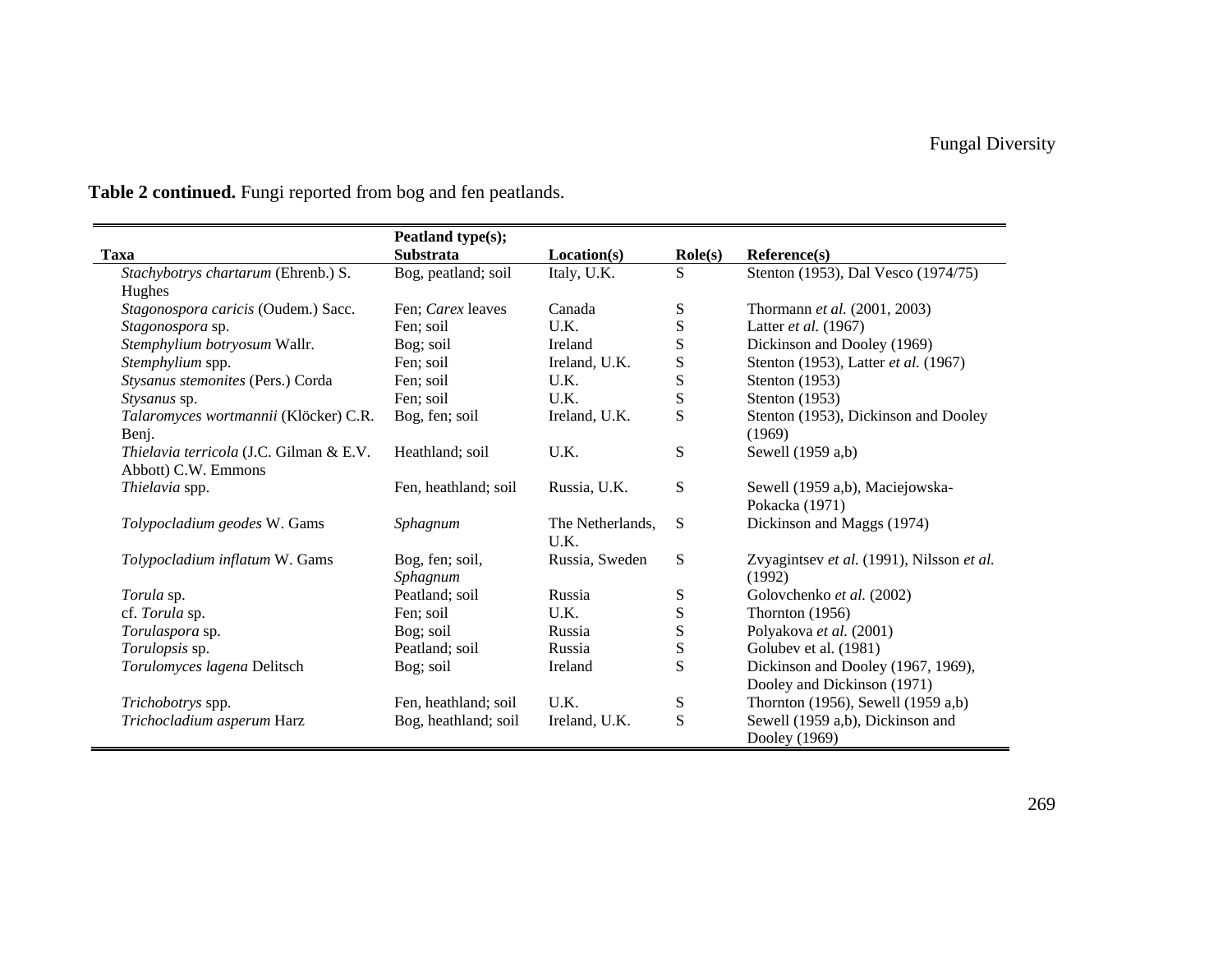|                                      | Peatland type(s);     |                  |                  |                                        |
|--------------------------------------|-----------------------|------------------|------------------|----------------------------------------|
| <b>Taxa</b>                          | Substrata             | Location(s)      | $\text{Role}(s)$ | Reference(s)                           |
| Trichocladium opacum (Corda) S.      | Peatland; soil        | Italy            | S                | Dal Vesco (1974/75)                    |
| Hughes                               |                       |                  |                  |                                        |
| Trichoderma aureoviride Rifai        | Bog; Sphagnum         | Canada           | ${\bf S}$        | Thormann et al. (2001, 2003)           |
| Trichoderma glaucum E.V. Abbott      | Fen; soil             | Canada           | ${\bf S}$        | Bisby et al. (1935)                    |
| Trichoderma hamatum (Bonord) Bainier | Bog, fen; soil        | Russia           | $\mathbf S$      | Zvyagintsev et al. (1991)              |
| Trichoderma harzianum Rifai          | Bog, fen; Sphagnum,   | Canada, Russia   | S                | Czastukhin (1967), Thormann et         |
|                                      | Carex. Salix roots    |                  |                  | al. (2001, 2003)                       |
| Trichoderma koningii Oudem.          | Bog, fen, peatland;   | Canada, Italy,   | ${\bf S}$        | Bisby et al. (1935), Maciejowska-      |
|                                      | soil, Carex, Salix    | Russia           |                  | Pokacka (1971), Dal Vesco (1974/75),   |
|                                      | roots                 |                  |                  | Thormann et al. (2001, 2003),          |
|                                      |                       |                  |                  | Golovchenko et al. (2002), Thormann    |
|                                      |                       |                  |                  | and Rice (this study)                  |
| Trichoderma piluliferum J. Webster & | Fen; Salix roots,     | Canada           | ${\bf S}$        | Thormann et al. (2001, 2003)           |
| Rifai                                | Carex rhizomes        |                  |                  |                                        |
| Trichoderma polysporum (Link) Rifai  | Bog, fen; soil,       | Canada, Ireland  | ${\bf S}$        | Christensen and Whittingham (1965),    |
|                                      | Sphagnum, Carex       | <b>USA</b>       |                  | Dickinson and Dooley (1967), Thormann  |
|                                      | rhizomes, Salix roots |                  |                  | et al. (2001, 2003), Thormann and Rice |
|                                      |                       |                  |                  | (this study)                           |
| Trichoderma pseudokoningii Rifai     | Fen; Carex rhizomes   | Canada           | ${\mathcal S}$   | Thormann et al. (2001, 2003)           |
| Trichoderma viride Pers.             | Bog, fen, peatland,   | Canada, Ireland, | S                | Bisby et al. (1935), Stenton (1953),   |
|                                      | heatland; soil,       | Italy, Russia,   |                  | Thornton (1956), Sewell (1959 a,b),    |
|                                      | Sphagnum, Carex,      | U.K.             |                  | Latter et al. (1967), Dooley and       |
|                                      | Salix roots, Picea    |                  |                  | Dickinson (1971), Maciejowska-Pokacka  |
|                                      | rhizosphere           |                  |                  | (1971), Dal Vesco (1974/75), Hurley    |
|                                      |                       |                  |                  | (1981), Zvyagintsev et al. (1991),     |
|                                      |                       |                  |                  | Thormann et al. (2001, 2003),          |
|                                      |                       |                  |                  | Golovchenko et al. (2002), Summerbell  |
|                                      |                       |                  |                  | (2005), Thormann and Rice(this study)  |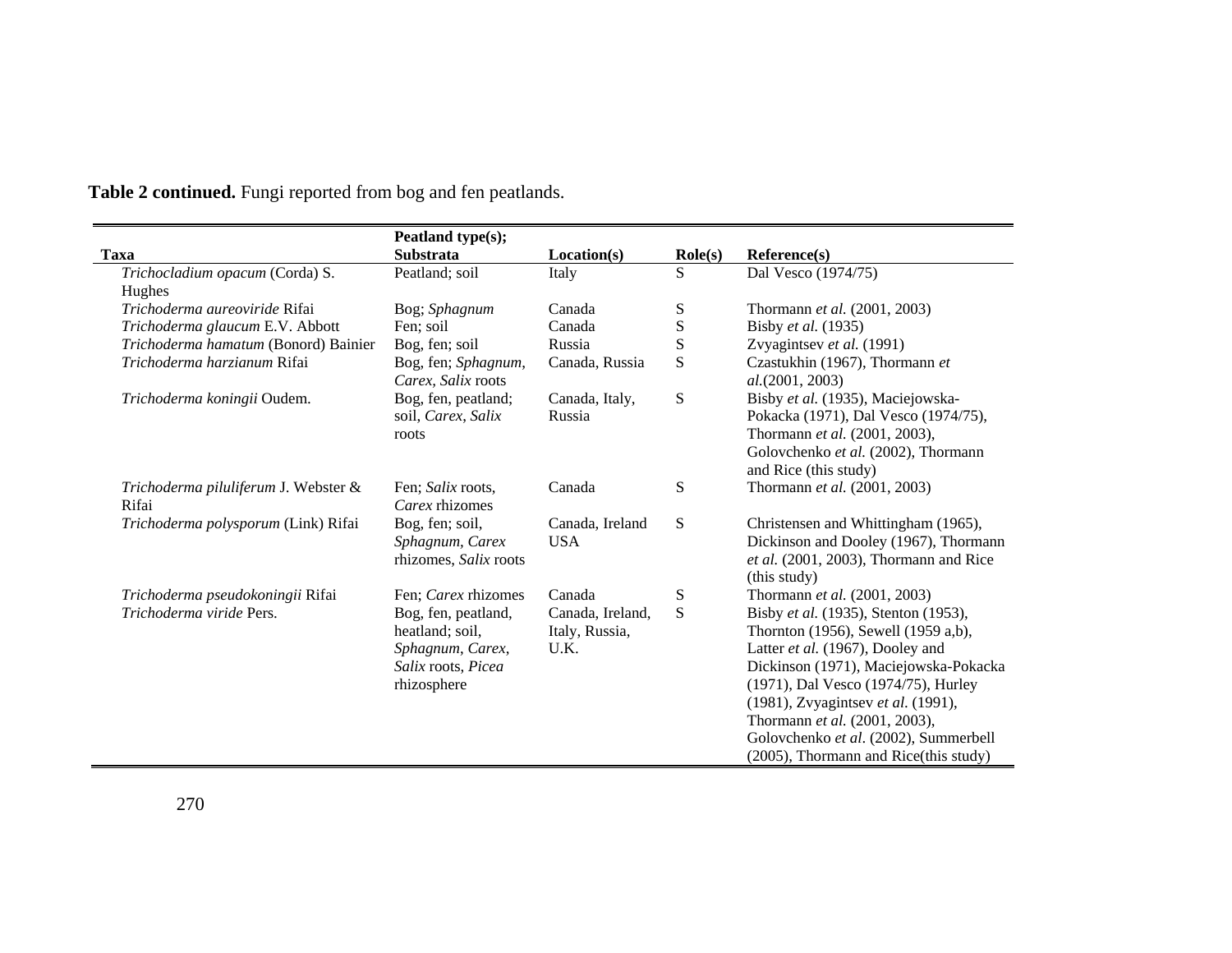|                                          | Peatland type(s);    |                  |                  |                                         |
|------------------------------------------|----------------------|------------------|------------------|-----------------------------------------|
| <b>Taxa</b>                              | <b>Substrata</b>     | Location(s)      | $\text{Role}(s)$ | Reference(s)                            |
| Trichoderma viride aggr. Pers. ex S.F.   | Sphagnum             | U.K.             | S                | Dickinson and Maggs (1974)              |
| Gray                                     |                      |                  |                  |                                         |
| Trichoderma spp.                         | Bog, fen, peatland;  | Canada, Ireland, | S                | Boswell (1955), Christensen and         |
|                                          | soil                 | Russia, U.K.,    |                  | Whittingham (1965), Latter et al.       |
|                                          |                      | <b>USA</b>       |                  | (1967), Dickinson and Dooley (1969),    |
|                                          |                      |                  |                  | Gantimurova (1970), Dooley and          |
|                                          |                      |                  |                  | Dickinson (1971), Croft et al. (2001),  |
|                                          |                      |                  |                  | Golovchenko et al. (2002)               |
| Trichoglossum hirsutum (Pers.) Boud.     | Sphagnum             | Europe, New      | S                | Oudemans (1919)                         |
|                                          |                      | Zealand, USA     |                  |                                         |
| Trichosporiella paludigena (Golubev &    | Bog, peatland; soil  | Russia           | S                | Golubev et al. (1981), Polyakova et al. |
| Blagod.) de Hoog, Rant.-Leht. & M.T. Sm  |                      |                  |                  | (2001), Golovchenko et al. (2002)       |
| Trichothecium sp.                        | Peat moss samples    | Canada           | ${\bf S}$        | Cormier et al. (1988)                   |
| Tricladium anomalum Ingold               | Bog; water           | Poland           | ${\bf S}$        | Czeczuga (1993)                         |
| Tripospermum camelopardus Ingold,        | Bog; water           | Poland           | S                | Czeczuga (1993)                         |
| Dann & P.J. McDougall                    |                      |                  |                  |                                         |
| Tritirachium sp.                         | Bog, heathland; soil | Ireland, U.K.    | ${\bf S}$        | Sewell (1959 a,b), Dickinson and        |
|                                          |                      |                  |                  | Dooley (1969)                           |
| <i>Tuber</i> sp.                         | Bog; Picea roots     | <b>USA</b>       | EM               | Glenn et al. (1991)                     |
| Ulocladium sp.                           | Bog, Nothofagus      | Argentina        | S                | Searles et al. (2001)                   |
|                                          | leaves               |                  |                  |                                         |
| Venturia turfosorum Mouton               | Sphagnum             | Belgium          | ${\bf S}$        | Saccardo (1898), Oudemans (1919)        |
| Verticillium fungicola (Preuss) Hassebr. | Bog; Picea           | Canada           | S                | Summerbell (2005)                       |
|                                          | rhizosphere          |                  |                  |                                         |
| Verticillium leptobactrum W. Gams        | Bog; Picea           | Canada           | ${\bf S}$        | Summerbell (2005)                       |
|                                          | rhizosphere          |                  |                  |                                         |
| Verticillium luteoalbum (Link) Subram.   | Bog; soil            | Ireland          | S                | Dickinson and Dooley (1969)             |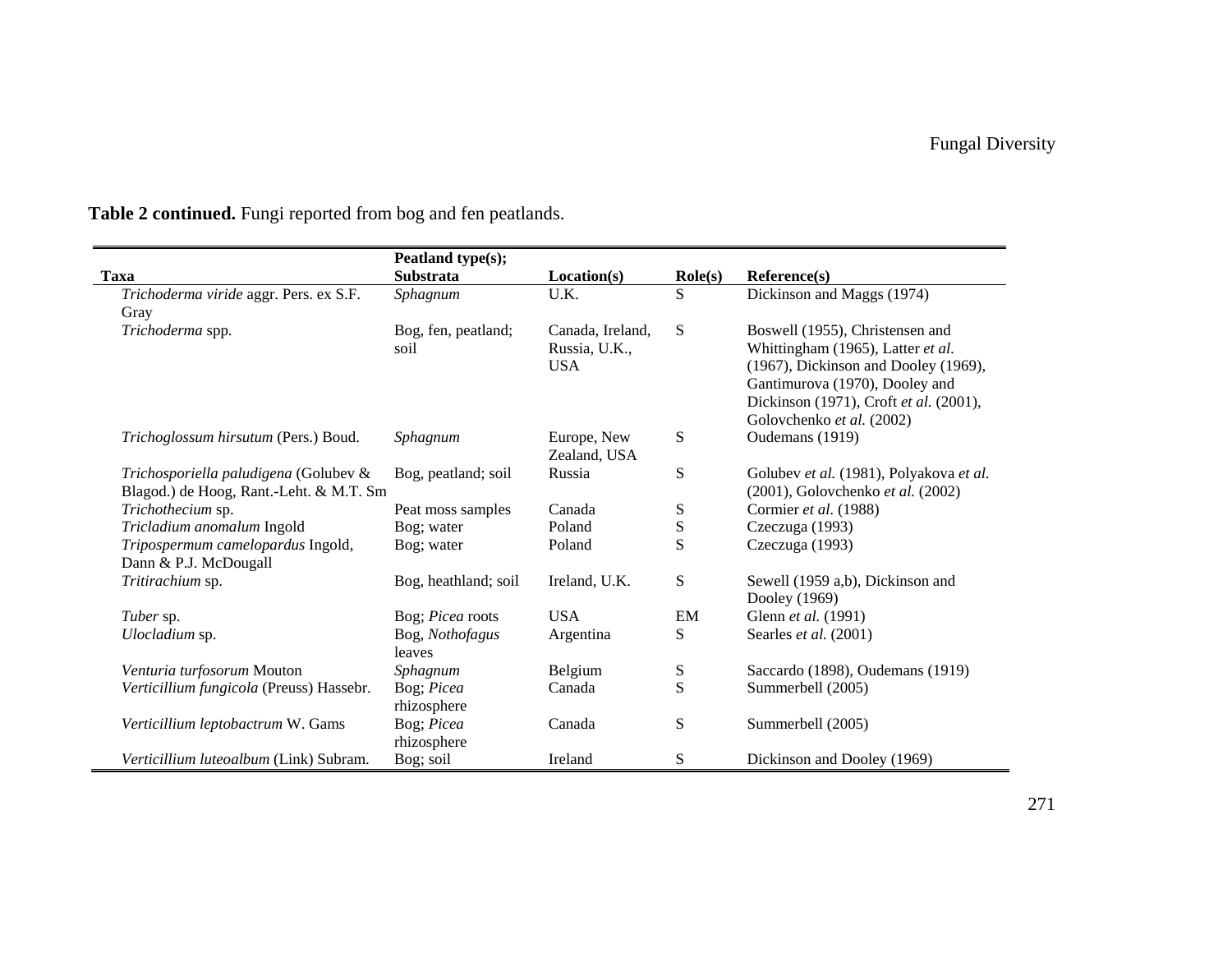|                                                                              | Peatland type(s);             |                                   |                  |                                                                                                                                                                             |
|------------------------------------------------------------------------------|-------------------------------|-----------------------------------|------------------|-----------------------------------------------------------------------------------------------------------------------------------------------------------------------------|
| Taxa                                                                         | <b>Substrata</b>              | Location(s)                       | $\text{Role}(s)$ | Reference(s)                                                                                                                                                                |
| Verticillium spp.                                                            | Bog, fen; soil, peat          | Canada, Ireland,<br>Russia, U.K., | <sub>S</sub>     | Stenton (1953), Thornton (1956),<br>Christensen and Whittingham (1965),                                                                                                     |
|                                                                              |                               | <b>USA</b>                        |                  | Dickinson and Dooley (1967, 1969),<br>Latter et al. (1967), Maciejowska-<br>Pokacka(1971), Cormier et al. (1988),<br>Croft et al. (2001), Thormann and Rice<br>(this study) |
| <i>Volutella ciliata</i> (Alb. & Schwein.) Fr.                               | Fen; soil                     | U.K.                              | ${\bf S}$        | Stenton $(1953)$                                                                                                                                                            |
| Williopsis saturnus var. saturnus<br>(Klöcker) Zender                        | Peatland; soil                | Russia                            | S                | Golubev et al. (1981)                                                                                                                                                       |
| Xylaria hippotrichoides Sowerby                                              | Sphagnum                      | Belgium, France,<br>Germany, U.K. | S                | Oudemans (1919)                                                                                                                                                             |
| Xylomyces aquaticus (Dudka) K.D.<br>Hyde & Goh                               | Bog; water                    | Poland                            | S                | Czeczuga (1993)                                                                                                                                                             |
| Yarrowia lipolytica<br>(Wick., Kurtzman & E.A. Herrn.) van<br>der Walt & Arx | Bog, fen; soil                | Canada                            | S                | Thormann <i>et al.</i> (unpubl.)                                                                                                                                            |
| <b>Basidiomycetes</b>                                                        |                               |                                   |                  |                                                                                                                                                                             |
| Amphinema spp.                                                               | Bog; Pinus and Picea<br>roots | Canada, USA                       | EM               | Wurtzburger et al. (2004), Robertson et<br>al. (2006)                                                                                                                       |
| Armillaria sinapina Bérubé & Dessur.                                         | Fen; Carex                    | Canada                            | P                | Thormann et al. (2001, 2003)                                                                                                                                                |
| Arrhenia latispora (J. Favre) Bon &<br>Courtec.                              | Sphagnum                      | Andorra, Spain,<br>Switzerland    | S                | Oudemans (1919)                                                                                                                                                             |
| Arrhenia lobata (Pers.) Kühner &<br>Lamoure ex Redhead                       | Bog                           | Canada, Europe,<br><b>USA</b>     | S                | Redhead (1985)                                                                                                                                                              |
| Arrhenia sphagnicola (Berk.) Redhead,<br>Lutzoni, Moncalvo & Vilgalys        | Sphagnum                      | Europe                            | S                | Oudemans (1919), Moser (1967)                                                                                                                                               |

 $\overline{\phantom{a}}$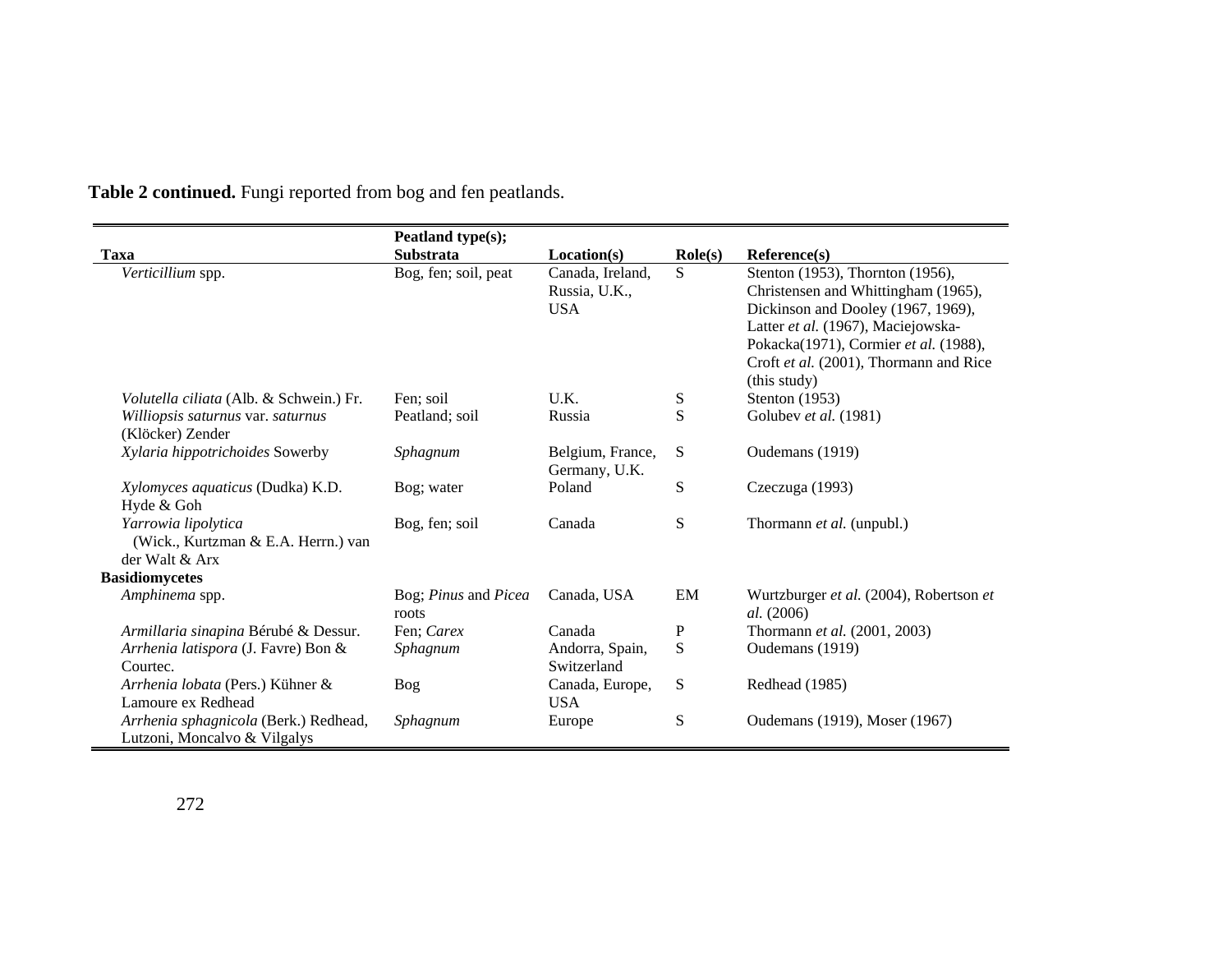|                                                               | Peatland type(s);                     |                                             |                  |                                  |
|---------------------------------------------------------------|---------------------------------------|---------------------------------------------|------------------|----------------------------------|
| <b>Taxa</b>                                                   | Substrata                             | Location(s)                                 | $\text{Role}(s)$ | Reference(s)                     |
| Bjerkandera adusta (Willd.) P. Karst.                         | Bog, fen; Sphagnum,<br>Carex rhizomes | Canada                                      | S                | Thormann et al. (2001, 2003)     |
| Boletinus grisellus Pk.                                       | Sphagnum                              | <b>USA</b>                                  | EM               | Seymour (1929)                   |
| Boletinus paluster (Pk.) Pk.                                  | Sphagnum                              | <b>USA</b>                                  | EM               | Seymour (1929)                   |
| Boletus subtomentosus L.                                      | Bog                                   | Canada                                      | EM               | Roberts et al. (2004)            |
| Bullera punicea (Komag. & Nakase)<br>Nakase & M. Suzuki       | Bog; soil                             | Russia                                      | S                | Polyakova et al. (2001)          |
| Cantharellus tubaeformis (Bull.) Fr.                          | Bog                                   | Canada                                      | EM               | Roberts et al. (2004)            |
| Cheimonophyllum candidissimum (Berk.<br>& M.A. Curtis) Singer | Bog                                   | Canada                                      | S                | Roberts et al. (2004)            |
| Chroogomphus rutilus (Schaeff.) O.K.<br>Mill.                 | <b>Bog</b>                            | Canada                                      | EM               | Roberts et al. (2004)            |
| Clavulina amethystinoides (Pk.) Corner                        | Sphagnum                              | <b>USA</b>                                  | S                | Oudemans (1919)                  |
| Clavulinopsis luteo-ochracea (Cavara)<br>Corner               | Sphagnum                              | Germany, The<br>Netherlands,<br>U.K., USA   | S                | Saccardo (1898), Oudemans (1919) |
| Clitocybe incompta Fr.                                        | Sphagnum                              | n.i.                                        | S                | Oudemans (1919)                  |
| Clitocybe stygia Fr.                                          | Sphagnum                              | n.i.                                        | ${\bf S}$        | Oudemans (1919)                  |
| Collybia admissa Britzelm.                                    | Sphagnum                              | n.i.                                        | ${\bf S}$        | Oudemans (1919)                  |
| Collybia caldarii Berk.                                       | Sphagnum                              | U.K.                                        | ${\bf S}$        | Oudemans (1919)                  |
| Collybia clusilis (Fr.) Sacc.                                 | Sphagnum                              | Sweden                                      | ${\bf S}$        | Oudemans (1919)                  |
| Collybia obstans Britzelm.                                    | Sphagnum                              | Germany                                     | S                | Oudemans (1919)                  |
| Cortinarius chrysolithus Kauffman                             | Sphagnum                              | Czech Republic,<br>Slovak Republik,<br>U.K. | EM               | Seymour (1929)                   |
| Cortinarius cf. impolitus                                     | Bog                                   | Canada                                      | EM               | Roberts et al. (2004)            |
| Cortinarius phoeniceus var. occidentalis<br>A.H. Sm.          | <b>Bog</b>                            | Canada                                      | EM               | Roberts et al. (2004)            |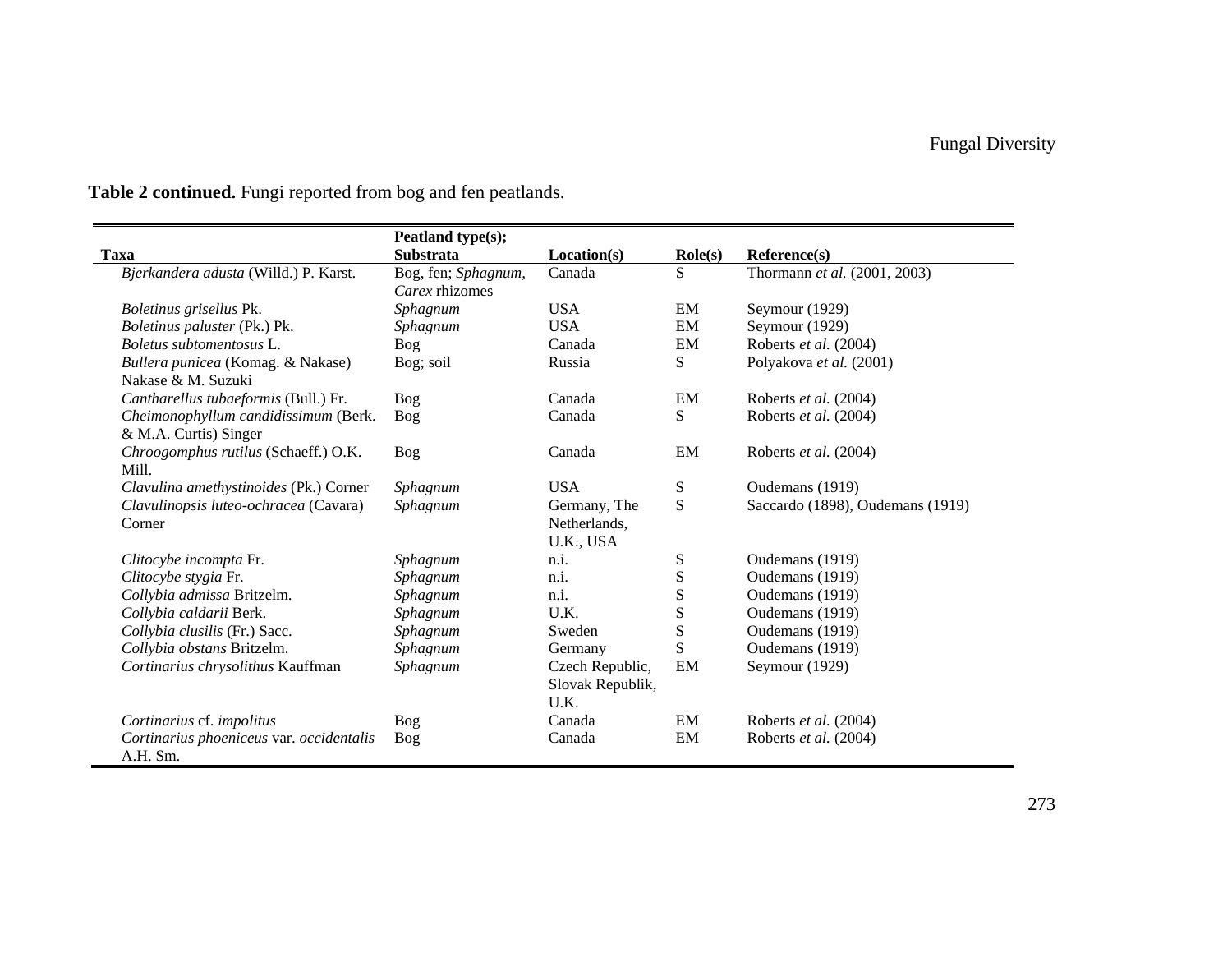|                                       | Peatland type(s); |                |                  |                                         |
|---------------------------------------|-------------------|----------------|------------------|-----------------------------------------|
| Taxa                                  | <b>Substrata</b>  | Location(s)    | $\text{Role}(s)$ | Reference(s)                            |
| Cortinarius periscelis Fr.            | Sphagnum          | Austria, U.K.  | EM               | Oudemans (1919)                         |
| Cortinarius pseudotubaris T.L. Robar, | Bog               | Canada         | EM               | Roberts et al. (2004)                   |
| K.A. Harrison & Grund                 |                   |                |                  |                                         |
| Cortinarius scaurus (Fr.) Fr.         | <b>Bog</b>        | Canada         | EM               | Roberts et al. (2004)                   |
| Cortinarius sphagneti P.D. Orton      | Bog               | Canada         | EM               | Roberts et al. (2004)                   |
| Cortinarius sphagnophilus Pk.         | among Sphagnum    | Russia         | EM               | Moser (1967)                            |
| Cortinarius sterilis Kauffman         | Sphagnum          | n.i.           | EM               | Oudemans (1919)                         |
| Cortinarius subscaurus (M.M. Moser)   | <b>Bog</b>        | Canada         | EM               | Roberts et al. (2004)                   |
| M.M. Moser                            |                   |                |                  |                                         |
| Cortinarius tubarius Ammirati & A.H.  | Sphagnum          | <b>USA</b>     | EM               | Moser (1967)                            |
| Sm.                                   |                   |                |                  |                                         |
| Cortinarius cf. turibulosus           | Bog               | Canada         | EM               | Roberts et al. (2004)                   |
| Cortinarius uliginosus Berk.          | Sphagnum          | n.i.           | EM               | Seymour (1929)                          |
| Cortinarius vanduzerensis A.H. Sm. &  | <b>Bog</b>        | Canada         | EM               | Roberts et al. (2004)                   |
| Trappe                                |                   |                |                  |                                         |
| Cortinarius sp.                       | Bog               | Canada         | EM               | Roberts et al. (2004)                   |
| Craterellus caeruleofuscus A.H. Sm.   | Sphagnum          | Canada, USA    | S                | Smith (1968)                            |
| Cryptococcus aerius (Saito) Nann.     | Bog, fen; soil    | Canada         | ${\bf S}$        | Thormann et al. (unpubl.)               |
| Cryptococcus albidus (Saito) C.E.     | Peatland; soil    | Russia, USA    | S                | Golubev et al. (1981), Golubev (1986),  |
| Skinner                               |                   |                |                  | Zvyagintsev et al. (1991), Polyakova et |
|                                       |                   |                |                  | al. (2001), Golovchenko et al. (2002)   |
| Cryptococcus albidus var. albidus     | Bog, fen; soil    | Canada, Russia | ${\bf S}$        | Golubev et al. (1981), Thormann et al.  |
| (Saito) C.E. Skinner                  |                   |                |                  | (unpubl.)                               |
| Cryptococcus gastricus Reiersöl & di  | Peatland; soil    | Russia         | S                | Golubev et al. (1981)                   |
| Menna                                 |                   |                |                  |                                         |
| Cryptococcus gilvescens Chernov &     | Bog; soil         | Russia         | ${\bf S}$        | Polyakova et al. (2001)                 |
| Babeva                                |                   |                |                  |                                         |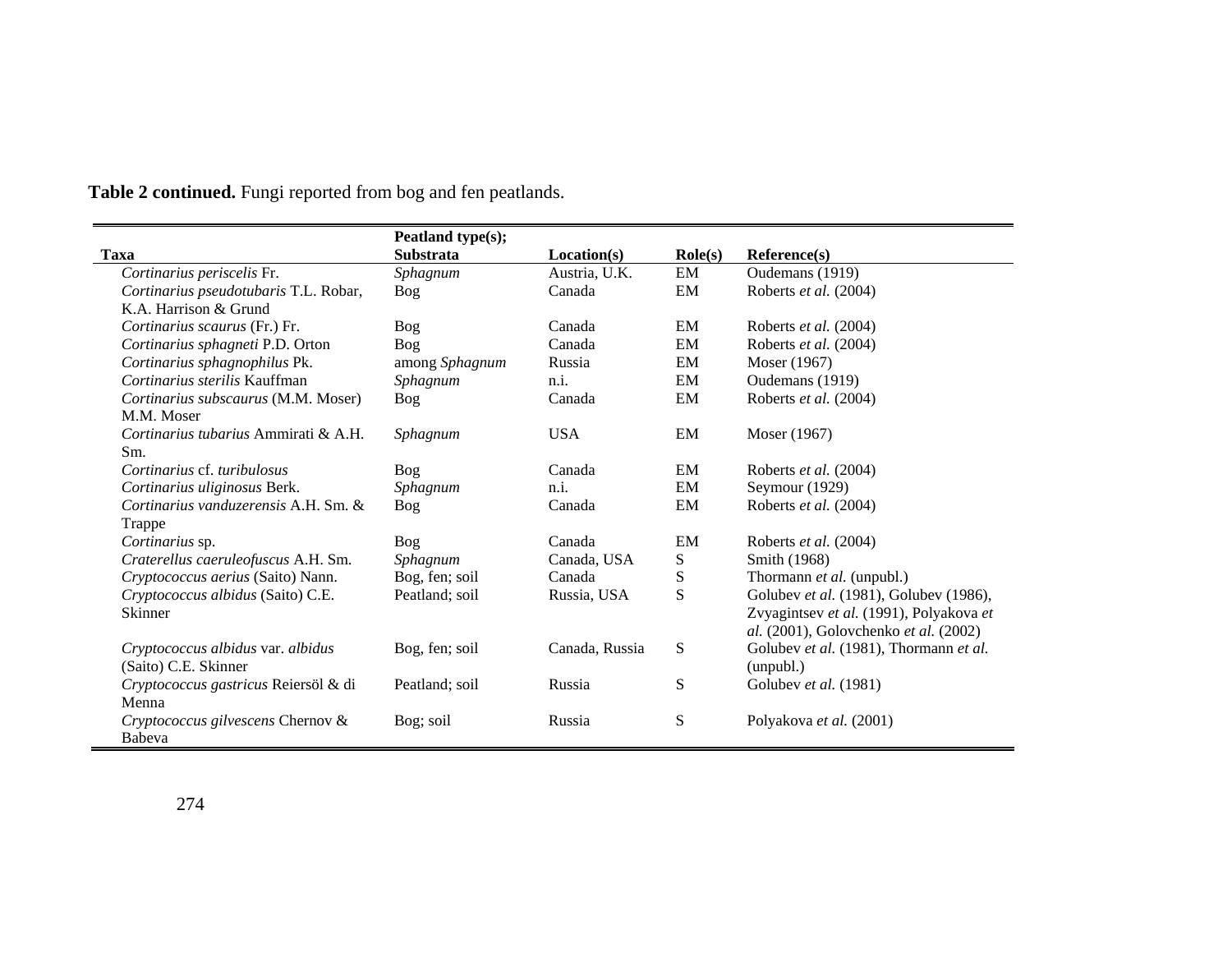$\qquad \qquad$ 

|                                                             | Peatland type(s);             |                      |                  |                                                              |
|-------------------------------------------------------------|-------------------------------|----------------------|------------------|--------------------------------------------------------------|
| Taxa                                                        | <b>Substrata</b>              | Location(s)          | $\text{Role}(s)$ | Reference(s)                                                 |
| Cryptococcus hungaricus (Zsolt) Phaff<br>$&$ Fell           | Bog; soil                     | Russia               | S                | Polyakova et al. (2001)                                      |
| Cryptococcus laurentii (Kuff.) C.E.<br><b>Skinner</b>       | Bog, fen; soil                | Russia               | S                | Zvyagintsev et al. (1991), Polyakova et<br><i>al.</i> (2001) |
| Cryptococcus magnus (Lodder &<br>Kreger) Baptist & Kurtzman | Peatland; soil                | Russia               | S                | Golubev (1986)                                               |
| Cryptococcus podzolicus (Babeva &<br>Reshetova) Golubev     | Peatland; soil                | Russia               | S                | Golubev et al. (1981)                                        |
| Cryptococcus terreus Di Menna                               | Peatland; soil                | Russia               | S                | Golubev et al. (1981)                                        |
| Cryptococcus terricolus T.A. Pedersen                       | Bog, fen; soil                | Russia               | ${\bf S}$        | Zvyagintsev et al. (1991)                                    |
| Cryptococcus spp.                                           | Peatland; soil                | Russia               | S                | Polyakova et al. (2001), Golovchenko et<br><i>al.</i> (2002) |
| Dermocybe sp.                                               | Bog; Pinus and Picea<br>roots | <b>USA</b>           | EM               | Wurtzburger et al.(2004)                                     |
| Eccilia sphagnophila Pk.                                    | Sphagnum                      | <b>USA</b>           | S                | Oudemans (1919)                                              |
| Entoloma cf. lucidum                                        | <b>Bog</b>                    | Canada               | S                | Roberts et al. (2004)                                        |
| Entoloma mammosum (L.) Heslan                               | Bog                           | Canada               | S                | Roberts et al. (2004)                                        |
| Entoloma peckianum Burt.                                    | Sphagnum                      | Canada               | S                | Oudemans (1919)                                              |
| Entoloma turbidum (Fr.) Quél.                               | Sphagnum                      | U.K.                 | S                | Oudemans (1919)                                              |
| Entoloma variabile Pk.                                      | Sphagnum                      | <b>USA</b>           | S                | Oudemans (1919), Seymour (1929)                              |
| Flammulina velutipes (Curtis) Singer                        | Sphagnum                      | Russia               | S                | Czastukhin (1967)                                            |
| Galerina andina Singer                                      | Sphagnum                      | <b>Bolivia</b>       | ${\bf S}$        | Smith and Singer (1964)                                      |
| Galerina atkinsoniana var. sphagnorum<br>Sm.                | Sphagnum                      | <b>USA</b>           | S                | Smith and Singer (1964), Gulden (1980)                       |
| Galerina boliviana Singer                                   | Sphagnum                      | <b>Bolivia</b>       | S                | Smith and Singer (1964)                                      |
| Galerina cainii A.H. Sm.                                    | Sphagnum                      | Canada               | ${\bf S}$        | Smith and Singer (1964)                                      |
| Galerina calyptrata P.D. Orton                              | Sphagnum                      | New Zealand,<br>U.K. | S                | Gulden (1980)                                                |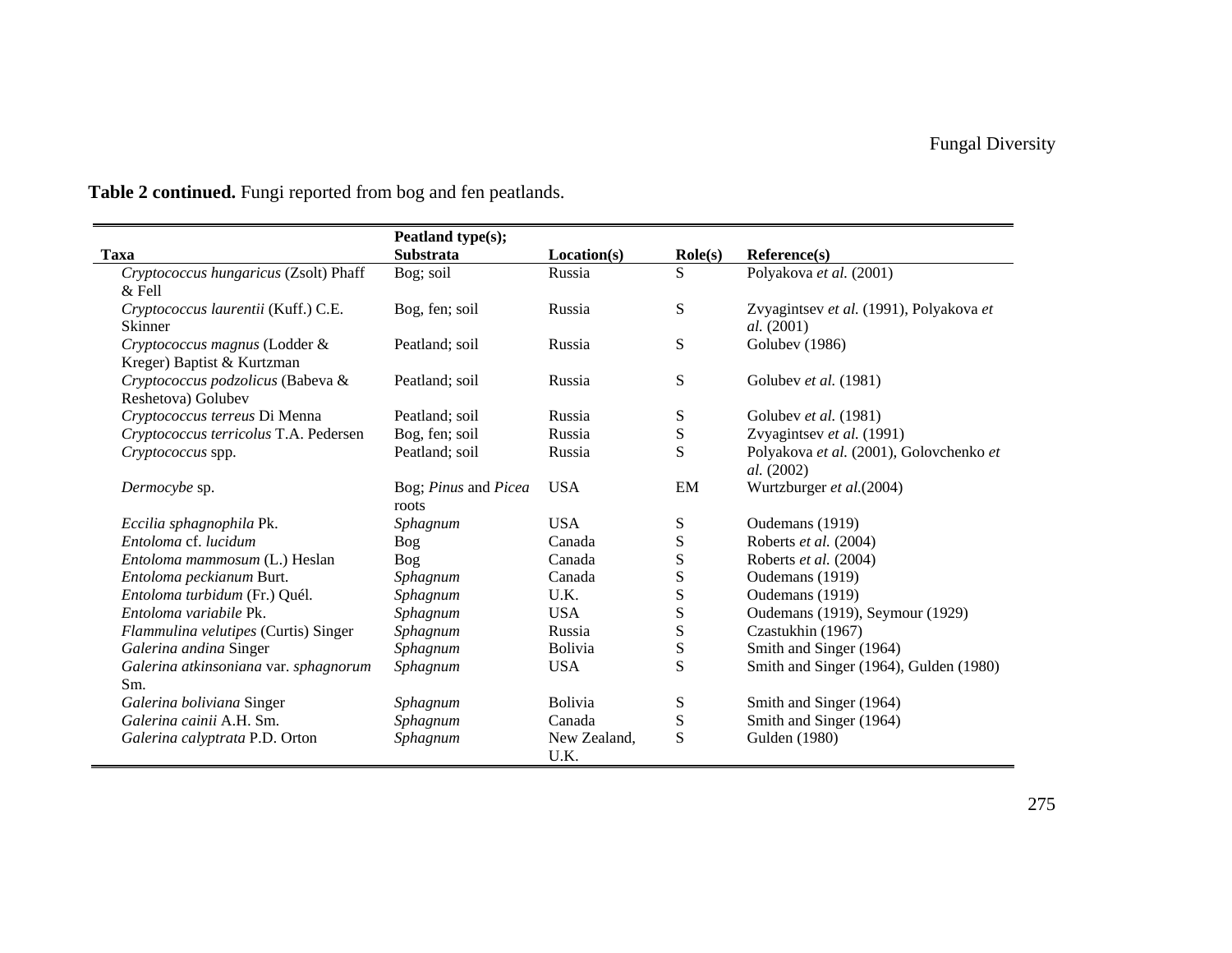|                                              | Peatland type(s); |                                   |                  |                                        |
|----------------------------------------------|-------------------|-----------------------------------|------------------|----------------------------------------|
| <b>Taxa</b>                                  | <b>Substrata</b>  | Location(s)                       | $\text{Role}(s)$ | Reference(s)                           |
| Galerina cerina A.H. Sm. & Singer            | Sphagnum          | Canada, USA                       | S                | Smith and Singer (1964)                |
| Galerina cerina var. ampullicystis A.H.      | among Sphagnum    | Canada, USA                       | S                | Smith and Singer (1964)                |
| Sm. & Singer                                 |                   |                                   |                  |                                        |
| Galerina clavata (Velen.) Kühner             | among Sphagnum    | Europe, Jamaica,<br>Japan, Russia | S                | Smith and Singer (1964)                |
| Galerina evelata (Singer) A.H. Sm. &         | Sphagnum          | Canada, Russia,                   | S                | Smith and Singer (1964)                |
| Singer                                       |                   | <b>USA</b>                        |                  |                                        |
| Galerina emmetensis A.H. Sm. & Singer        | Sphagnum          | <b>USA</b>                        | S                | Smith and Singer (1964)                |
| Galerina fallax A.H. Sm. & Singer            | Bog               | Canada                            | ${\bf S}$        | Roberts et al. (2004)                  |
| Galerina farinacea A.H. Sm.                  | Sphagnum          | <b>USA</b>                        | ${\bf S}$        | Smith and Singer (1964)                |
| Galerina fennica A.H. Sm.                    | Sphagnum          | Finland                           | ${\bf S}$        | Smith and Singer (1964)                |
| Galerina frigida V.L. Wells & Kempton        | Sphagnum          | <b>USA</b>                        | S                | Wells and Kempton (1969)               |
| Galerina gibbosa J. Favre                    | among Sphagnum    | Europe                            | ${\bf S}$        | Moser (1967)                           |
| Galerina hypnorum (Schrank) Kühner           | Sphagnum          | Argentina,                        | S                | Horak and Miller (1992)                |
|                                              |                   | Canada, Europe,                   |                  |                                        |
|                                              |                   | Russia, USA<br><b>Bolivia</b>     |                  |                                        |
| Galerina laeta Singer                        | Sphagnum          |                                   | S                | Smith and Singer (1964)                |
| Galerina leptocystis V.L. Wells &<br>Kempton | Sphagnum          | <b>USA</b>                        | S                | Wells and Kempton (1969)               |
| Galerina luteolosperma A.H. Sm. &            | Sphagnum          | Norway                            | ${\bf S}$        | Smith and Singer (1964)                |
| Singer                                       |                   |                                   |                  |                                        |
| Galerina macrospora (Velen.) Singer          | among Sphagnum    | Czech Republic                    | ${\bf S}$        | Smith and Singer (1964), Moser (1967)  |
| Galerina mniophila (Lasch) Kühner            | <b>Bog</b>        | Canada                            | ${\bf S}$        | Roberts et al. (2004)                  |
| Galerina norvegica A.H. Sm.                  | Sphagnum          | Fennoscandia                      | S                | Smith and Singer (1964), Moser (1967), |
|                                              |                   |                                   |                  | Gulden (1980)                          |
| Galerina nubigena A.H. Sm. & Singer          | Sphagnum          | <b>Bolivia</b>                    | S                | Smith and Singer (1964)                |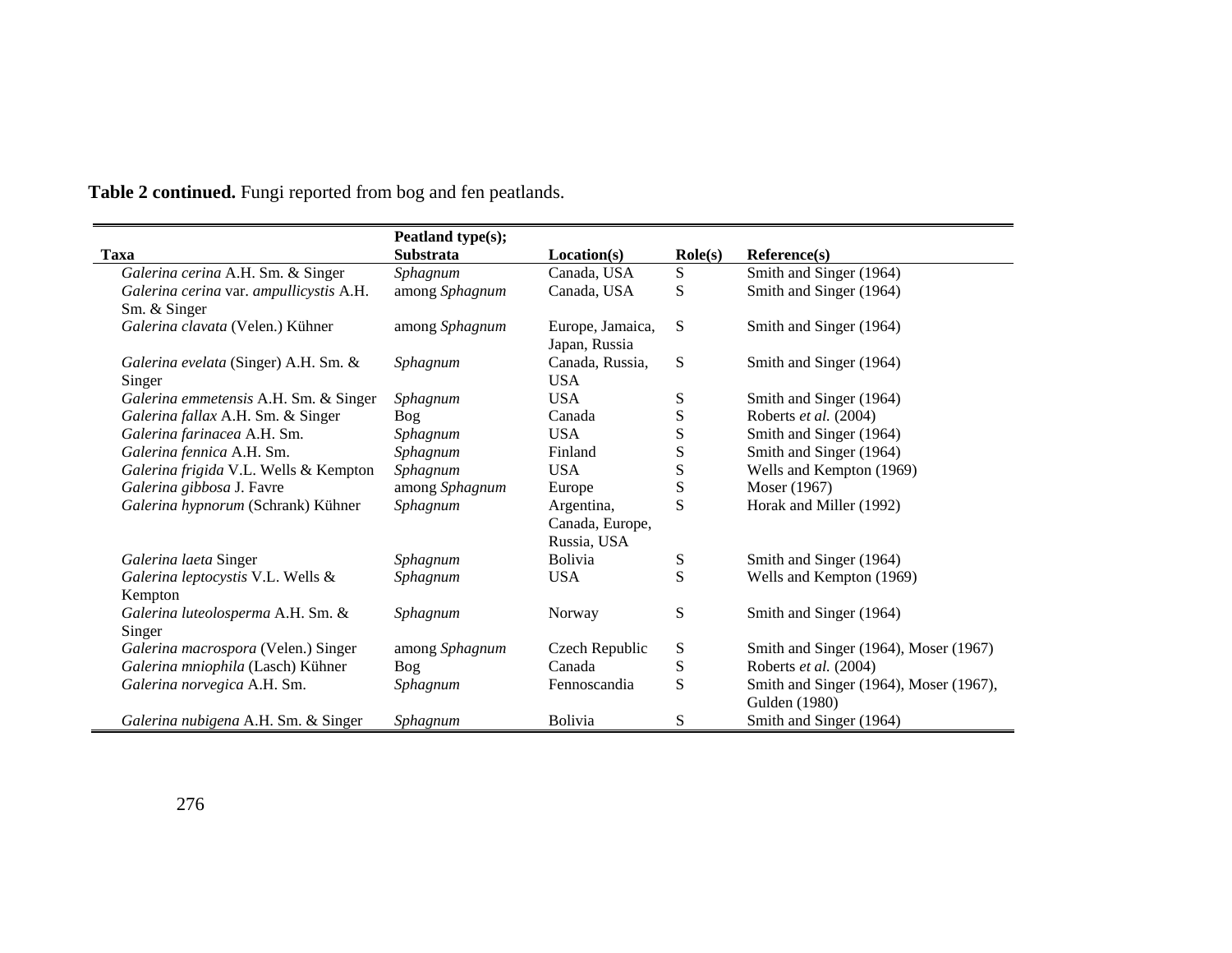|                                                    | Peatland type(s); |                                                    |                  |                                                                                                                             |
|----------------------------------------------------|-------------------|----------------------------------------------------|------------------|-----------------------------------------------------------------------------------------------------------------------------|
| <b>Taxa</b>                                        | Substrata         | Location(s)                                        | $\text{Role}(s)$ | Reference(s)                                                                                                                |
| Galerina paludosa (Fr.) Kühner                     | Bog; Sphagnum     | Canada, Europe,<br><b>USA</b>                      | S                | Oudemans (1919), Smith and Singer<br>(1964), Moser(1967), Watling (1978),<br>Redhead (1981, 1989), Roberts et al.<br>(2004) |
| Galerina praticola (F.H. Møller) P.D.<br>Orton     | Sphagnum          | Canada.<br>Germany, USA                            | ${\bf S}$        | Oudemans (1919), Horak and Miller<br>(1992)                                                                                 |
| Galerina pseudomycenopsis Pilát                    | Sphagnum          | Argentina,<br>Canada, Europe,<br>Russia, USA       | S                | Gulden et al. (1985), Horak and Miller<br>(1992)                                                                            |
| Galerina pumila (Pers.) M. Lange                   | Sphagnum          | France                                             | ${\bf S}$        | Oudemans (1919)                                                                                                             |
| Galerina cf. pumila                                | Bog               | Canada                                             | ${\bf S}$        | Roberts et al. (2004)                                                                                                       |
| Galerina riparia Singer                            | among Sphagnum    | Argentina                                          | S                | Smith and Singer (1964)                                                                                                     |
| Galerina semiglobata Singer                        | Sphagnum          | <b>Brazil</b>                                      | S                | Smith and Singer (1964)                                                                                                     |
| Galerina septentrionalis A.H. Sm.                  | Sphagnum          | Canada                                             | ${\bf S}$        | Smith and Singer (1964)                                                                                                     |
| Galerina sphagnicola (Atk.) A.H. Sm.<br>$&$ Singer | Sphagnum          | Canada, USA                                        | S                | Smith and Singer (1964)                                                                                                     |
| Galerina sphagnorum (Pers.) Kühner                 | Sphagnum          | Americas, Asia,<br>Europe                          | S                | Oudemans (1919), Seymour (1929),<br>Smith and Singer(1964), Moser (1967),<br>Gulden (1980)                                  |
| Galerina stordalii A.H. Sm.                        | Sphagnum          | Greenland, The<br>Netherlands,<br>Scandinavia, USA | S                | Smith and Singer (1964), Gulden (1980)                                                                                      |
| Galerina subarctica A.H. Sm. & Singer              | Sphagnum          | <b>USA</b>                                         | ${\bf S}$        | Smith and Singer (1964), Horak and<br>Miller (1992)                                                                         |
| Galerina subtibiicystis Singer                     | among Sphagnum    | <b>Brazil</b>                                      | S                | Smith and Singer (1964)                                                                                                     |
| Galerina taimbesinhoensis Singer                   | Sphagnum          | Brazil                                             | ${\bf S}$        | Smith and Singer (1964)                                                                                                     |
| Galerina tibiicystis (Atk.) Kühner                 | among Sphagnum    | Canada, Europe,<br>Japan, USA                      | S                | Smith and Singer (1964), Moser (1967)                                                                                       |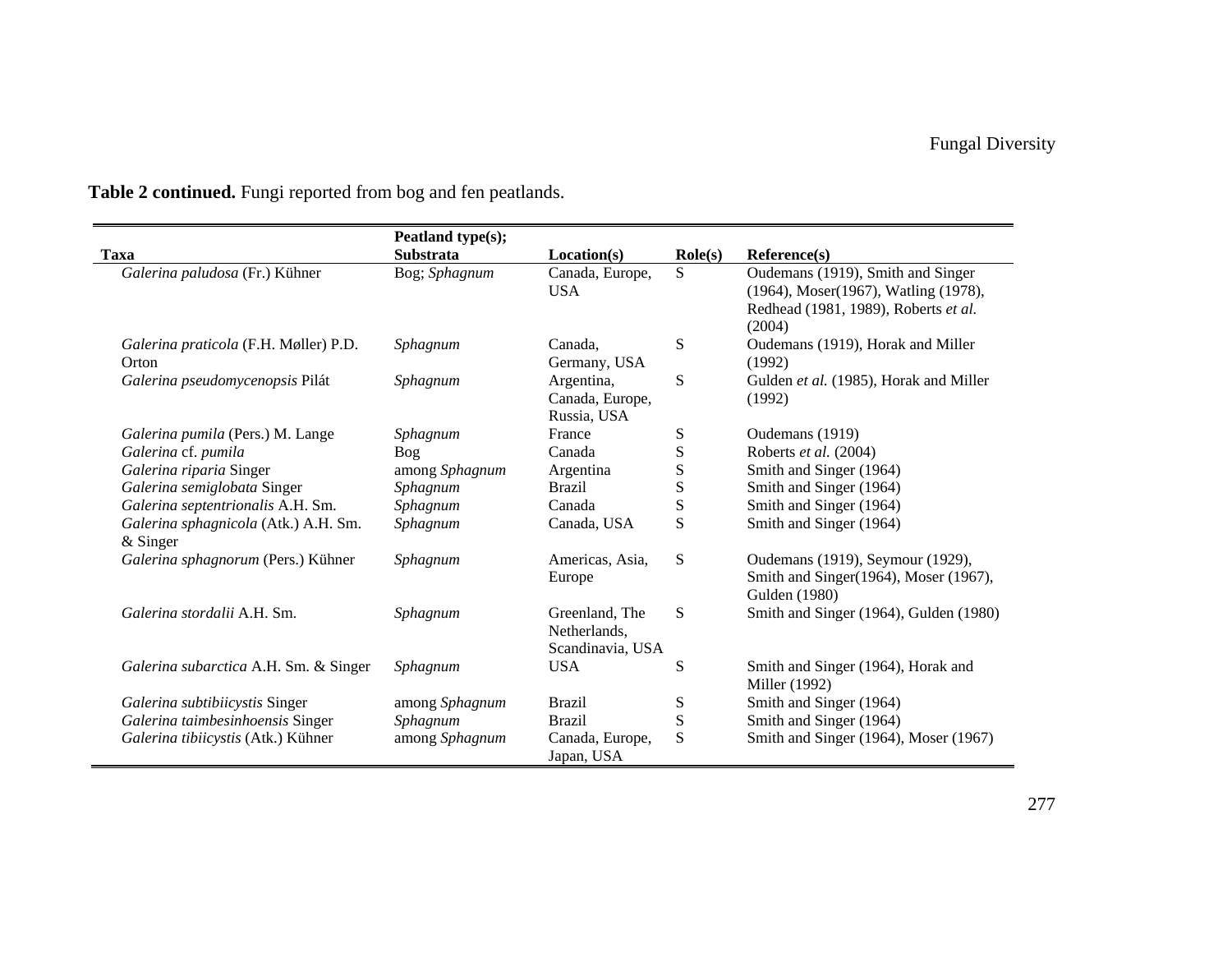|                                        | Peatland type(s);  |                 |                  |                                         |
|----------------------------------------|--------------------|-----------------|------------------|-----------------------------------------|
| <b>Taxa</b>                            | <b>Substrata</b>   | Location(s)     | $\text{Role}(s)$ | Reference(s)                            |
| Galerina turfosa A.H. Sm. & Singer     | among Sphagnum     | <b>USA</b>      | S                | Smith and Singer (1964)                 |
| Galerina uchumachiensis Singer         | Sphagnum           | <b>Bolivia</b>  | S                | Smith and Singer (1964)                 |
| Galerina spp.                          | Bog; Sphagnum      | Canada          | ${\bf S}$        | Singer (1975), Roberts et al. (2004)    |
| Guepiniopsis alpina (Tracy & Earle)    | Bog                | Canada          | S                | Roberts et al. (2004)                   |
| Brasf.                                 |                    |                 |                  |                                         |
| Gymnopus acervatus (Fr.) Murrill       | Bog                | Canada          | ${\bf S}$        | Roberts et al. (2004)                   |
| Gymnopus confluens (Pers.) Antonin,    | <b>Bog</b>         | Canada          | S                | Roberts et al. (2004)                   |
| Halling & Noordel.                     |                    |                 |                  |                                         |
| Gymnopus dryophilus (Bull.) Murrill    | Sphagnum           | Russia          | S                | Czastukhin (1967)                       |
| Hebeloma crustuliniforme (Bull.) Quél. | Bog                | Canada          | EM               | Roberts et al. (2004)                   |
| Hebeloma cf. pumilium                  | <b>Bog</b>         | Canada          | EM               | Roberts et al. (2004)                   |
| Hebeloma spp.                          | Bog; Picea mariana | Canada          | EM               | Roberts et al. (2004), Robertson et al. |
|                                        | roots              |                 |                  | (2006)                                  |
| Hohenbuehelia culmicola Bon            | Sphagnum           | France,         | S                | Oudemans (1919)                         |
|                                        |                    | Denmark, U.K.   |                  |                                         |
| Hygrocybe laeta var. laeta (Pers.) P.  | among Sphagnum     | U.K.            | EM               | Hesler and Smith (1963)                 |
| Kumm.                                  |                    |                 |                  |                                         |
| Hygrocybe lilacina (C. Laest.) M.M.    | among Sphagnum     | Finland,        | EM               | Laursen and Ammirati (1982)             |
| Moser                                  |                    | Greenland, U.K. |                  |                                         |
| Hygrophorus eburneus (Bull.) Fr.       | <b>Bog</b>         | Canada          | EM               | Roberts et al. (2004)                   |
| Hygrophorus erubescens var.            | <b>Bog</b>         | Canada          | EM               | Roberts et al. (2004)                   |
| erubescens A.H. Sm. & Hesler           |                    |                 |                  |                                         |
| Hygrophorus hypothejus (Fr.) Fr.       | Bog                | Canada          | EM               | Roberts et al. (2004)                   |
| Hygrophorus mephiticus Pk.             | Sphagnum           | U.K.            | EM               | Oudemans (1919)                         |
| Hygrophorus miniatus f. longipes A.H.  | among Sphagnum     | <b>USA</b>      | EM               | Hesler and Smith (1963)                 |
| Sm. & Hesler                           |                    |                 |                  |                                         |
| Hygrophorus nitidus Burk. & Curtis     | among Sphagnum     | Canada, USA     | EM               | Hesler and Smith (1963)                 |
| Hygrophorus obconicus Pk.              | Sphagnum           | <b>USA</b>      | EM               | Oudemans (1919)                         |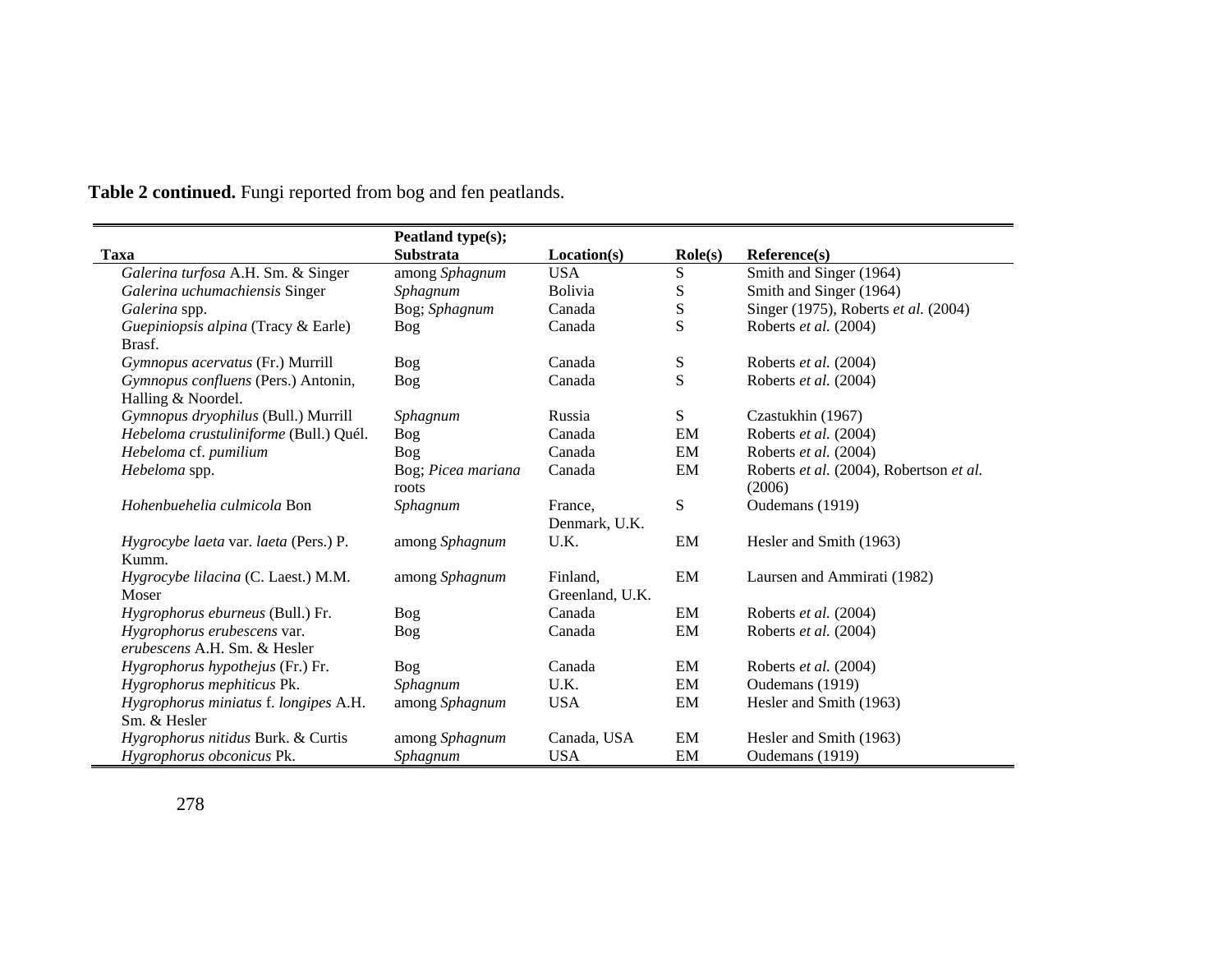|                                                                     | Peatland type(s); |                     |                  |                                            |
|---------------------------------------------------------------------|-------------------|---------------------|------------------|--------------------------------------------|
| Taxa                                                                | <b>Substrata</b>  | Location(s)         | $\text{Role}(s)$ | Reference(s)                               |
| Hygrophorus palustris V.L. Wells &                                  | Sphagnum          | <b>USA</b>          | EM               | Wells and Kempton (1975)                   |
| Kempton                                                             |                   |                     |                  |                                            |
| Hygrophorus turundus var.                                           | among Sphagnum    | Canada, Europe,     | EM               | Hesler and Smith (1963)                    |
| sphagnophilus (Pk.) Hesler & A.H. Sm.                               |                   | Japan, USA          |                  |                                            |
| Hygrophorus turundus var. turundus                                  | Sphagnum          | Europe, Japan,      | EM               | Hesler and Smith (1963)                    |
| (Fr.) Fr.                                                           |                   | <b>USA</b>          |                  |                                            |
| Hygrophorus virginea var. virginea<br>(Wulfen) P.D. Orton & Watling | Bog               | Canada              | EM               | Roberts et al. (2004)                      |
| Hypholoma elongatipes (Pk.) A.H. Sm.                                | Sphagnum          | Canada, U.K., USA S |                  | Oudemans (1919), Lange and Lange<br>(1982) |
| Hypholoma elongatum (Pers.) Ricken                                  | Bog; Sphagnum     | Canada, Finland,    | S                | Oudemans (1919), Seymour (1929),           |
|                                                                     |                   | <b>USA</b>          |                  | Smith (1951), Guzmán (1983), Salo          |
|                                                                     |                   |                     |                  | (1993)                                     |
| Hypholoma irroratum (P. Karst.) Sacc.                               | Sphagnum          | n.i.                | S                | Oudemans (1919)                            |
| Hypholoma myosotis (Fr.) Lange                                      | Sphagnum          | Finland, Scotland   | S                | Salo (1993)                                |
| Hypholoma polytrichi (Fr.) Ricken                                   | Sphagnum          | Europe, U.K., USA S |                  | Lange and Lange (1982)                     |
| Hypholoma udum (Pers.) Kühner                                       | Bog; Sphagnum     | <b>USA</b>          | S                | Seymour (1929), Smith (1951), Lange        |
|                                                                     |                   |                     |                  | and Lange (1982), Guzmán (1983)            |
| Inocybe hirculus Vauras                                             | Sphagnum          | Finland             | EM               | Vauras (1994)                              |
| Inocybe relicina (Fr.) Quél.                                        | Sphagnum          | France, Finland     | EM               | Oudemans (1919)                            |
| Inocybe teraturgus Moser                                            | Sphagnum          | Sweden              | EM               | Moser (1992)                               |
| Kuehneromyces mutabilis (Schaeff.)                                  | <b>Bog</b>        | Canada              | S                | Roberts et al. (2004)                      |
| Singer & A.H. Sm.                                                   |                   |                     |                  |                                            |
| Laccaria laccata (Scop.) Fr.                                        | Bog               | Canada              | EM               | Roberts et al. (2004)                      |
| Lactarius canadensis A.H. Sm.                                       | Sphagnum          | Canada, USA         | EM               | Hesler and Smith (1979)                    |
| Lactarius deterrimus Gröger                                         | Bog               | Canada              | EM               | Roberts et al. (2004)                      |
| Lactarius duplicatus A.H. Sm.                                       | Sphagnum          | Canada, USA         | EM               | Hesler and Smith (1979)                    |
| Lactarius griseus Pk.                                               | among Sphagnum    | Canada, USA         | EM               | Hesler and Smith (1979)                    |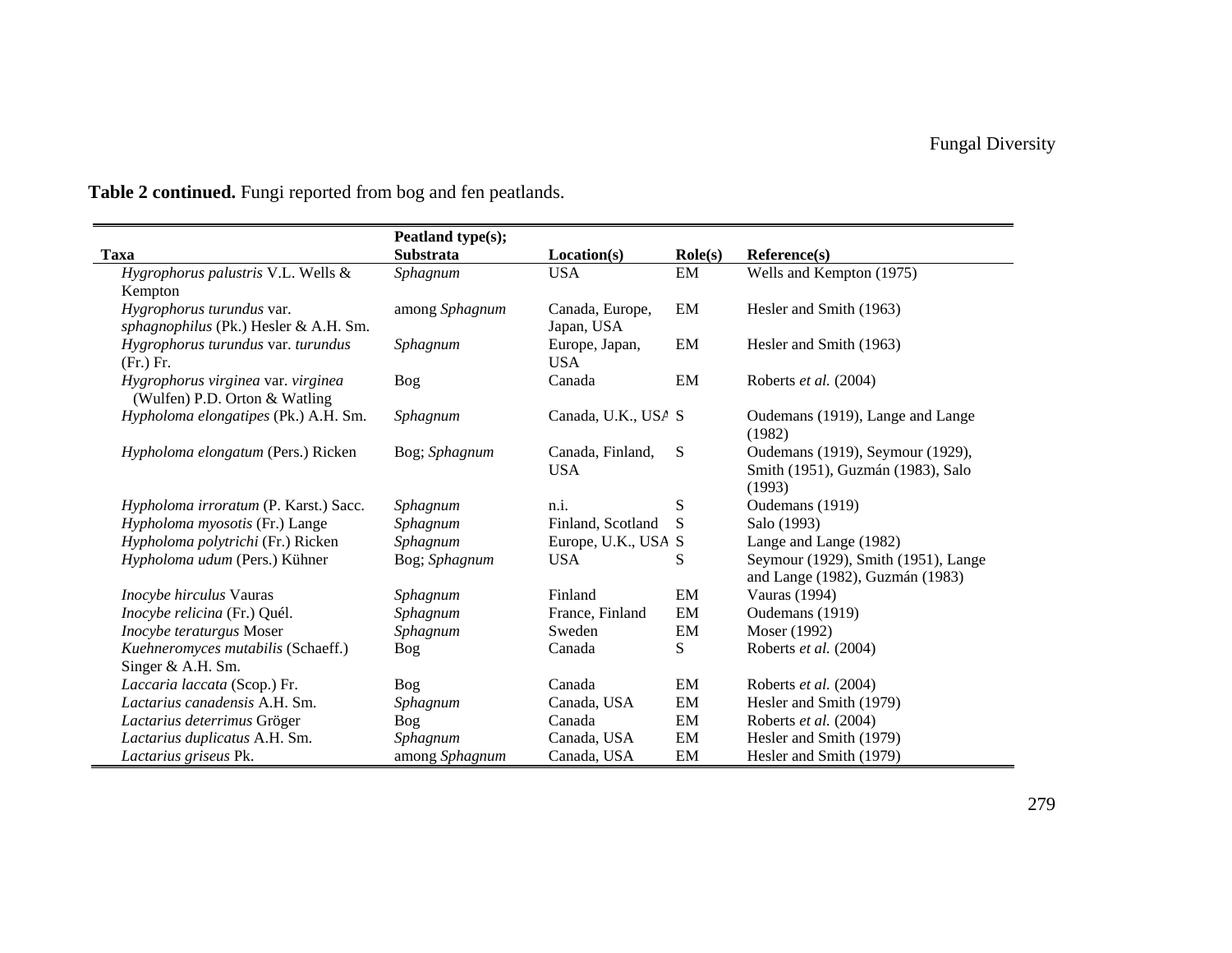|                                          | Peatland type(s);  |                  |                  |                              |
|------------------------------------------|--------------------|------------------|------------------|------------------------------|
| Taxa                                     | <b>Substrata</b>   | Location(s)      | $\text{Role}(s)$ | Reference(s)                 |
| Lactarius helvus (Fr.) Fr.               | Sphagnum           | U.K., USA        | EM               | Seymour (1929)               |
| Lactarius hibbardae Pk.                  | among Sphagnum     | <b>USA</b>       | EM               | Hesler and Smith (1979)      |
| Lactarius lignyotus var. canadensis A.H. | Sphagnum           | Canada, USA      | EM               | Hesler and Smith (1979)      |
| Sm. & Hesler                             |                    |                  |                  |                              |
| Lactarius lignyotus var. nigroviolascens | Sphagnum           | <b>USA</b>       | EM               | Hesler and Smith (1979)      |
| (Atk.) Hesler & A.H. Sm.                 |                    |                  |                  |                              |
| Lactarius mucidus var. fuscogriseus      | Sphagnum           | <b>USA</b>       | EM               | Hesler and Smith (1979)      |
| Hesler & Smith                           |                    |                  |                  |                              |
| Lactarius occidentalis A.H. Sm.          | Bog                | Canada           | EM               | Roberts et al. (2004)        |
| Lactarius oculatus (Pk.) Burl.           | Sphagnum           | <b>USA</b>       | EM               | Hesler and Smith (1979)      |
| Lactarius omphaliformis Romagn.          | among Sphagnum     | Europe           | EM               | Hesler and Smith (1979)      |
| Lactarius paludinellus Pk.               | among Sphagnum     | <b>USA</b>       | EM               | Hesler and Smith (1979)      |
| Lactarius rufus (Scop.) Fr.              | among Sphagnum     | Canada, USA      | EM               | Hesler and Smith (1979)      |
| Lactarius sphagneti (Fr.) Neuhoff        | Sphagnum           | China, Europe    | EM               | Moser (1967), Dörfelt (1972) |
| Lactarius theiogalus J. Schröt.          | Sphagnum           | <b>USA</b>       | EM               | Hesler and Smith (1979)      |
| Lactarius torminosus var. torminosus     | among Sphagnum     | <b>USA</b>       | EM               | Laursen and Ammirati (1982)  |
| (Schaeff.) Gray                          |                    |                  |                  |                              |
| Lactarius volemus (Fr.) Fr.              | among Sphagnum     | Canada, Europe,  | EM               | Hesler and Smith (1979)      |
|                                          |                    | <b>USA</b>       |                  |                              |
| Lactarius sp.                            | Bog; Picea mariana | Canada           | EM               | Robertson et al. (2006)      |
|                                          | roots              |                  |                  |                              |
| Laetiporus sulphureus (Bull.) Murrill    | Sphagnum           | Russia           | S                | Czastukhin (1967)            |
| Leccinum holopus (Rostk.) Watling        | Sphagnum           | Canada, Finland, | EM               | Laursen and Ammirati (1982)  |
|                                          |                    | <b>USA</b>       |                  |                              |
| Leccinum rotundifoliae (Singer) A.H.     | among Sphagnum     | Canada, Estonia, | EM               | Gulden et al.(1985)          |
| Sm., Thiers & Watling                    |                    | Iceland,         |                  |                              |
|                                          |                    | Greenland, USA   |                  |                              |
| <i>Hiatula benzoni</i> (Fr.) Fr.         | Sphagnum           | n.i.             | S                | Oudemans (1919)              |

 $\overline{\phantom{a}}$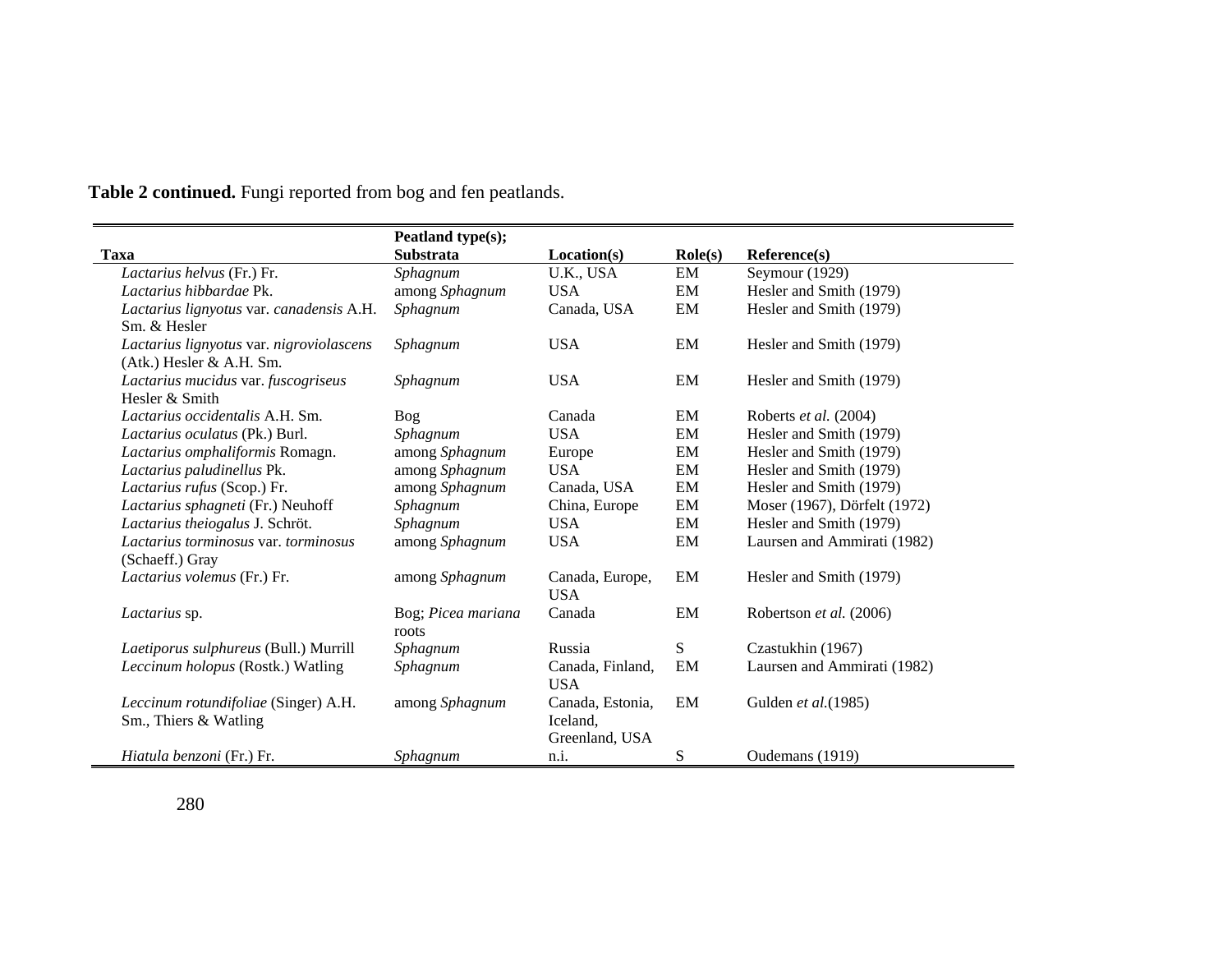|                                         | Peatland type(s); |                    |                  |                                      |
|-----------------------------------------|-------------------|--------------------|------------------|--------------------------------------|
| <b>Taxa</b>                             | <b>Substrata</b>  | Location(s)        | $\text{Role}(s)$ | Reference(s)                         |
| Lepiota cepistipes var. flos-sulphuris  | Sphagnum          | France, India,     | S                | Oudemans (1919)                      |
| (Schnizl.) Rick                         |                   | Japan, The         |                  |                                      |
|                                         |                   | <b>Netherlands</b> |                  |                                      |
| Lepiota lilacinogranulosa Henn.         | Sphagnum          | Germany            | ${\bf S}$        | Oudemans (1919)                      |
| Leptonia gilletii Quél.                 | Sphagnum          | France             | ${\bf S}$        | Saccardo (1898), Oudemans (1919)     |
| Leucosporidium antarcticum Fell,        | Peatland; soil    | Russia             | S                | Golubev et al. (1981)                |
| Statzell, I.L. Hunter & Phaff           |                   |                    |                  |                                      |
| Lichenomphalia hudsoniana (H.S. Jenn.)  | among Sphagnum    | Canada, Denmark, S |                  | Gulden et al. (1985)                 |
| Redhead, Lutzoni, Moncalvo & Vilgalys   |                   | Switzerland, USA   |                  |                                      |
| Marasmius salalis Desjardin & Redhead   | <b>Bog</b>        | Canada             | ${\bf S}$        | Roberts et al. (2004)                |
| Melanotus horizontalis (Bull.) P.D.     | <b>Bog</b>        | Canada             | S                | Roberts et al. (2004)                |
| Orton                                   |                   |                    |                  |                                      |
| Mrakia frigida (Fell, Statzell, I.L.    | Bog; soil         | Russia             | S                | Polyakova et al. (2001)              |
| Hunter & Phaff) Y. Yamada & Komag.      |                   |                    |                  |                                      |
| Mycena acicula (Schaeff.) P. Kumm.      | Bog               | Canada             | S                | Roberts et al. (2004)                |
| Mycena adonis var. adonis (Bull.) Gray  | Sphagnum          | Canada, U.K.       | ${\bf S}$        | Oudemans (1919)                      |
| Mycena alcalina (Fr.) P. Kumm.          | <b>Bog</b>        | Canada             | ${\bf S}$        | Roberts et al. (2004)                |
| Mycena caesia Pk.                       | Sphagnum          | n.i.               | S                | Oudemans (1919)                      |
| Mycena dissimulabilis (Britzelm.) Lapl. | among Sphagnum    | Greenland,         | ${\bf S}$        | Laursen and Ammirati (1982)          |
|                                         |                   | Scandinavia        |                  |                                      |
| Mycena epipterygia Lange                | Bog; among        | Canada             | S                | Laursen and Ammirati (1982), Roberts |
|                                         | Sphagnum          |                    |                  | et al. (2004)                        |
| Mycena filopes (Bull.) P. Kumm.         | Bog; Sphagnum     | Canada             | ${\bf S}$        | Oudemans (1919), Roberts et al.      |
|                                         |                   |                    |                  | (2004)                               |
| Mycena cf. lowhagii                     | Bog               | Canada             | ${\bf S}$        | Roberts et al. (2004)                |
| Mycena cf. metata                       | <b>Bog</b>        | Canada             | ${\bf S}$        | Roberts et al. (2004)                |
| Mycena murina Murrill                   | <b>Bog</b>        | Canada             | ${\bf S}$        | Roberts et al. (2004)                |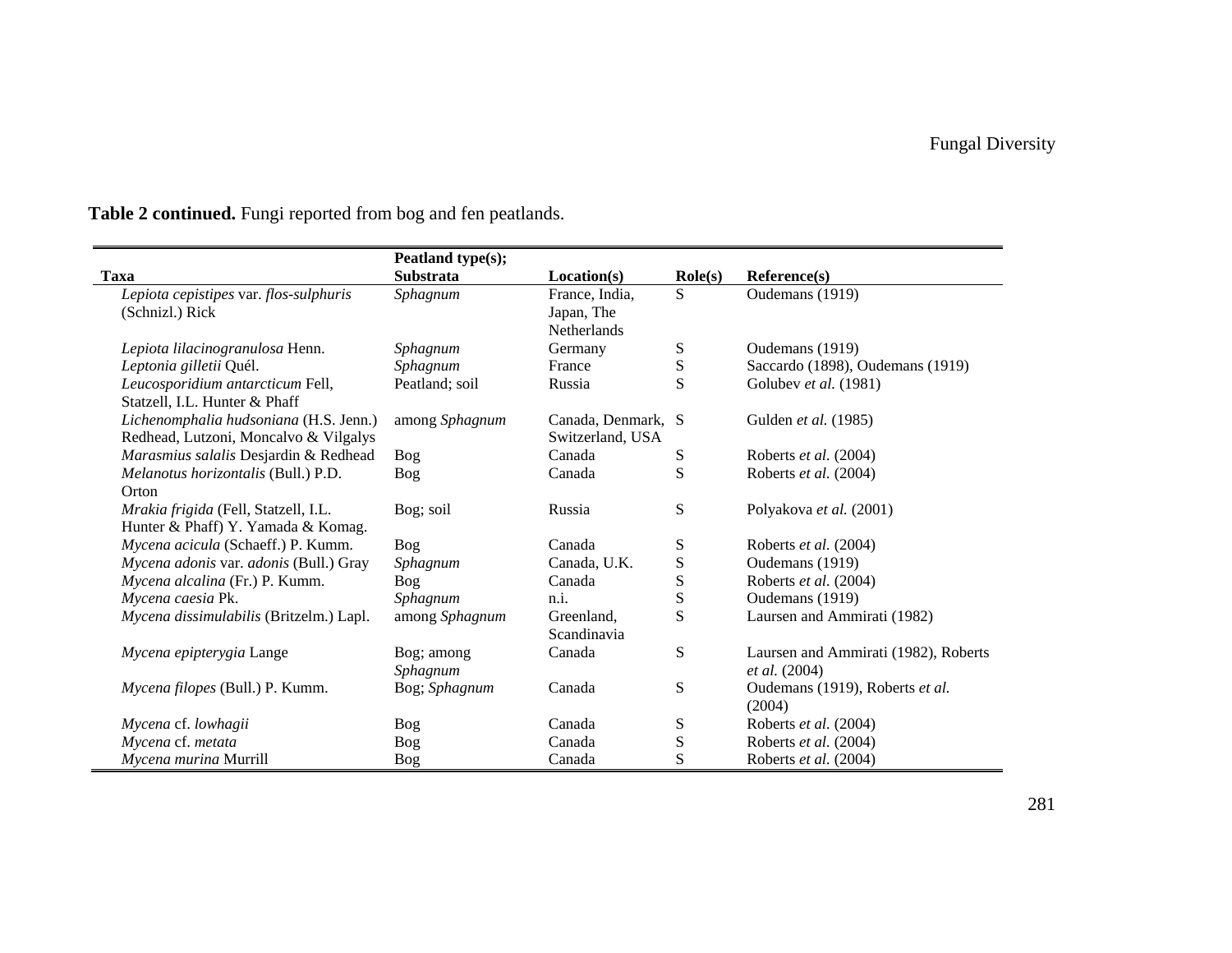|                                        | Peatland type(s); |                  |                  |                                        |
|----------------------------------------|-------------------|------------------|------------------|----------------------------------------|
| Taxa                                   | <b>Substrata</b>  | Location(s)      | $\text{Role}(s)$ | Reference(s)                           |
| Mycena permixta (Britzelm.) Sacc.      | Sphagnum          | Germany, Norway  | S                | Saccardo (1898), Oudemans (1919)       |
| Mycena cf. picta                       | Bog               | Canada           | S                | Roberts et al. (2004)                  |
| Mycena praelonga Pk.                   | Sphagnum          | <b>USA</b>       | ${\bf S}$        | Saccardo (1898), Seymour (1929)        |
| Mycena receptibilis (Britzelm.) Sacc.  | Sphagnum          | Germany          | ${\bf S}$        | Saccardo (1898), Oudemans (1919)       |
| Mycena rorida (Scop.) Quél.            | Bog               | Canada           | S                | Roberts et al. (2004)                  |
| Mycena rosella (Fr.) P. Kumm.          | Sphagnum          | Canada,          | S                | Oudemans (1919)                        |
|                                        |                   | Scandinavia, USA |                  |                                        |
| Mycena sanguinolenta (Alb. &           | Bog; Sphagnum     | Canada, Norway,  | S                | Oudemans (1919), Roberts et al. (2004) |
| Schwein.) P. Kumm.                     |                   | U.K.             |                  |                                        |
| Mycena stylobates (Pers.) P. Kumm.     | Bog               | Canada           | ${\bf S}$        | Roberts et al. (2004)                  |
| Mycena vitilis (Fr.) Quél.             | <b>Bog</b>        | Canada           | ${\bf S}$        | Roberts et al. (2004)                  |
| Mycoacia aurea (Fr.) J. Erikss. &      | Sphagnum          | U.K., USA        | S                | Oudemans (1919)                        |
| Ryvarden                               |                   |                  |                  |                                        |
| <i>Naucoria elatior</i> Pk.            | Sphagnum          | U.K., USA        | ${\bf S}$        | Saccardo (1898)                        |
| Naucoria paludosella Atk.              | Sphagnum          | U.K.             | ${\bf S}$        | Oudemans (1919)                        |
| Naucoria sphagneti P.D. Orton          | among Sphagnum    | Scotland         | $\mathbf S$      | Moser (1967)                           |
| Naucoria sphagnophila Pk.              | Sphagnum          | U.K.             | S                | Oudemans (1919)                        |
| Naucoria suspiciosa (Britzelm.) Sacc.  | Sphagnum          | Germany          | S                | Oudemans (1919)                        |
| Naucoria vexabilis (Britzelm.) Sacc.   | Sphagnum          | Germany          | ${\bf S}$        | Oudemans (1919)                        |
| Nolanea juncea (Fr.) Gillet            | Sphagnum          | U.K.             | S                | Oudemans (1919)                        |
| Nolanea promiscua (Britzelm.) Sacc.    | Sphagnum          | Germany          | ${\bf S}$        | Oudemans (1919)                        |
| Omphalia nevillae Berk.                | Sphagnum          | U.K.             | S                | Saccardo (1898), Oudemans (1919)       |
| Omphaliaster borealis (Lange & Skifke) | among Sphagnum    | Canada,          | S                | Laursen and Ammirati (1982)            |
| Lamoure                                |                   | Germany, USA     |                  |                                        |
| Omphalina affricata (Fr.) Raithelh.    | Sphagnum          | Sweden           | S                | Oudemans (1919)                        |
| Omphalina brevibasidiata (Singer)      | Sphagnum          | Canada           | S                | Redhead (1985)                         |
| Singer                                 |                   |                  |                  |                                        |

 $\blacksquare$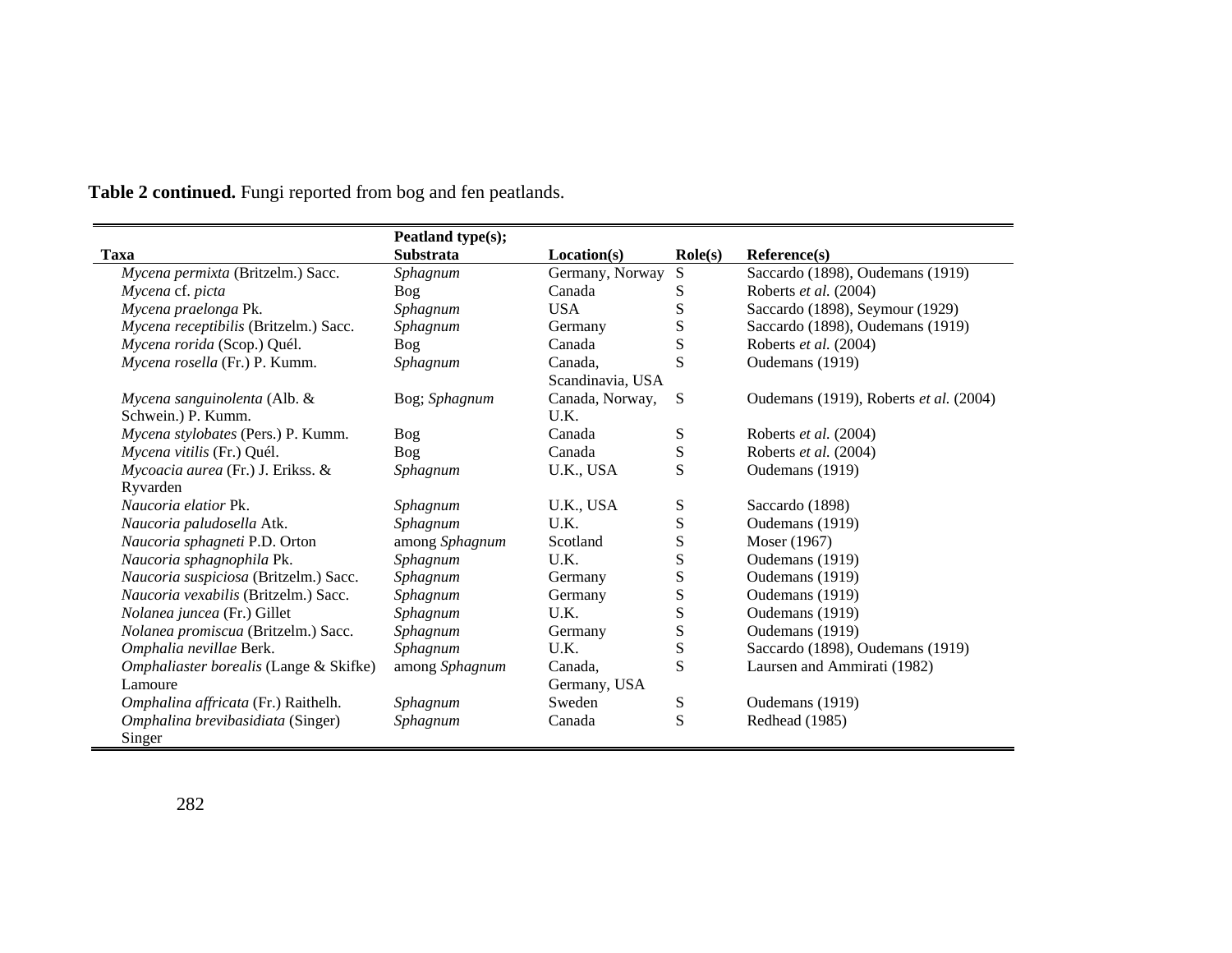| Table 2 continued. Fungi reported from bog and fen peatlands. |  |  |
|---------------------------------------------------------------|--|--|
|---------------------------------------------------------------|--|--|

|                                                     | Peatland type(s); |                                             |                  |                                                                                                         |
|-----------------------------------------------------|-------------------|---------------------------------------------|------------------|---------------------------------------------------------------------------------------------------------|
| <b>Taxa</b>                                         | <b>Substrata</b>  | Location(s)                                 | $\text{Role}(s)$ | Reference(s)                                                                                            |
| Omphalina epichysium (Pers.) Quél.                  | Sphagnum          | Finland, Greenland, S<br>Iceland            |                  | Oudemans (1919), Lange and Lange<br>(1982)                                                              |
| Omphalina ericetorum (Bull.) M. Lange               | Bog; Sphagnum     | Canada, USA                                 | S                | Oudemans (1919), Seymour (1929), Lange<br>and Lange(1982), Roberts et al. (2004)                        |
| Omphalina fulvopallens P.D. Orton                   | Sphagnum          | U.K.                                        | S                | Orton (1983)                                                                                            |
| Omphalina gerardiana (Pk.) Singer                   | Bog               | Canada                                      | ${\bf S}$        | Roberts et al. (2004)                                                                                   |
| Omphalina oniscus (Fr.) Quél.                       | Bog; Sphagnum     | Canada                                      | ${\bf S}$        | Oudemans (1919), Roberts et al. (2004)                                                                  |
| Omphalina philonotis (Lasch) Quél.                  | Sphagnum          | Finland                                     | S                | Oudemans (1919), Lange and Lange<br>(1982), Salo (1993)                                                 |
| Omphalina sphagnophila (Pk.) H.E.<br><b>Bigelow</b> | Sphagnum          | <b>USA</b>                                  | S                | Saccardo (1898), Oudemans (1919),<br>Seymour (1929)                                                     |
| Omphalina telmatiaea (Berk. & Cooke)<br>Singer      | Sphagnum          | n.i.                                        | S                | Oudemans (1919)                                                                                         |
| Peniophora aurantiaca (Bres.) Bourdot<br>& Galzin   | <b>Bog</b>        | Canada                                      | S/P              | Roberts et al. (2004)                                                                                   |
| Phaeogalera stagnina (Fr.) Pegler &<br>T.W.K. Young | among Sphagnum    | Argentina,<br>Canada, Europe,<br><b>USA</b> | S                | Oudemans (1919), Smith and Singer<br>(1964), Moser(1967), Gulden (1980),<br>Laursen and Ammirati (1982) |
| Phellodon niger (Fr.) P. Karst.                     | Bog               | Canada                                      | S                | Roberts et al. (2004)                                                                                   |
| Pholiota chromocystis A.H. Sm. &<br>Hesler          | among Sphagnum    | Canada, USA                                 | S                | Smith and Hesler (1968)                                                                                 |
| Pholiota elongatipes (Pk.) A.H. Sm. &<br>Hesler     | Sphagnum          | Argentina,<br>Canada, Chile,<br>Europe, USA | S                | Smith and Hesler (1968)                                                                                 |
| Pholiota paludosella (Atk.) A.H. Sm.&<br>Hesler     | among Sphagnum    | <b>USA</b>                                  | S                | Smith and Hesler (1968)                                                                                 |
| Pholiota sphagnicola (Pk.) A.H. Sm. &<br>Hesler     | Sphagnum          | <b>USA</b>                                  | S                | Seymour (1929), Smith and Hesler (1968)                                                                 |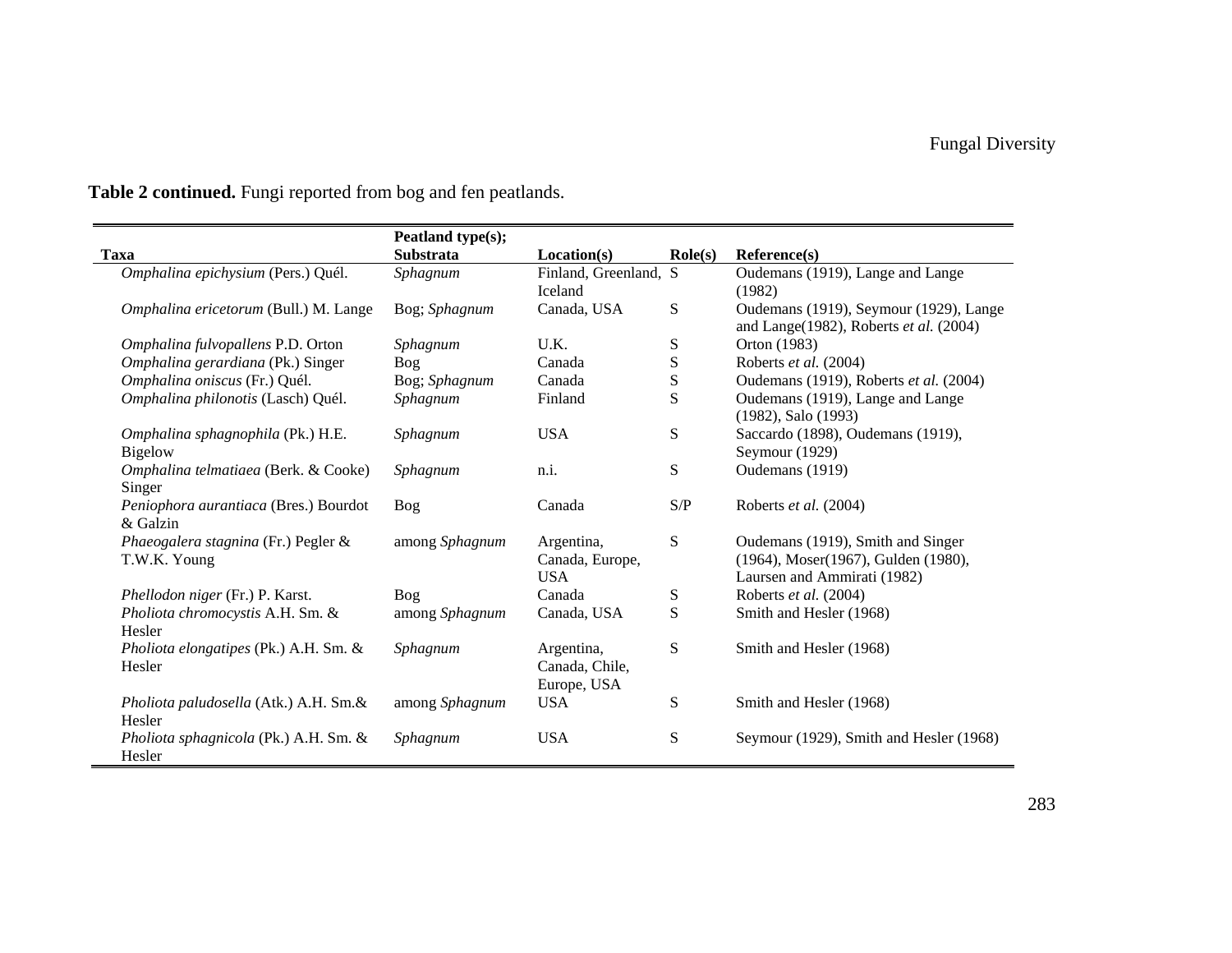|                                                                | Peatland type(s); |                |                  |                                                                                  |
|----------------------------------------------------------------|-------------------|----------------|------------------|----------------------------------------------------------------------------------|
| <b>Taxa</b>                                                    | <b>Substrata</b>  | Location(s)    | $\text{Role}(s)$ | Reference(s)                                                                     |
| Piloderma sp.                                                  | Bog; Picea roots  | Canada         | EM               | Robertson et al. (2006)                                                          |
| <i>Pluteus cervinus</i> P. Kumm.                               | <b>Bog</b>        | Canada, USA    | S                | Roberts et al. (2004)                                                            |
| Polyporus badius Weinm.                                        | Bog               | Canada         | S                | Roberts et al. (2004)                                                            |
| Psathyrella laurentiana A.H. Sm.                               | Sphagnum          | Canada         | ${\bf S}$        | Smith (1972)                                                                     |
| Psathyrella paludosa A.H. Sm.                                  | Sphagnum          | <b>USA</b>     | ${\bf S}$        | Smith (1972)                                                                     |
| Psathyrella sphagnicola (Maire) J.<br>Favre                    | Sphagnum          | U.K.           | S                | Oudemans (1919), Guzmán (1983)                                                   |
| Psilocybe sphagnicola A.H. Sm.                                 | Sphagnum          | <b>USA</b>     | S                | Guzmán (1983)                                                                    |
| Psilocybe turficola J. Favre                                   | among Sphagnum    | Europe, USA    | ${\bf S}$        | Oudemans (1919), Guzmán (1983)                                                   |
| Psilocybe uda f. sphagnicola J.E. Lange                        | Sphagnum          | Denmark        | ${\bf S}$        | Lange (1936)                                                                     |
| Resinomycena saccharifera (Berk. &<br>Broome) Redhead          | Bog               | Canada         | S                | Roberts et al. (2004)                                                            |
| Rhodocollybia butyracea (Bull.) Lennox                         | Bog               | Canada         | S                | Roberts et al. (2004)                                                            |
| Rhodotorula acheniorum (Buhagiar &<br>J.A. Barnett) Rodr. Mir. | Bogs, fens; soil  | Canada, Russia | S                | Thormann et al. (unpubl.)                                                        |
| Rhodotorula aurantiaca (Saito) Lodder                          | Bog, fen; soil    | Canada         | S                | Thormann et al. (unpubl.)                                                        |
| Rhodotorula glutinis (Fresen.) F.C.<br>Harrison                | Peatland; soil    | Russia         | S                | Golubev (1986), Polyakova et al. (2001),<br>Golovchenko et al. (2002)            |
| Rhodotorula mucilaginosa (A. Jörg.)                            | Bog; soil         | Russia         | S                | Polyakova et al. (2001)                                                          |
| F.C. Harrison                                                  |                   |                |                  |                                                                                  |
| Rhodotorula spp.                                               | Peatland; soil    | Russia         | ${\bf S}$        | Zvyagintsev et al. (1991), Polyakova et al.<br>(2001), Golovchenko et al. (2002) |
| Russula claroflava Grove                                       | Sphagnum          | U.K.           | EM               | <b>Watling (1978)</b>                                                            |
| Russula nitida (Pers.) Fr.                                     | Sphagnum          | U.K.           | EM               | Oudemans (1919)                                                                  |
| Russula olivaceoviolescens Gillet                              | Bog               | Canada         | EM               | Roberts et al. (2004)                                                            |
| Russula pulchella I.G. Borshch.                                | Sphagnum          | Greenland      | EM               | Laursen and Ammirati (1982)                                                      |
| Russula cf. atropurpurea                                       | Bog               | Canada         | EM               | Roberts et al. (2004)                                                            |
| Russula cf. zelleri                                            | Bog               | Canada         | EM               | Roberts et al. (2004)                                                            |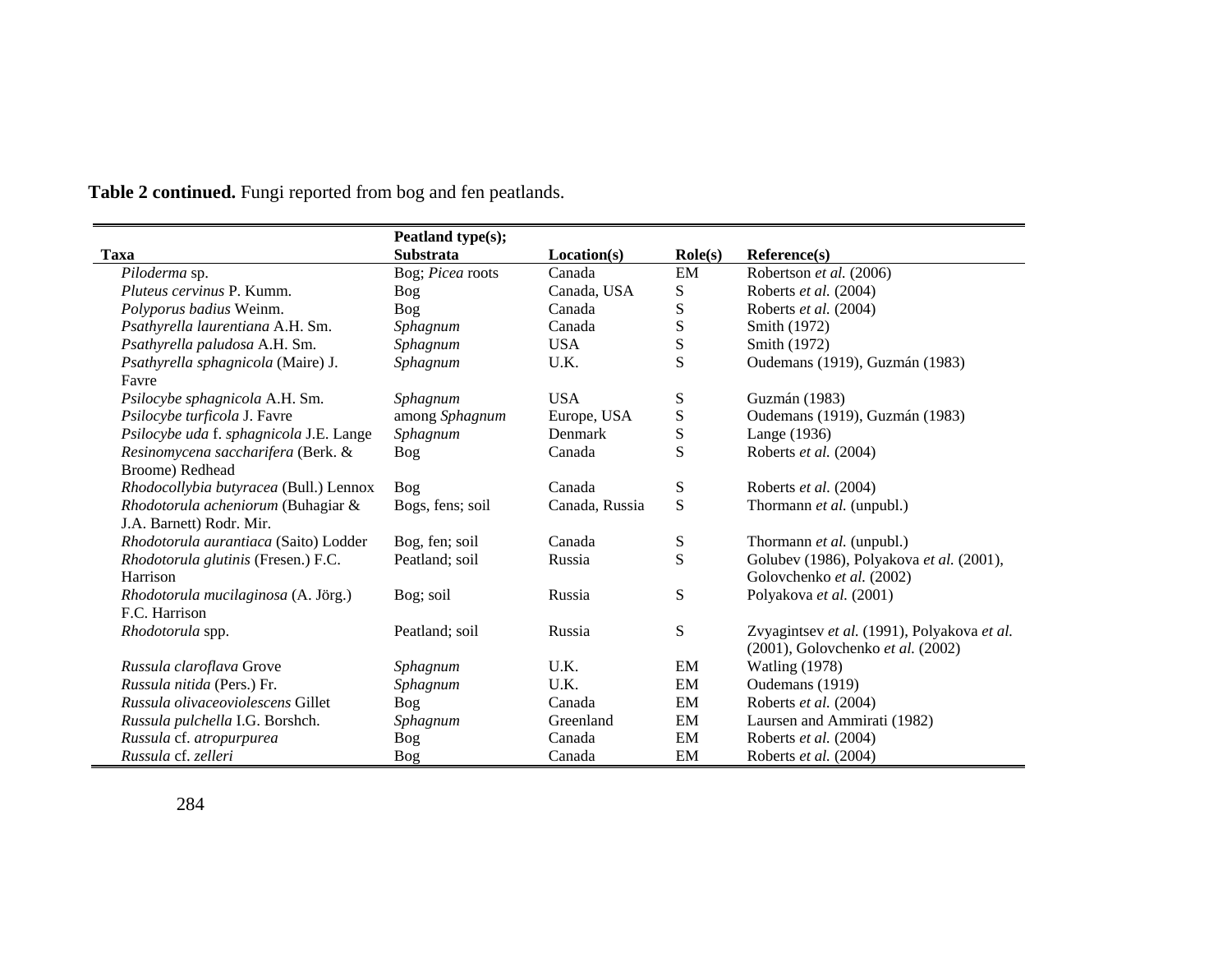|                                            | Peatland type(s);       |                 |                  |                                              |
|--------------------------------------------|-------------------------|-----------------|------------------|----------------------------------------------|
| <b>Taxa</b>                                | <b>Substrata</b>        | Location(s)     | $\text{Role}(s)$ | Reference(s)                                 |
| Russula sp.                                | Bog; Pinus roots        | <b>USA</b>      | EM               | Wurtzburger et al. (2004)                    |
| Sistotrema brinkmanii (Bres.) J. Erikss.   | Bog; soil               | Ireland         | S                | Dickinson and Dooley (1969)                  |
| Sporidiobolus salmonicolor Fell &          | Peatland; soil          | Russia          | ${\bf S}$        | Golubev (1986)                               |
| Tallman                                    |                         |                 |                  |                                              |
| Sporobolomyces roseus Kluyver & C.B.       | Peatland; soil          | Russia          | ${\bf S}$        | Polyakova et al. (2001), Golovchenko et al.  |
| <b>Niel</b>                                |                         |                 |                  | (2002)                                       |
| Stereum sanguinolentum (Alb. &             | Bog                     | Canada          | ${\bf S}$        | Roberts et al. (2004)                        |
| Schwein.) Fr.                              |                         |                 |                  |                                              |
| Suillus granulatus (L.) Snell              | Bog                     | Canada          | EM               | Roberts et al. (2004)                        |
| Suillus tomentosus (Kauffman) Singer       | Bog; Pinus roots        | Canada, USA     | EM               | Roberts et al. (2004), Wurtzburger et al.    |
|                                            |                         |                 |                  | (2004)                                       |
| <i>Suillus umbonatus</i> E.A. Dick & Snell | Bog; <i>Pinus</i> roots | Canada, USA     | EM               | Roberts et al. (2004), Wurtzburger et al.    |
|                                            |                         |                 |                  | (2004)                                       |
| Tephrocybe palustris (Pk.) Donk            | Sphagnum                | Canada, Europe, | ${\bf P}$        | Saccardo (1898), Seymour (1929), Watling     |
|                                            |                         | Japan, Russia   |                  | (1978), Redhead (1981), Untiedt and Müller   |
|                                            |                         |                 |                  | (1985), Simon(1987), Salo (1993), Roberts et |
|                                            |                         |                 |                  | <i>al.</i> (2004)                            |
| Tomentella sp.                             | Bog; Picea roots        | Canada          | EM               | Robertson et al. (2006)                      |
| Trichaptum abietinum (Dicks.) Ryvardin     | Bog                     | Canada          | EM               | Roberts et al. (2004)                        |
| Tricholoma equestre (L.) P. Kumm.          | Bog                     | Canada          | EM               | Roberts et al. (2004)                        |
| Tricholoma focale (Fr.) Ricken             | <b>Bog</b>              | Canada          | EM               | Roberts et al. (2004)                        |
| Tricholoma sejunctum (Sowerby) Quél.       | Bog                     | Canada          | EM               | Roberts et al. (2004)                        |
| Tricholoma virgatum (Fr.) P. Kumm.         | <b>Bog</b>              | Canada          | EM               | Roberts et al. (2004)                        |
| Trichosporon inkin (Oho) Carmo Souza       | Bog, fen; soil          | Russia          | S                | Thormann et al. (unpubl.)                    |
| & Uden                                     |                         |                 |                  |                                              |
| Trichosporon pullulans (Lindner)           | Peatland; soil          | Russia          | S                | Golubev (1986), Polyakova et al. (2001)      |
| Diddens & Lodder                           |                         |                 |                  |                                              |
| Trichosporon sp.                           | Peatland, soil          | Russia          | S                | Golovchenko et al. (2002)                    |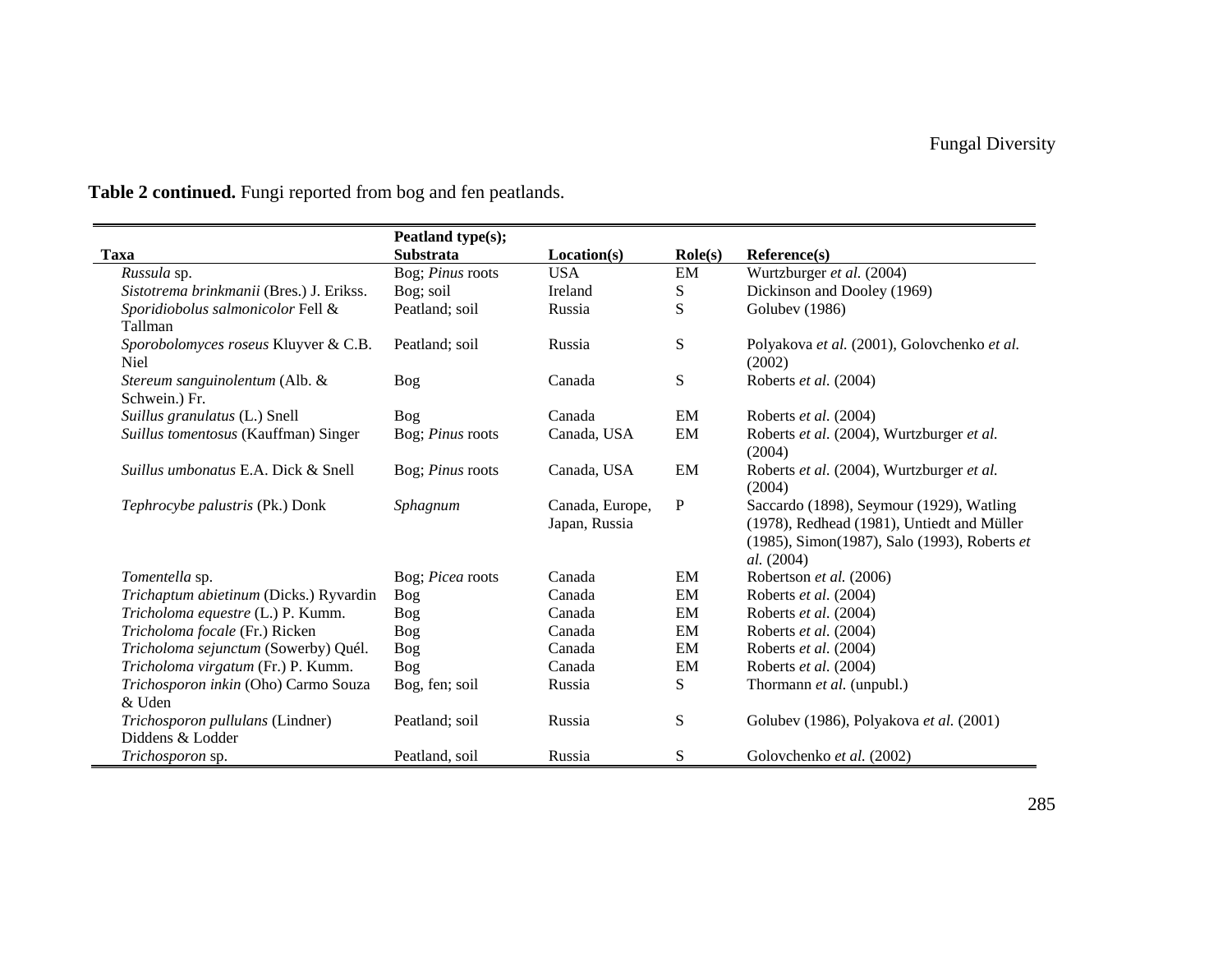|                                                | Peatland type(s); |                                                   |                  |                                             |
|------------------------------------------------|-------------------|---------------------------------------------------|------------------|---------------------------------------------|
| <b>Taxa</b>                                    | <b>Substrata</b>  | Location(s)                                       | $\text{Role}(s)$ | Reference(s)                                |
| Tubaria conspersa (Pers.) Fayod                | Sphagnum          | Ireland, U.K.                                     | ${\bf S}$        | Oudemans (1919)                             |
| Tubaria privigna Speg.                         | Sphagnum          | n.i.                                              | S                | Saccardo (1898)                             |
| Xeromphalina cornui (Quél.) J. Favre           | Sphagnum          | Canada, Finland,<br>France, Sweden,<br><b>USA</b> | S                | Oudemans (1919)                             |
| Xeromphalina fulvipes (Murrill) A.H. Sm. Bog   |                   | Canada                                            | ${\bf S}$        | Richards et al. (2004)                      |
| Xerotus degener Fr.                            | Sphagnum          | n.i.                                              | S                | Oudemans (1919)                             |
| Chytridiomycota                                |                   |                                                   |                  |                                             |
| Blastocladiopsis parva (Whiffen)<br>Sparrow    | Bog; water        | <b>USA</b>                                        | S                | Czeczuga (1993)                             |
| <b>Blyttiomyces helicus Sparrow</b>            | Bog; soil         | <b>USA</b>                                        | ${\bf S}$        | Sparrow and Lange (1977), Zattau<br>(1981)  |
| Catenaria cf. sphaerocarpa                     | Bog; soil         | <b>USA</b>                                        | ${\bf S}$        | Sparrow and Lange (1977)                    |
| Chytriomyces cf. hyalinus                      | Bog; soil         | <b>USA</b>                                        | ${\bf S}$        | Sparrow and Lange (1977)                    |
| Chytriomyces poculatus Willoughby &<br>Townley | Bog; soil         | <b>USA</b>                                        | S                | Sparrow and Lange (1977)                    |
| Chytridium parasiticum Willoughby              | Bog; soil         | <b>USA</b>                                        | P                | Sparrow and Lange (1977)                    |
| Chytridium xylophilum Cornu                    | Bog; water        | Poland                                            | ${\bf S}$        | Czeczuga (1993)                             |
| Nowakowskiella elegans (Nowak.) J.<br>Schröt.  | Bog; water        | Poland                                            | S                | Czeczuga (1993)                             |
| Olpidium pendulum Zopf                         | Bog; soil         | <b>USA</b>                                        | ${\bf S}$        | Sparrow and Lange (1977)                    |
| Phlyctochytrium aureliae Ajello                | Bog; soil         | <b>USA</b>                                        | ${\bf S}$        | Sparrow and Lange (1977)                    |
| Phlyctochytrium furcatum Sparrow               | Bog; soil         | <b>USA</b>                                        | S                | Sparrow (1966), Sparrow and Lange<br>(1977) |
| Phlyctochytrium incrustans Sparrow &<br>Lange  | Bog; soil         | <b>USA</b>                                        | ${\bf S}$        | Sparrow and Lange (1977)                    |
| Phlyctochytrium mucronatum Canter              | Bog; soil         | <b>USA</b>                                        | ${\bf S}$        | Sparrow and Lange (1977)                    |
| Phlyctochytrium cf. reinboldtii                | Bog; soil         | <b>USA</b>                                        | S                | Sparrow and Lange (1977)                    |

 $\blacksquare$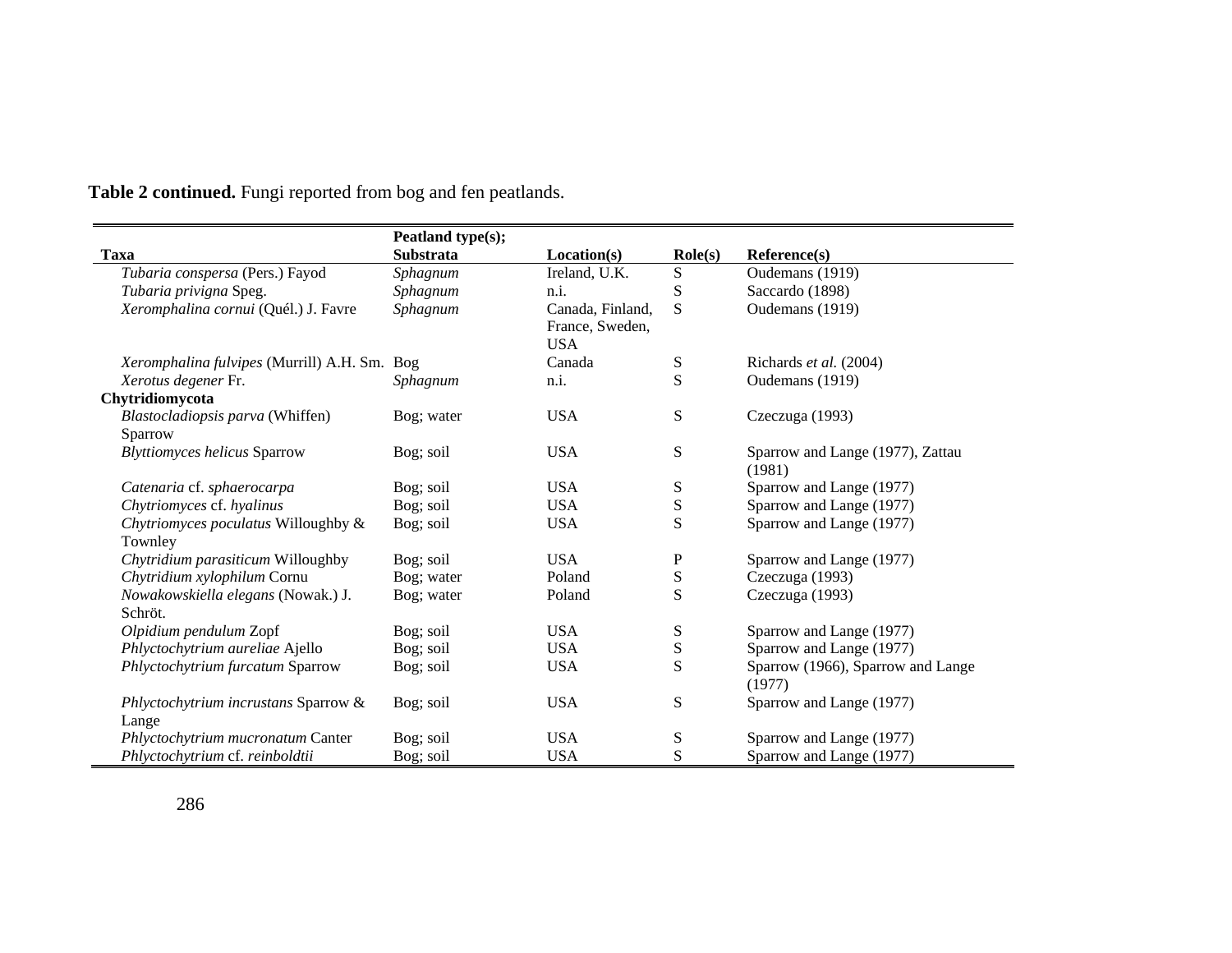|                                       | Peatland type(s);    |               |                  |                                  |
|---------------------------------------|----------------------|---------------|------------------|----------------------------------|
| Taxa                                  | <b>Substrata</b>     | Location(s)   | $\text{Role}(s)$ | Reference(s)                     |
| Polychytrium aggregatum Ajello        | Bog; water           | Poland        | ${\bf S}$        | Czeczuga (1993)                  |
| Polyphlyctis unispina (R.A. Paterson) | Bog; soil            | <b>USA</b>    | S                | Zattau (1981)                    |
| Karling                               |                      |               |                  |                                  |
| Rhizophydium elyense Sparrow          | Bog; soil            | <b>USA</b>    | S                | Sparrow and Lange (1977)         |
| Rhizophydium keratinophilum Karling   | Bog; water           | Poland        | ${\bf S}$        | Czeczuga (1993)                  |
| Rhizophydium pollinis-pini (A. Braun) | Bog; water           | Poland        | S                | Czeczuga (1993)                  |
| Zopf                                  |                      |               |                  |                                  |
| Rhizophydium porosum Sparrow &        | Bog; soil            | <b>USA</b>    | ${\bf S}$        | Sparrow and Lange (1977)         |
| Lange                                 |                      |               |                  |                                  |
| Rhizophydium sphaerotheca Zopf        | Bog; soil            | <b>USA</b>    | S                | Sparrow and Lange (1977)         |
| Rhizophydium cf. stipitatum           | Bog; soil            | <b>USA</b>    | ${\bf S}$        | Sparrow and Lange (1977)         |
| Rhizophydium subangulosum (A. Braun)  | Bog; soil            | <b>USA</b>    | S                | Zattau (1981)                    |
| Rabenh.                               |                      |               |                  |                                  |
| Rhizophydium undulatum Sparrow &      | Bog; soil            | <b>USA</b>    | ${\bf S}$        | Sparrow and Lange (1977)         |
| Lange                                 |                      |               |                  |                                  |
| Rhizophydium sp.                      | Bog; soil            | <b>USA</b>    | S                | Sparrow and Lange (1977)         |
| cf. Rhizophydium sp.                  | Bog; soil            | <b>USA</b>    | ${\bf S}$        | Sparrow and Lange (1977)         |
| Septosperma multiforme Canter         | Bog; soil            | <b>USA</b>    | ${\bf S}$        | Zattau (1981)                    |
| Septosperma rhizophydii Whiffen ex    | Bog; soil            | <b>USA</b>    | $\mathbf P$      | Sparrow and Lange (1977), Zattau |
| W.H. Blackw. & M.J. Powell            |                      |               |                  | (1981)                           |
| Zygomycota                            |                      |               |                  |                                  |
| Absidia coerulea Bainier              | Bog, heathland; soil | Canada, U.K.  | S                | Sewell (1959 a,b), Hurley (1981) |
| Absidia cylindrospora var.            | Fen; soil            | U.K.          | S                | Stenton (1953)                   |
| cylindrospora Hagem                   |                      |               |                  |                                  |
| Absidia glauca Hagem                  | Fen; soil            | U.K.          | ${\bf S}$        | Stenton (1953)                   |
| Coemansia aciculifera Linder          | Peatland; Sphagnum   | <b>USA</b>    | ${\bf S}$        | Linder $(1943)$                  |
| Coemansia pectinata (Coem.) Bainier   | Bog, fen; soil       | Ireland, U.K. | S                | Stenton (1953), Dickinson and    |
|                                       |                      |               |                  | Dooley (1969)                    |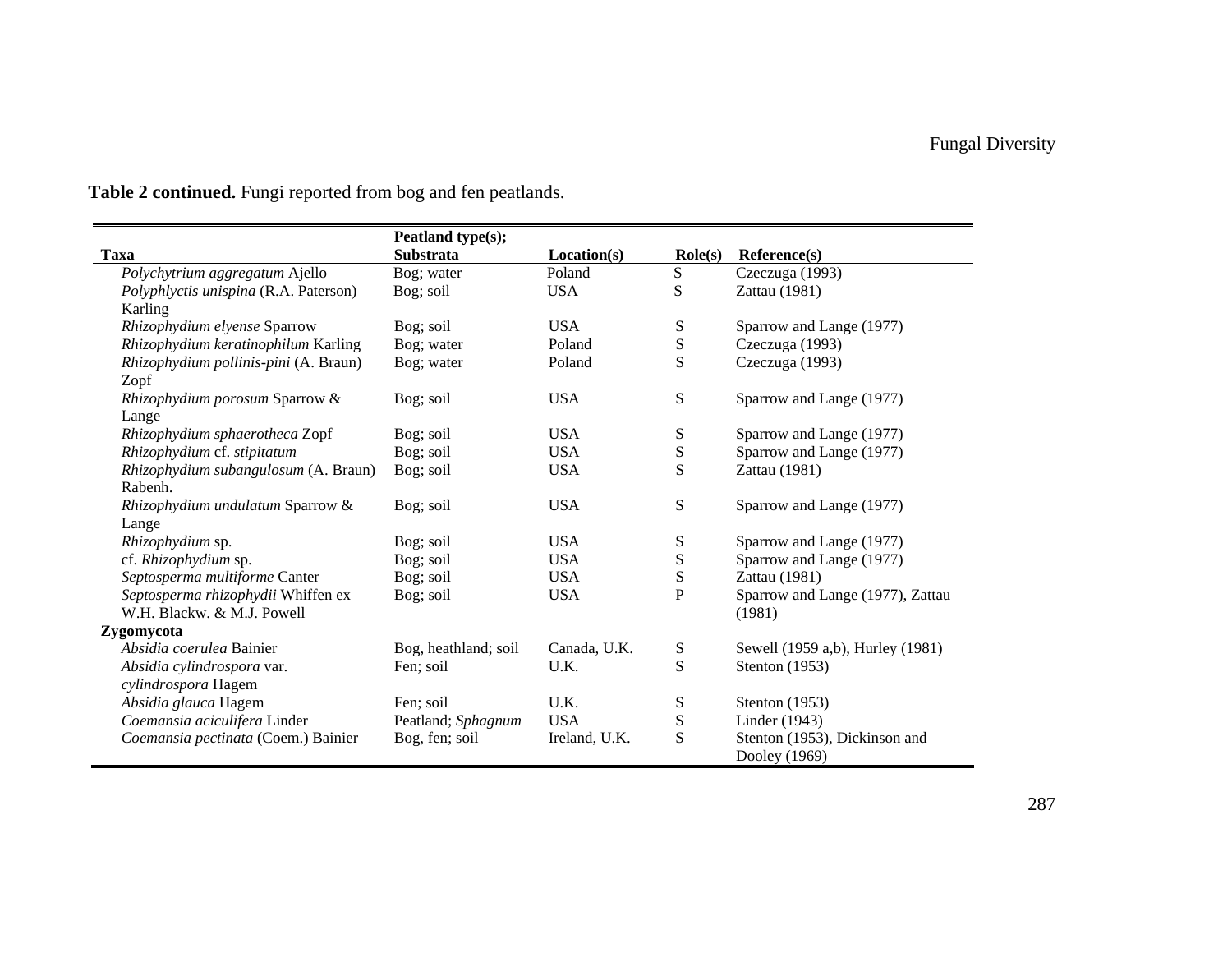|                                        | Peatland type(s);    |                  |                  |                                                          |
|----------------------------------------|----------------------|------------------|------------------|----------------------------------------------------------|
| Taxa                                   | <b>Substrata</b>     | Location(s)      | $\text{Role}(s)$ | Reference(s)                                             |
| Endogone pisiformis Link               | Sphagnum             | Canada, Finland, | S/EM             | Seymour (1929), Berch and Fortin (1983),<br>Dalpé (1984) |
|                                        |                      | Germany, U.K.    |                  |                                                          |
| Endogone xylogena J. Schröt.           | Sphagnum             | n.i.             | ${\bf S}$        | Seymour (1929)                                           |
| Mortierella alpina Peyronel            | Bog, fen; soil,      | Argentina,       | S                | Thornton (1956), Loub (1960), Latter et al.              |
|                                        | Sphagnum             | Austria, Canada, |                  | (1967), Dickinson and Dooley (1969),                     |
|                                        |                      | Ireland, Russia, |                  | Maciejowska-Pokacka(1971), Thormann                      |
|                                        |                      | U.K.             |                  | et al.(2001, 2003), Robson et al. (2004)                 |
| <i>Mortierella bainieri</i> Costantin  | Bog, heathland; soil | Ireland, U.K.    | S                | Sewell (1959 a,b), Dickinson and Dooley                  |
|                                        |                      |                  |                  | (1969)                                                   |
| Mortierella bisporalis (Thaxt.) Björl. | Heathland; soil      | U.K.             | S                | Sewell (1959 a,b)                                        |
| Mortierella elongata Linnem.           | Bog, fen; soil,      | Canada, Ireland, | S                | Thornton (1956), Dooley and Dickinson                    |
|                                        | Sphagnum, Carex      | U.K.             |                  | (1971), Thormann et al. (2001, 2003)                     |
| Mortierella exigua Linnem.             | Fen; soil            | U.K.             | ${\bf S}$        | Thornton $(1956)$                                        |
| Mortierella globulifera O. Rostr.      | Fen: Salix           | Canada           | S                | Thormann et al. (2001, 2003)                             |
| Mortierella horticola Linnem.          | Bog; Sphagnum        | Canada           | S                | Thormann et al. (2001, 2003)                             |
| Mortierella humicola Oudem.            | Bog, fen; soil       | Ireland, U.K.    | S                | Latter et al. (1967), Dickinson and Dooley               |
|                                        |                      |                  |                  | (1969)                                                   |
| <i>Mortierella humilis</i> Linnem.     | Bog, fen; soil,      | Canada, Ireland, | S                | Thornton (1956), Dickinson and Dooley                    |
|                                        | Sphagnum             | U.K.             |                  | (1969), Thormann et al. (2001, 2003)                     |
| Mortierella hyalina (Harz) W. Gams     | Peatland; soil       | U.K.             | S                | Sewell (1959 a,b)                                        |
| Mortierella jenkinii (A.L. Sm.) Naumov | Peatland; soil       | Italy, U.K.      | S                | Thornton (1956), Dal Vesco (1974/75)                     |
| Mortierella macrocystis W. Gams        | Bog; soil, Picea     | Canada           | S                | Sumerbell (2005)                                         |
|                                        | rhizosphere          |                  |                  |                                                          |
| Mortierella minutissima von Tiegh.     | Bog, fen; soil,      | Canada, U.K.,    | S                | Stenton (1953), Thornton (1956),                         |
|                                        | Sphagnum             | <b>USA</b>       |                  | Christensen and Whittingham (1965),                      |
|                                        |                      |                  |                  | Thormann et al. (2001, 2003)                             |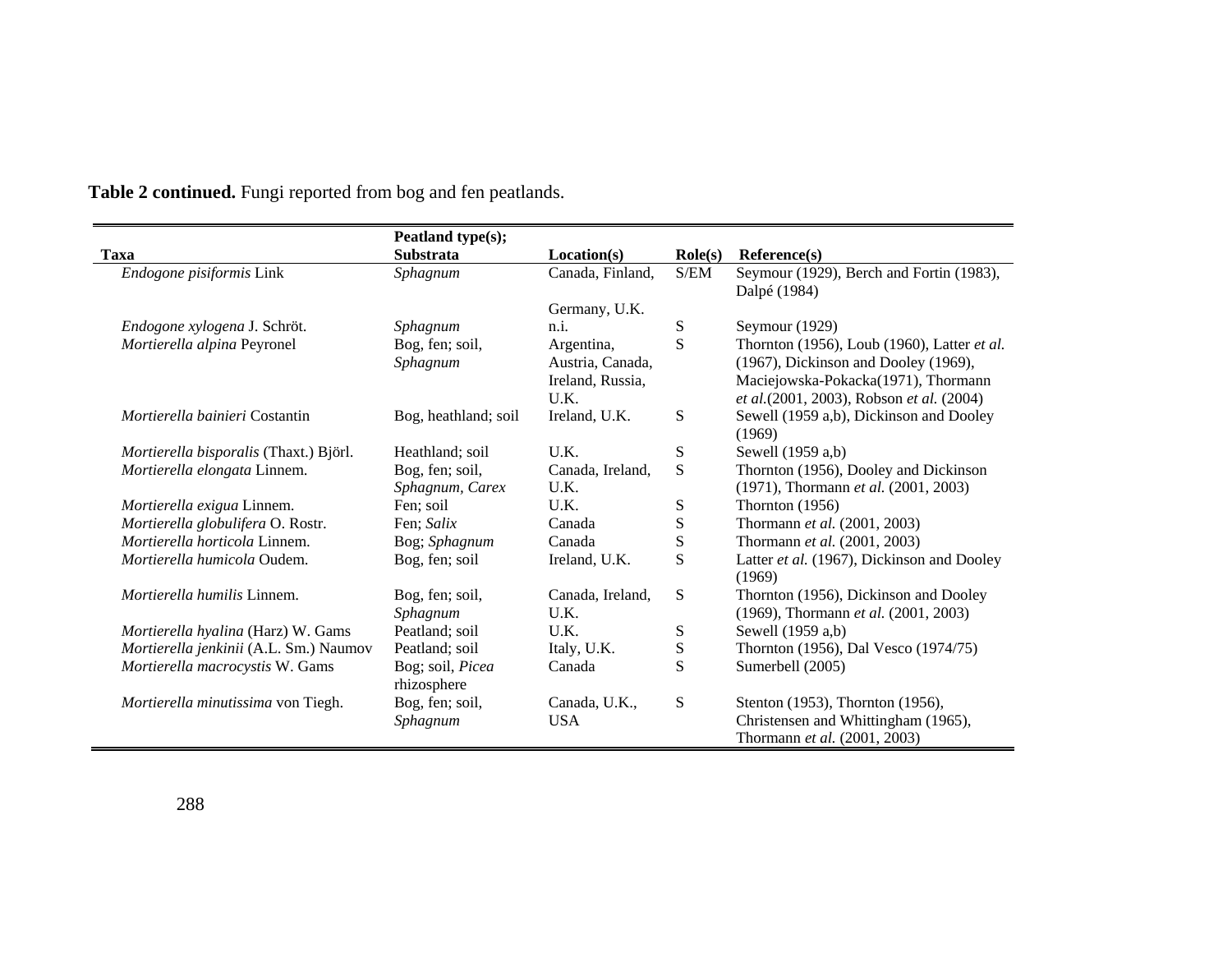|                                         | Peatland type(s);     |                  |                  |                                                          |
|-----------------------------------------|-----------------------|------------------|------------------|----------------------------------------------------------|
| <b>Taxa</b>                             | <b>Substrata</b>      | Location(s)      | $\text{Role}(s)$ | Reference(s)                                             |
| Mortierella parvispora Linnem.          | Bog, fen; soil, Picea | Canada, Ireland, | S.               | Thornton (1956), Sewell (1959 a,b),                      |
|                                         | rhizosphere           | U.K.             |                  | Dooley and Dickinson (1971), Sumerbell                   |
|                                         |                       |                  |                  | (2005)                                                   |
| Mortierella polycephala Coem.           | Fen; soil             | U.K.             | ${\bf S}$        | Thornton $(1956)$                                        |
| Mortierella pulchella Linnem.           | Bog, fen; soil,       | Canada, Ireland, | S                | Sewell (1959 a,b), Dooley and Dickinson                  |
|                                         | Sphagnum              | Sweden, U.K.     |                  | $(1971)$ , Nilsson et al. $(1992)$ , Sumerbell<br>(2005) |
| Mortierella stylospora Dixon-Stew.      | Fen; soil             | U.K.             | ${\bf S}$        | Thornton $(1956)$                                        |
| Mortierella turficola Y. Ling           | Bog; soil, Sphagnum   | Ireland, U.K.    | $\mathbf S$      | Dickinson and Dooley (1969), Dickinson                   |
|                                         |                       |                  |                  | and Maggs(1974)                                          |
| <i>Mortierella verticillata</i> Linnem. | Bog, heathland; soil, | Canada, Italy,   | ${\bf S}$        | Sewell (1959 a,b), Dal Vesco (1974/75),                  |
|                                         | Sphagnum              | U.K.             |                  | Thormann et al. (2001, 2003)                             |
| Mortierella zychae Linnem.              | Bog, heathland; soil  | Ireland, U.K.    | ${\bf S}$        | Sewell (1959 a,b), Dickinson and Dooley<br>(1969)        |
| <i>Mortierella</i> spp.                 | Peatland; soil,       | Argentina,       | ${\bf S}$        | Loub (1960), Dickinson and Dooley                        |
|                                         | Sphagnum              | Austria, Canada, |                  | (1969), Dal Vesco (1974/75), Hurley                      |
|                                         |                       | Ireland, Italy,  |                  | (1981), Searles et al. (2001),                           |
|                                         |                       | Russia           |                  | Golovchenko et al. (2002)                                |
| Mucor corticola Hagem                   | Bog; soil             | Ireland          | ${\bf S}$        | Dickinson and Dooley (1969)                              |
| Mucor fragilis Bainier                  | Bog; soil             | Canada           | ${\bf S}$        | <b>Hurley</b> (1981)                                     |
| Mucor globosus P. Micheli               | Bog; soil             | Ireland          | ${\bf S}$        | Dickinson and Dooley (1969)                              |
| Mucor circinelloides f. griseocyanus    | Bog; soil             | Ireland          | S                | Dickinson and Dooley (1969)                              |
| (Hagem) Schipper                        |                       |                  |                  |                                                          |
| <i>Mucor hiemalis</i> Wehmer            | Bog, fen, heathland;  | Canada, Ireland, | S                | Sewell (1959 a,b), Loub (1960), Latter et                |
|                                         | soil, Sphagnum,       | Argentina,       |                  | al. (1967), Dickinson and Dooley (1969),                 |
|                                         | Carex, Salix          | Austria, U.K.    |                  | Hurley (1981), Thormann et al. (2001,                    |
|                                         |                       |                  |                  | 2003), Robson et al. (2004), Thormann                    |
|                                         |                       |                  |                  | and Rice (this study)                                    |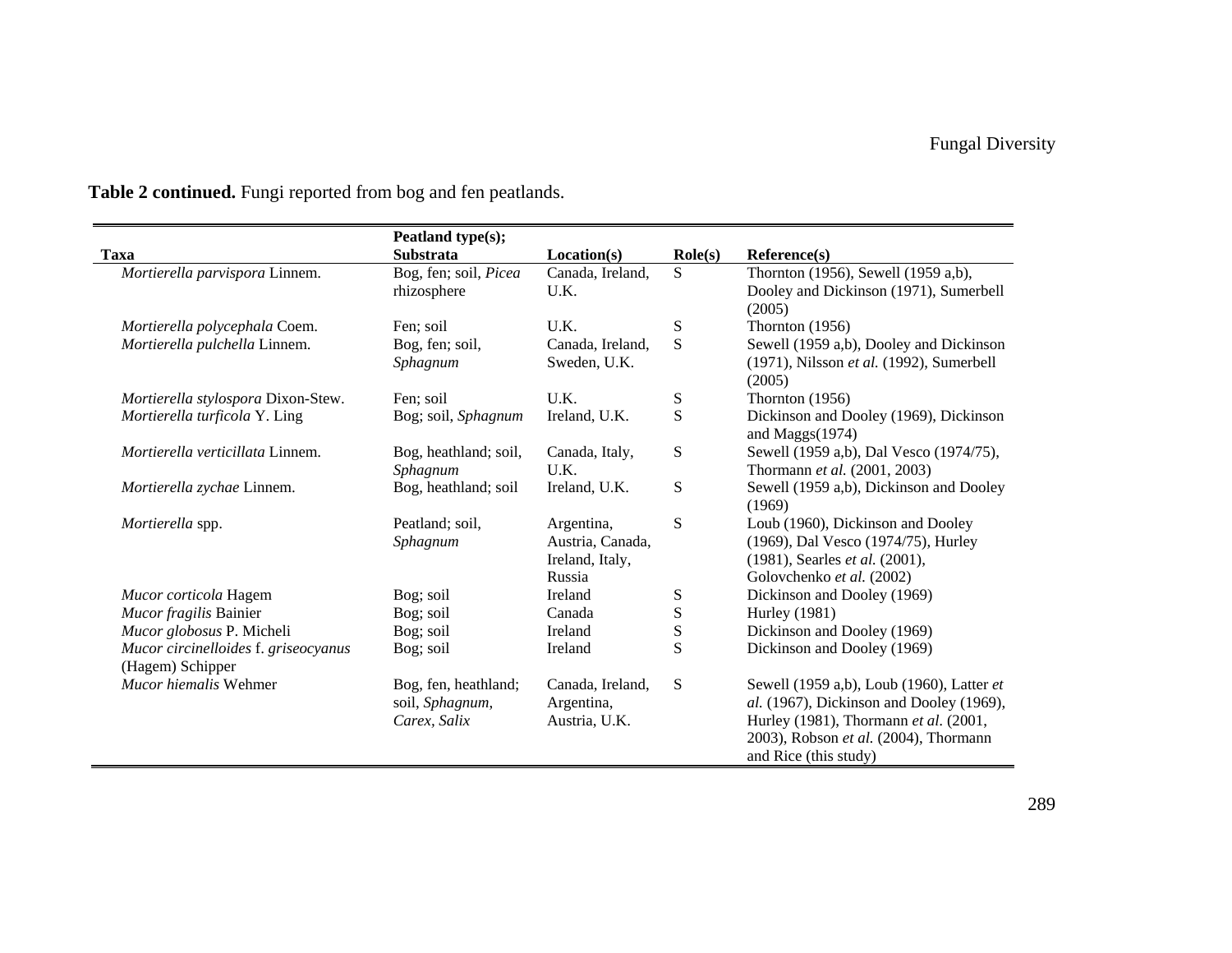|                                                  | Peatland type(s);                                  |                                                |                  |                                                                                                                                                                               |
|--------------------------------------------------|----------------------------------------------------|------------------------------------------------|------------------|-------------------------------------------------------------------------------------------------------------------------------------------------------------------------------|
| Taxa                                             | <b>Substrata</b>                                   | Location(s)                                    | $\text{Role}(s)$ | Reference(s)                                                                                                                                                                  |
| Mucor plumbeus Bonord.                           | Bog, peatland; soil,<br>Sphagnum                   | Canada, Italy,<br>U.K.                         | S                | Stenton (1953), Seymour (1929), Dal<br>Vesco (1974/75), Thormann and Rice (this<br>study)                                                                                     |
| <i>Mucor racemosus Bull.</i>                     | Bog, peatland; soil                                | Canada, Italy                                  | ${\bf S}$        | Dal Vesco (1974/75), Hurley (1981),<br>Thormann and Rice (this study)                                                                                                         |
| <i>Mucor odoratus</i> Treschew                   | Bog; soil                                          | Austria, Canada                                | S                | Loub (1960), Hurley (1981)                                                                                                                                                    |
| Mucor saturninus Hagem                           | Heathland; soil                                    | U.K.                                           | S                | Sewell (1959 a,b)                                                                                                                                                             |
| Mucor subtilissimus Berk.                        | Bog; soil                                          | Ireland                                        | S                | Dickinson and Dooley (1969)                                                                                                                                                   |
| Mucor hiemalis f. silvaticus (Hagem)<br>Schipper | Fen; soil                                          | U.K.                                           | S                | Stenton $(1953)$                                                                                                                                                              |
| Mucor spp.                                       | Peatlands; soil, Picea<br>rhizosphere,<br>Sphagnum | Argentina,<br>Canada, Ireland,<br>Russia, U.K. | ${\bf S}$        | Latter et al. (1967), Dickinson and Dooley<br>(1969), Gantimurova (1970), Maciejowska-<br>Pokacka (1971), Cormier et al. (1988),<br>Searles et al. (2001), Golovchenko et al. |
| Pilaira anomala (Ces.) J. Schröt.                | Heathland; soil                                    | U.K.                                           | S                | (2002), Sumerbell (2005), Rice et al. (2006)<br>Sewell (1959 a,b)                                                                                                             |
| Piptocephalis cylindrospora Bainier              | Heathland; soil                                    | U.K.                                           | ${\bf S}$        | Sewell (1959 a,b)                                                                                                                                                             |
| Pythium sp.                                      | Bog; soil                                          | Ireland                                        | S                | Dickinson and Dooley (1969)                                                                                                                                                   |
| Rhizomucor pusillus (Lindt) Schipper             | Bog; soil                                          | Ireland                                        | ${\bf S}$        | Dickinson and Dooley (1969)                                                                                                                                                   |
| Rhizopus nigricans Ehrenb.                       | Fen; soil                                          | U.K.                                           | S                | Stenton (1953)                                                                                                                                                                |
| Rhizopus sp.                                     | Peatland; Sphagnum                                 | Argentina                                      | S                | Robson et al. (2004)                                                                                                                                                          |
| Spinalia tenuis (Thaxt.) Zycha                   | Sphagnum                                           | Poland, USA                                    | $\mathbf S$      | Saccardo (1898), Oudemans (1919)                                                                                                                                              |
| Syncephalis pendula Tiegh.                       | Sphagnum                                           | France                                         | S                | Saccardo (1898)                                                                                                                                                               |
| Syncephalis tenuis Thaxt.                        | Sphagnum                                           | Germany                                        | ${\bf S}$        | Saccardo (1898), Seymour (1929)                                                                                                                                               |
| Synephalis sp.                                   | Fen; soil                                          | U.K.                                           | ${\bf S}$        | Stenton $(1953)$                                                                                                                                                              |
| Thamnocephalis quadrupedata<br><b>Blakeslee</b>  | Sphagnum                                           | n.i.                                           | S                | Oudemans (1919)                                                                                                                                                               |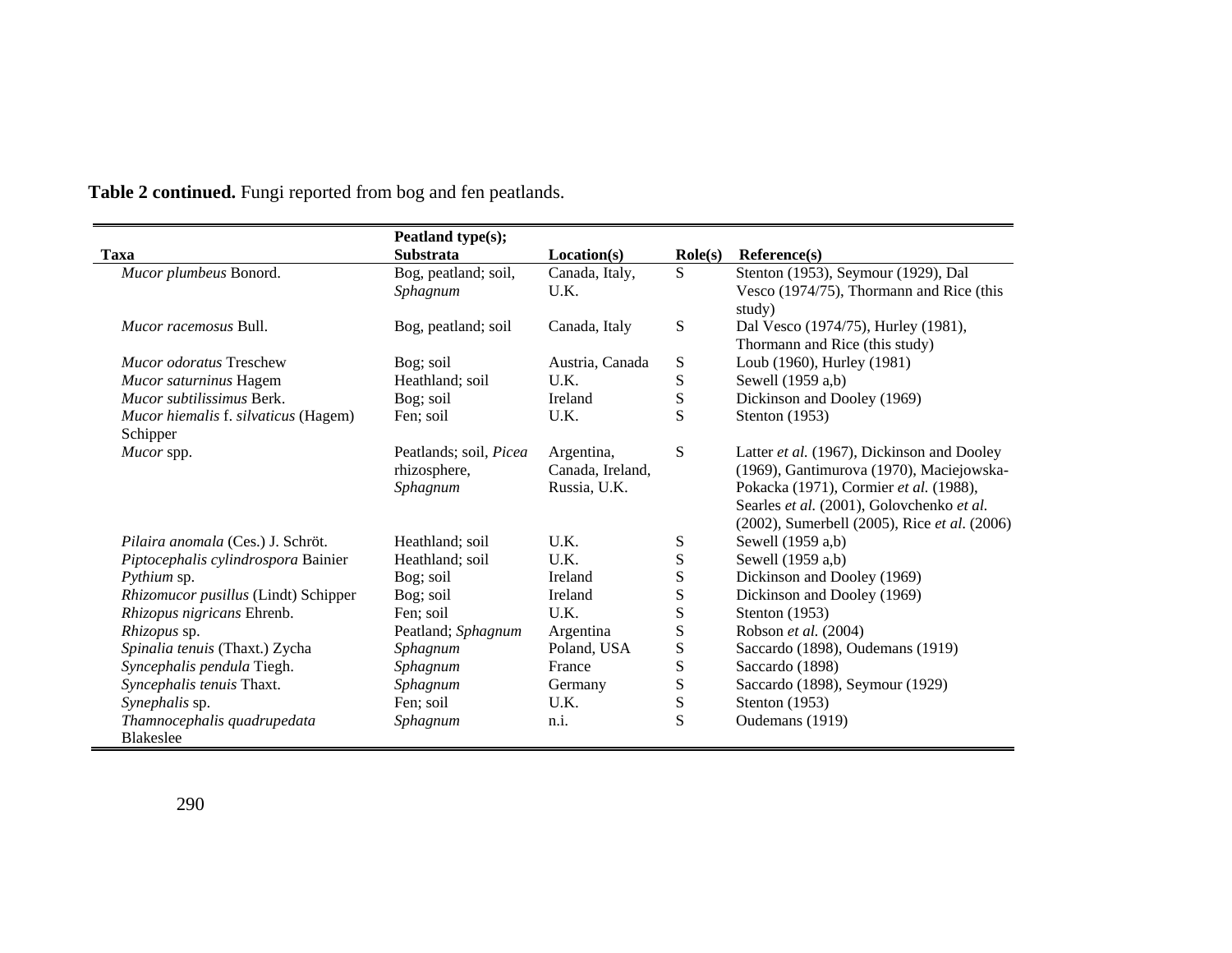|                                              | Peatland type(s);                                |                                            |                  |                                                                                                                                                                                                                                     |
|----------------------------------------------|--------------------------------------------------|--------------------------------------------|------------------|-------------------------------------------------------------------------------------------------------------------------------------------------------------------------------------------------------------------------------------|
| Taxa                                         | <b>Substrata</b>                                 | Location(s)                                | $\text{Role}(s)$ | Reference(s)                                                                                                                                                                                                                        |
| Mucor mucedo de Bary & Woron.                | Bog; soil                                        | Canada, Ireland                            | S                | Dickinson and Dooley (1969), Thormann<br>and Rice(this study)                                                                                                                                                                       |
| Mucor cf. mucedo                             | Heathland; soil                                  | U.K.                                       | ${\bf S}$        | Sewell (1959 a,b)                                                                                                                                                                                                                   |
| Mucor piriformis Scop.                       | Heathland; soil                                  | U.K.                                       | S                | Sewell (1959 a,b)                                                                                                                                                                                                                   |
| Umbelopsis angularis W. Gams & M.<br>Sugiy.  | Bog; soil, Sphagnum                              | Canada, Ireland                            | S                | Dickinson and Dooley (1969), Thormann<br>et al. (2001, 003), Thormann and Rice<br>(this study)                                                                                                                                      |
| Umbelopsis isabellina (Oudem.) W.<br>Gams    | Peatland, heathland;<br>soil, Sphagnum,<br>Carex | Canada, Sweden,<br>U.K.                    | S                | Bisby et al. (1935), Stenton (1953), Sewell<br>(1959 a,b), Christensen and Whittingham<br>(1965), Nilsson et al. (1992), Thormann et<br>al. (2001, 2003)                                                                            |
| Umbelopsis nana (Linnem.) Arx                | Fen; soil                                        | U.K.                                       | S                | Thornton $(1956)$                                                                                                                                                                                                                   |
| Umbelopsis ramanniana (A. Møller) W.<br>Gams | Peatland, heathland;<br>soil, Sphagnum           | Canada, Italy,<br>U.K., USA                | S                | Stenton (1953), Thornton (1956), Sewell<br>(1959 a,b), Christensen and Whittingham<br>(1965), Christensen and Cook (1970), Dal<br>Vesco (1974/75), Hurley (1981),<br>Thormann et al. (2001, 2003), Thormann<br>and Rice(this study) |
| Umbelopsis vinacea (Dixon-Stew.) Arx         | Bog, fen; soil,<br>Sphagnum                      | Argentina,<br>Canada, Russia,<br>U.K., USA | S                | Bisby et al. (1935), Thornton (1956),<br>Christensen and Whittingham (1965),<br>Maciejowska-Pokacka (1971), Robson et<br><i>al.</i> (2004)                                                                                          |
| Zygodesmus sp.                               | Peatland; soil                                   | Russia                                     | ${\bf S}$        | Golovchenko et al. (2002)                                                                                                                                                                                                           |
| Zygorhynchus moelleri Vuill.                 | Bog, fen; soil                                   | Austria, Canada,<br>Russia, U.K.           | ${\bf S}$        | Thornton (1956), Loub (1960), Hurley<br>(1981), Maciejowska-Pokacka (1971)                                                                                                                                                          |
| Zygorhynchus spp.                            | Bog, fen; soil                                   | Ireland, Russia                            | ${\bf S}$        | Dickinson and Dooley (1969),<br>Maciejowska-Pokacka(1971)                                                                                                                                                                           |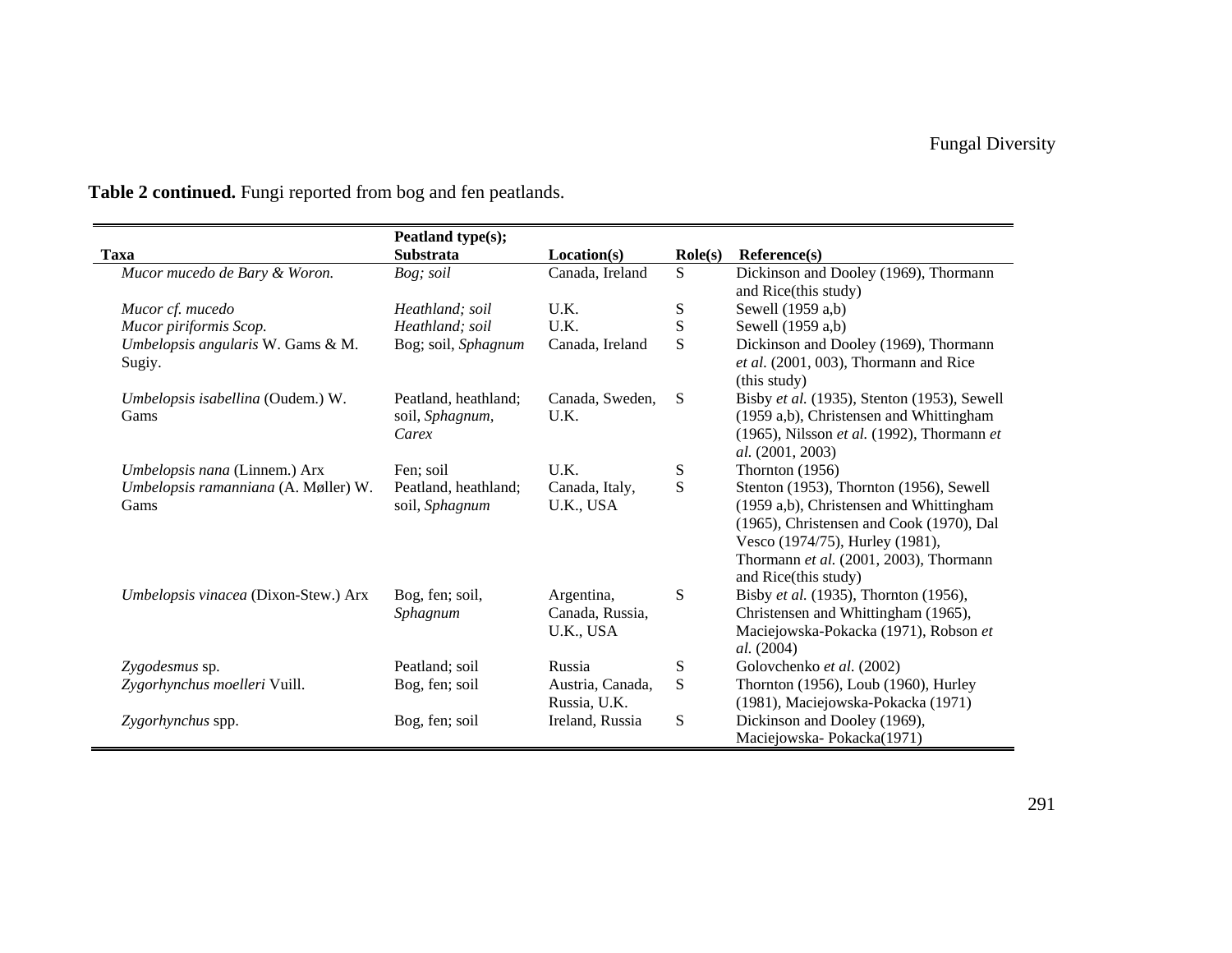|  |  | Table 2 continued. Fungi reported from bog and fen peatlands. |
|--|--|---------------------------------------------------------------|
|--|--|---------------------------------------------------------------|

| Taxa                                                                                                                                                                              | Peatland type $(s)$ ;<br><b>Substrata</b> | Location(s)    | $\textbf{Role}(s)$ | Reference(s)                                                                     |
|-----------------------------------------------------------------------------------------------------------------------------------------------------------------------------------|-------------------------------------------|----------------|--------------------|----------------------------------------------------------------------------------|
| Incertae Sedis<br>Schizoblastosporion starkeyi-hericia Cif.                                                                                                                       | Bog, fen, peatland;<br>soil               | Canada, Russia | S.                 | Golubev et al. (1981), Polyakova et al.<br>(2001), Thormann et al. (unpublished) |
| Note: $F = \text{endophytic EM} = \text{ectomycorrhizal}$ $Fr = \text{ericoid mycorrhizal}$ $N = \text{nematophagous}$ $n_i = \text{no information}$ $P = \text{nargistic}$ $S =$ |                                           |                |                    |                                                                                  |

Note: E = endophytic, EM = ectomycorrhizal, Er = ericoid mycorrhizal, N = nematophagous, n.i. = no information, P = parasitic, S = saprobic; \* Tsuneda, A., University of Alberta, Edmonton, Alberta, Canada.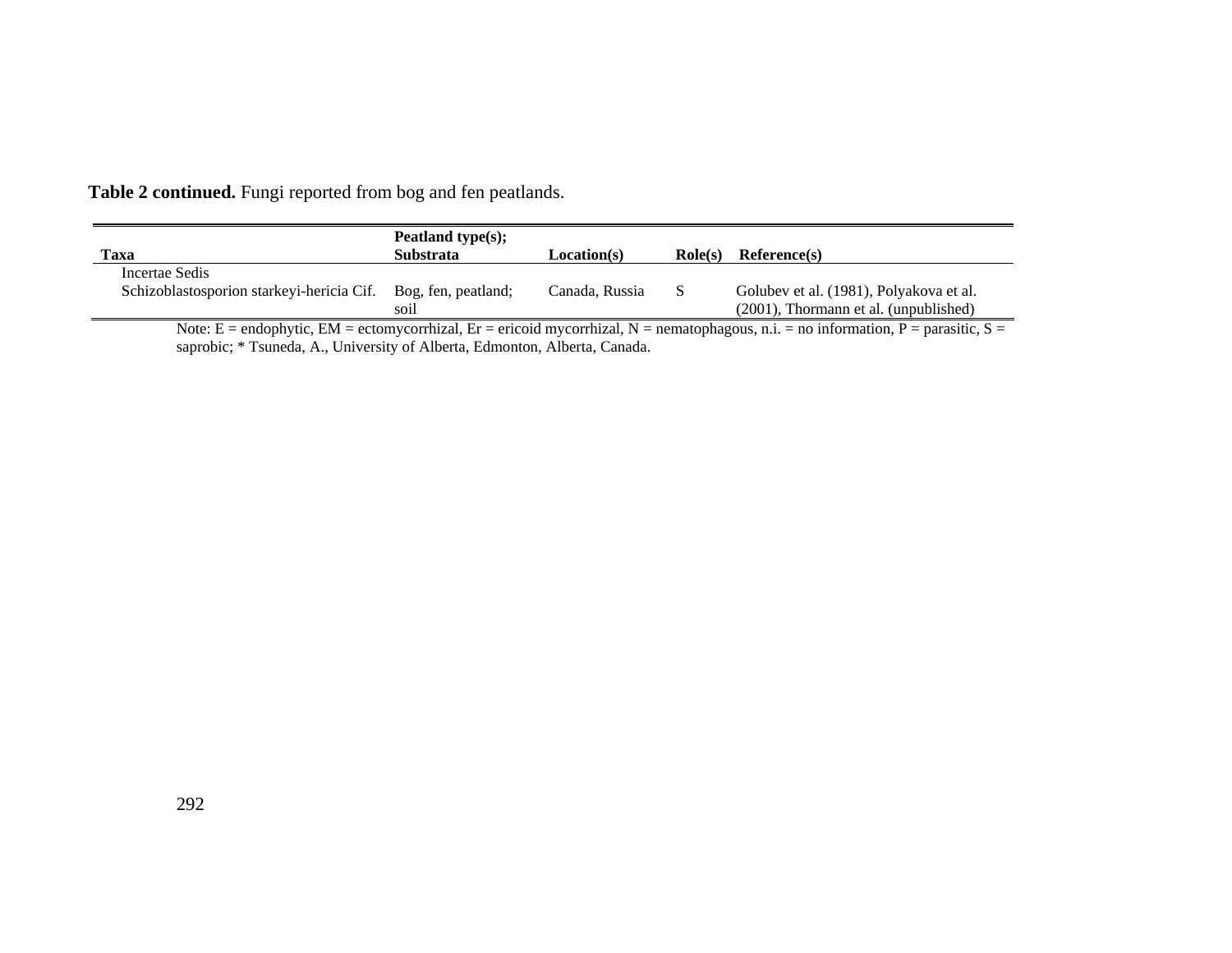*Hebeloma*, *Hygrophorus*, *Lactarius*, *Russula*, and *Tricholoma*) and aid shrubs and trees in the acquisition of nutrients. This is not unusual in that almost all peatland plants are mycorrhizal (Thormann *et al*., 1999). Some of the ectomycorrhizal fungi have limited abilities to decompose organic matter as well; however, their role as saprobes is minor (see Thormann 2006a,b). Lastly, relatively few pathogenic fungi are known from peatlands, most notably including species of *Epibryon* and *Lasiosphaeria*. These genera are pathogens of *Sphagnum* species and are often restricted to specific *Sphagnum* species, e.g., *Lasiosphaeria sphagnorum* is only a pathogen of *Sphagnum capillifolium*, *S. squarrosum*, *S. subsecundum*, and *S. teres* (Döbbeler 1978).

There is undoubtedly a large number of additional fungi growing in peatlands, which will be isolated in the future using different isolation protocols or direct observation. A recent study of palm fungi in a peat swamp forest in southern Thailand revealed 112 taxa, mostly ascomyctes and their anamorphs, many of which are new to science (Pinnoi *et al*., 2006). Studies of this type are sure to reveal many more species than are listed in Table 1. Perhaps the most promising techniques to elucidate further fungal assemblages in peatlands are molecular techniques, such as PCR to identifiy non-sporulating fungi (Promputtha *et al*., 2005; Wang *et al*., 2005) or environmental PCR or DGGE (Duong *et al*., 2006) to characterize unculturable or difficult to culture fungal taxa. Peatlands store 10-16% of the total terrestrial detrital carbon (180- 277 Gt; Gorham, 1990). A better understanding of the fungal diversity and functional roles in peatlands will allow us to predict better how these ecosystems will respond to climate changes.

### **Acknowledgements**

We thank Profs. Randy Currah and Suzanne Bayley, both University of Alberta, for their support and encouragement during our graduate study programs, when we initiated this endeavor. Thanks go out to Drs. Jan Volney and David Langor, both Canadian Forest Service, Northern Forestry Centre, for their critiques of an earlier version of this manuscript. Funding for this project was provided by two Canadian Circumpolar Institute grants (C/BAR; M.N. Thormann, A.V. Rice), two Challenge Grants in Biodiversity (jointly sponsored by the University of Alberta and the Alberta Conservation Association; M.N. Thormann, A.V. Rice), a Killam Memorial Scholarship grant (M.N. Thormann), three National Science and Engineering Council of Canada research grants (A.V. Rice, R.S. Currah, S.E. Bayley), three Society of Wetland Scientists grants (M.N. Thormann), and a University of Alberta Dissertation Fellowship (A.V. Rice).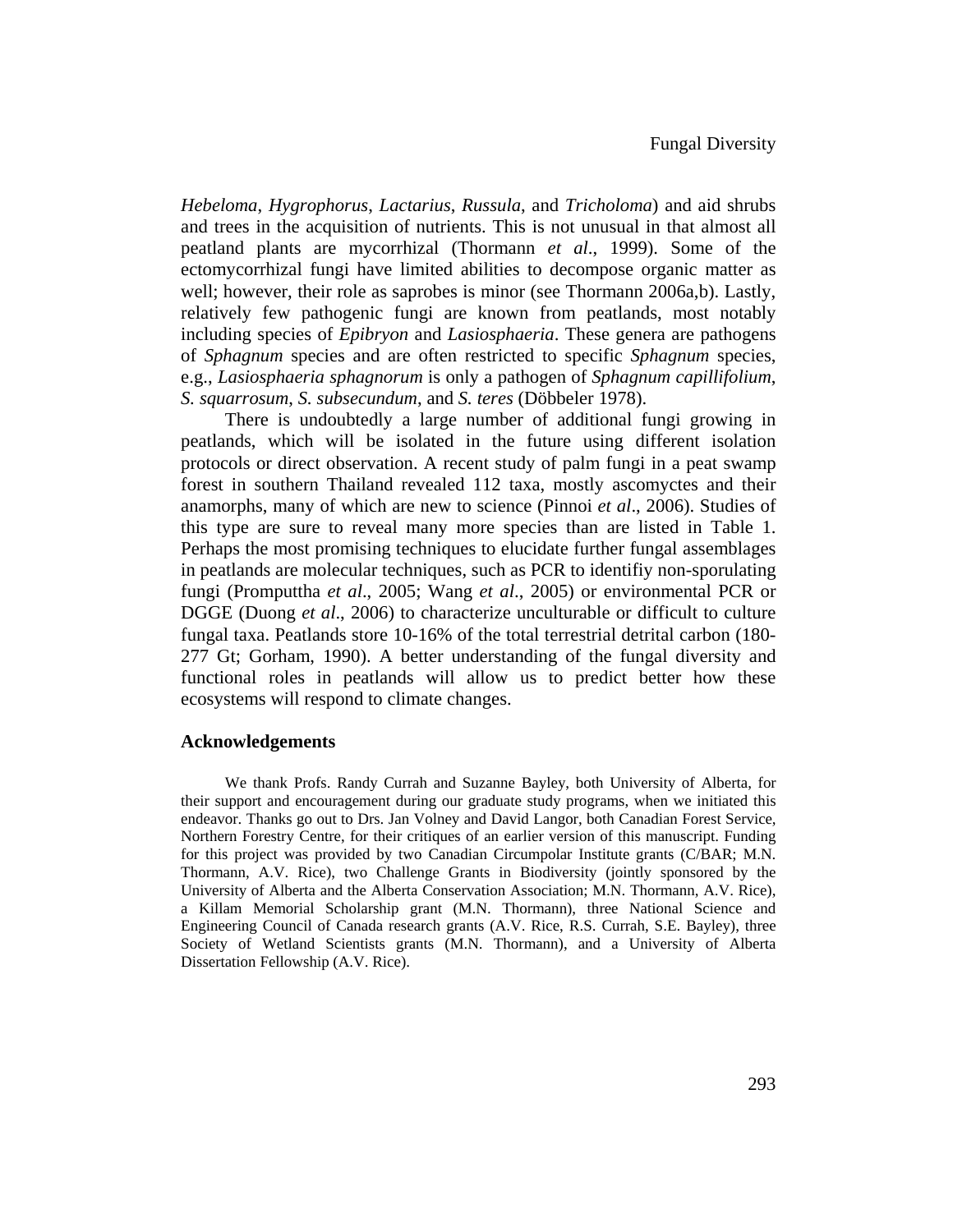### **References**

- Addy, H.D., Hambleton, S. and Currah, R.S. (2000). Distribution and molecular characterization of the root endophyte *Phialocephala fortinii* along an environmental gradient in the boreal forest of Alberta. Mycological Research 104: 1213-1221.
- Andersen, R., Francez, A.-J. and Rochefort, L. (2006). The physicochemical and microbiological status of a restored bog in Québec: Identification of relevant criteria to monitor success. Soil Biology & Biochemistry 38: 1375-1387.
- Barron, G.L. (1962). New species and new records of *Oidiodendron*. Canadian Journal of Botany 40: 589-607.
- Berch, S.M. and Fortin, J.A. (1983). *Endogone pisiformis*: axenic culture and association with *Sphagnum*, *Pinus sylvestris*, *Allium cepa*, and *Allium porrum*. Canadian Journal of Botany 61: 899-905.
- Beyer, W. (1994). Weniger bekannte inoperculate Discomyceten aus Moorresten in Oberfranken. Zeitschrift für Mykologie 60: 203-209.
- Bisby, G.R., Timonin, M.I. and James, N. (1935). Fungi isolated from soil profiles in Manitoba. Canadian Journal of Research, Section C, 13: 47-65.
- Blodau, C. (2002). Carbon cycling in peatlands A review of processes and controls. Environmental Review 10: 111-134.
- Boswell, J.G. (1955). The microbiology of acid soils. IV. Selected sites in northern England and southern Scotland. New Phytologist 54: 311-319.
- Chau, R. (1979). Conidial ultrastructure and taxonomic affinity of a fungal parasite of *Sphagnum*. Michigan Botanist 18: 15-18.
- Christensen, M. and Whittingham, W.F. (1965). The soil microfungi in open bogs and conifer swamps in Wisconsin. Mycologia 57: 882-89.
- Christensen, P.J. and Cook, F.D. (1970). The microbiology of Alberta muskeg. Canadian Journal of Soil Science 50: 171-178.
- Clymo, R.S. (1984). The limits to peat bog growth. Philosophical Transactions of the Royal Society, London, Biological Sciences 303: 605-654.
- Clymo, R.S., Turunen, J. and Tolonen, K. (1998). Carbon accumulation in peatlands. Oikos 81: 368-388.
- Cormier, Y., Mériaux, A. and Brochu, G. (1988). Effects of processing on peat moss microflora. Canadian Journal of Microbiology 34: 131-133.
- Croft, M., Rochefort, L. and Beauchamp, C.J. (2001). Vacuum-extraction of peatlands disturbs bacterial population and microbial biomass. Applied Soil Ecology 18: 1-12.
- Czastukhin, V.Y. (1967). Decomposition of peat mosses by fungi. Mikologiya I Fitopatologiya 1: 294-303.
- Czeczuga, B. (1993). Aquatic fungi of the Gorbacz and Ostrówski peatbogs. Acta Mycologica 28: 69-75.
- Dähncke, R.M. (1993). *1200 Pilze in Farbfotos*. AT Verlag, Aarau, Switzerland.
- Dal Vesco, G. (1974/75). Funghi del suolo di un pianoro acquitrinoso in valle di cogne (Aosta) [Soil fungi from a mountain bog in the Cogne Valley (Aosta)]. Allionia 20: 81-92. [Italian, English summary]
- Dalpé, Y. (1984). *Endogone pisiformis*. Fungi Canadensis 283: 1-2.
- Dickinson, C.H. and Maggs, G.H. (1974). Aspects of the decomposition of *Sphagnum* leaves in an ombrophilous mire. New Phytologist 73: 1249-1257.
- Dickinson, C.H. and Dooley, M.J. (1967). The microbiology of cut-away peat. I. Descriptive ecology. Plant and Soil 27: 172-186.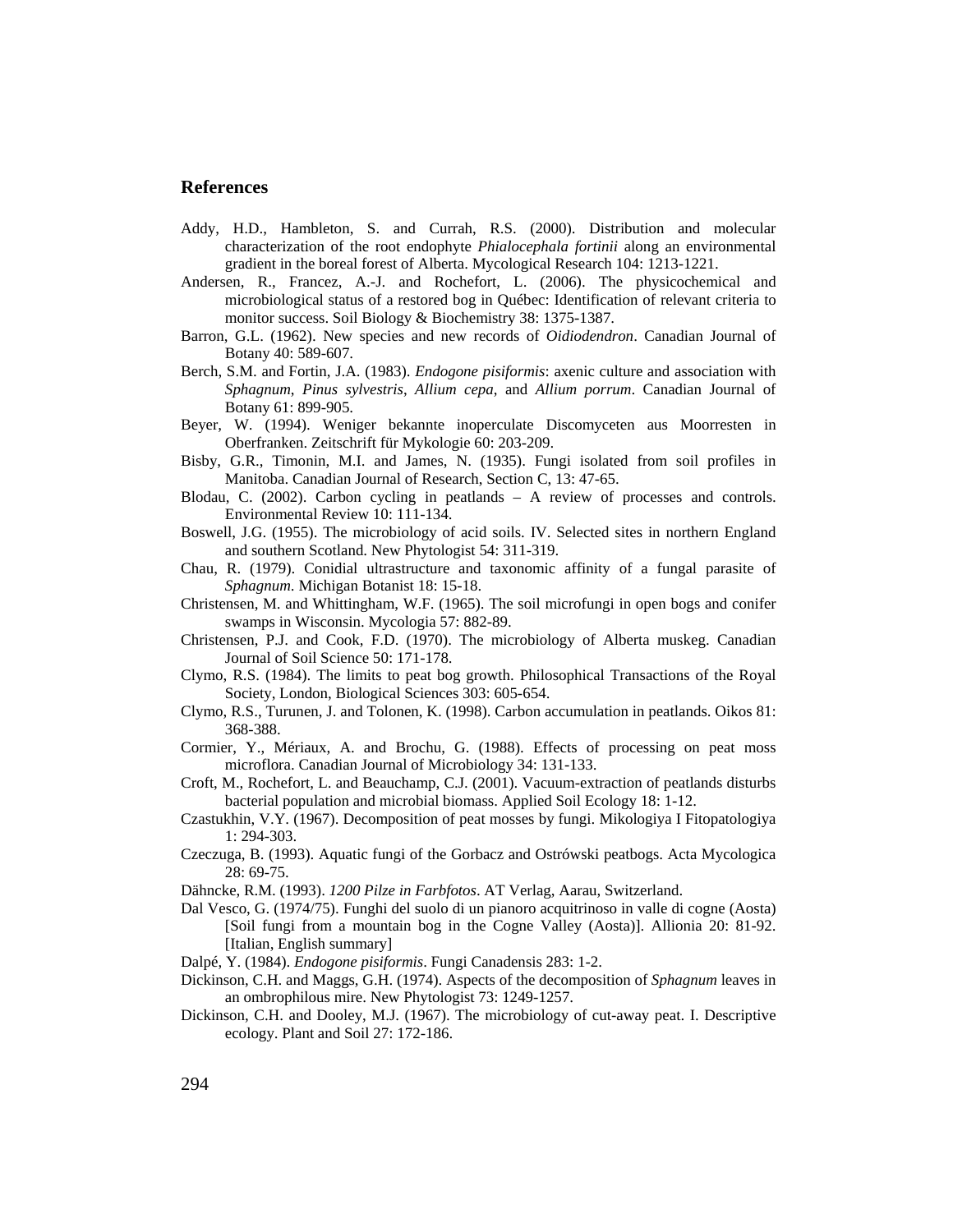- Dickinson, C.H. and Dooley, M.J. (1969). Fungi associated with Irish peat bogs. Proceedings of the Royal Irish Academy, Section B 68: 109-136.
- Döbbeler, P. (1978). Moosbewohnende Ascomyceten I: Die pyrenocarpen, den Gametophyten besiedelnden Arten. Mitteilungen. Botanische Staatssammlung München 14: 1-360.
- Döbbeler, P. (1984). Einige für Bayern neue bryophile Ascomyceten. Berichte. Bayerische Botanische Gesellschaft 55: 79-84.
- Dooley, M. and Dickinson, C.H. (1971). The ecology of fungi in peat. Irish Journal of Agricultural Research 10: 195-206.
- Dörfelt, H. (1972). *Lactarius bresadolianus* Sing. und *Lactarius sphagneti* (FR.) Neuh. im Erzgebirge gefunden. Berichte. Arbeitsgemeinschaft Sächsischer Botaniker NF 10: 69- 72.
- Duong, L.M., Jeewon, R., Lumyong, S. and Hyde, K.D. (2006). DGGE coupled with ribosomal DNA phylogenies reveal uncharacterized fungal phylotypes on living leaves of Magnolia liliifera. Fungal Diversity 23: 121-138.
- Gantimurova, N.I. (1970). The microflora of west Siberian soils. Novosibirsk, Nauka, USSR: 149-170.
- Gilbert, D., Amblard, C., Bourdier, G. and Francez, A.J. (1998). Short-term effects of nitrogen enrichment on the microbial communities of a peatland. Hydrobiologia 173/174: 111- 119.
- Glenn, M.G, Wagner, W.S. and Webb, S.L. (1991). Mycorrhizal status of mature red spruce (*Picea rubens*) in mesic and wetland sites of northwestern New Jersey. Canadian Journal of Forest Research 21: 741-749.
- Golovchenko, A.V., Semenova, T.A., Polyakova, A.V. and Inisheva, L.I. (2002). The structure of the micromycete complexes of oligotrophic peat deposits in the southern Taiga subzone of west Siberia. Microbiology 71: 575-581.
- Golubev, V.I. (1986). Yeasts of the arctic west Siberian tundra. Izvestiya Akademii Nauk SSSR, Seriya Biologicheskie 4: 609-612. [Russian, English summary]
- Golubev, V.I., Blagodatskaya, V.M., Manukyan, A.R. and Liss, O.L. (1981). Yeast microflora of peats. Izvestiya Akademii Nauk SSSR, Seriya Biologicheskie 2: 181-186. [Russian, English summary]
- Gorham, E. (1990). Biotic impoverishment in northern peatlands. In: *The Earth in Transition, Patterns and Processes of Biotic Impoverishment* (ed. G.M. Woodwell). Cambridge University Press, Cambridge, UK: 65-98.
- Gorham, E. (1991). Northern peatlands: role in the carbon cycle and probable responses to climatic warming. Ecological Applications 1: 182-195.
- Gulden, G. (1980). Alpine Galerinas (Basidiomycetes, Agaricales) with special reference to their occurrence in south Norway at Finse on Hardangervidda. Norwegian Journal of Botany 27: 219-253.
- Gulden, G., Jenssen, K.M. and Stordal, J. (1985). *Arctic and Alpine Fungi – I*. Soppkonsulenten, Oslo, Norway.
- Guzmán, G. (1983). *The Genus* Psilocybe. J. Cramer, Vaduz.
- Hambleton, S. and Currah, R.S. (1997). Fungal endophytes from the roots of alpine and boreal Ericaceae. Canadian Journal of Botany 75: 1570-1581.
- Hesler, L.R. and Smith, A.H. (1963). *North American Species of* Hygrophorus. The University of Tennessee Press, Knoxville, TN, U.S.A.
- Hesler, L.R. and Smith, A.H. (1979). *North American Species of* Lactarius. The University of Michigan Press, Ann Arbor, MI, U.S.A.
- Horak, E. and Miller, Jr., O.K. (1992). *Phaeogalera* and *Galerina* in arctic-subarctic Alaska, (U.S.A.) and the Yukon Territory, Canada. Canadian Journal of Botany 70: 414-433.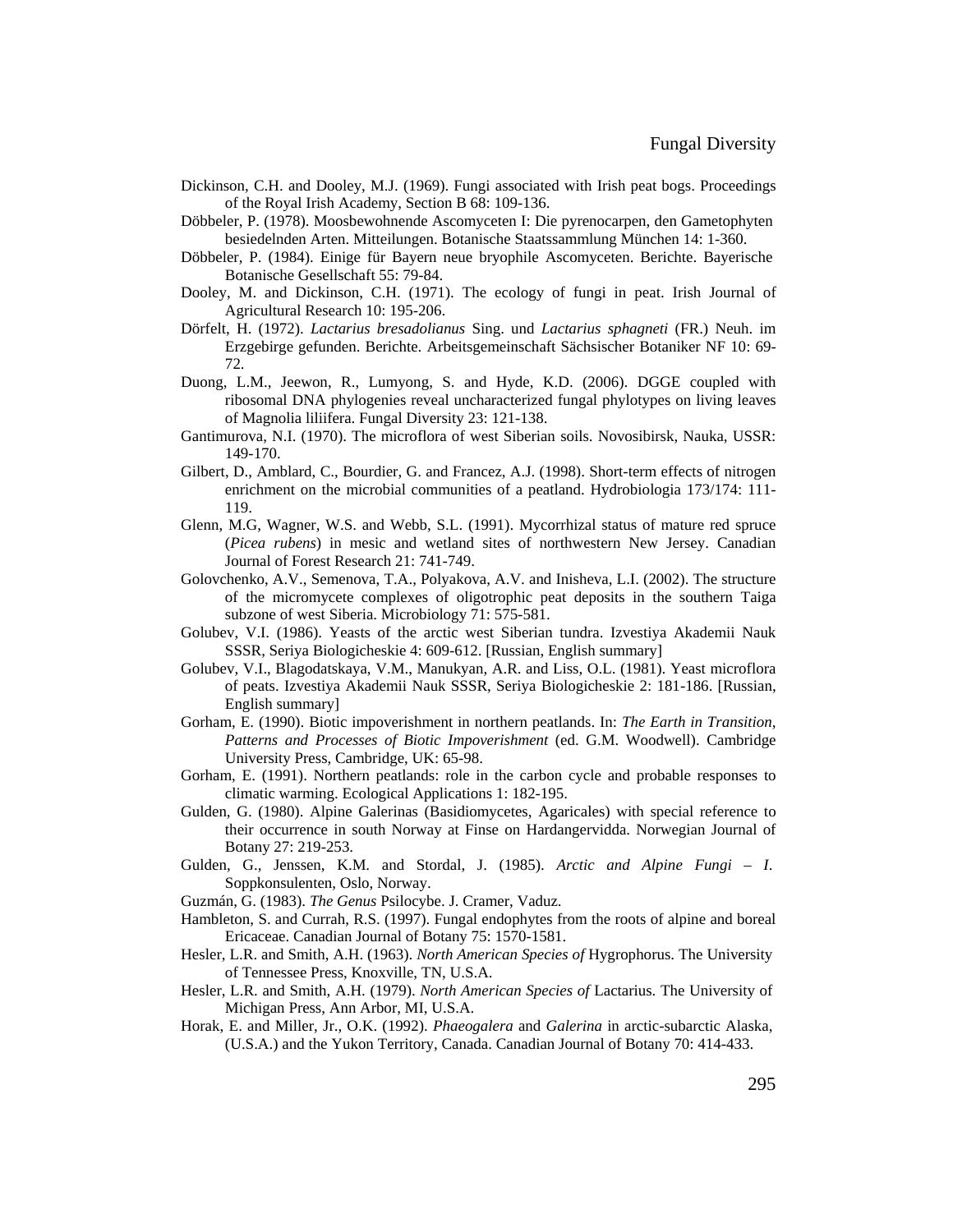- Hurley, J.E. (1981). *Bog Fungi and Studies of their Activity*. M.Sc. Thesis. University of New Brunswick, Fredericton, NB, Canada.
- Kirk, P.M. and Spooner, B.M. (1983/84). An account of the fungi of Arran, Gigha, and Kintyre. Kew Bulletin 38: 503-597.
- Kox, E. (1954). Der durch Pilze und aerobe Bakterien veranlaßte Pectin- und Cellulose-Abbau im Hochmoor unter besonderer Berüchtigung des *Sphagnum*-Abbaus. Archiv für Mikrobiologie 20: 111-140.
- Lange, J.E. (1936). Studies in the Agarics in Denmark. Part XI. *Psathyra*, *Panaeolus*, *Psilocybe*, *Gomphidius*, *Phylloporus*, *Chantharellus*, *Schizophyllum*. Dansk Botanisk Arkiv 9: 1-46.
- Lange, M. and Lange, B. (1982). Agarics growing in *Sphagnum*: specialization and distribution in arctic and alpine zones. In: *Arctic and Alpine Mycology* (eds. G.A. Laursen and J.F. Ammirati). University of Washington Press, Seattle, WA, U.S.A.: 150-160.
- Latter, P.M., Cragg, J.B. and Heal, O.W. (1967). Comparative studies on the microbiology of four moorland soils in the northern Pennines. Journal of Ecology 55: 445-464.
- Laursen, G.A. and J.F. Ammirati (eds.). 1982. *Arctic and Alpine Mycology*. University of Washington Press, Seattle, WA, U.S.A.
- Linder, D.H. (1943). The genera *Kickxella*, *Martensella*, and *Coemansia*. Farlowia 1: 49-77.
- Loub, W. (1960). Die mikrobiologische Charakterisierung von Bodentypen. Bodenkultur A11: 38-70.
- Maciejowska-Pokacka, Z. (1971). Results of one year studies on the influence of various soils on the mycoflora under cocksfoot. Acta Mycologica 7: 31-40. [Russian, English summary]
- Moore, T.R., Roulet, N.T. and Waddington, J.M. (1998). Uncertainty in predicting the effect of climatic change on the carbon cycling of Canadian peatlands. Climatic Change 40: 229- 245.
- Moser, M.M (1967). Kleine Kryptogamenflora, Band II, b/2. Gustav Fischer Verlag, Stuttgart, Germany.
- Moser, M.M. (1992). On two interesting species of *Inocybe* from Sweden. Persoonia 14: 571- 576.
- National Wetlands Working Group. (1988). *Wetlands of Canada*. Ecological Land Classification Series, No. 24. Sustainable Development Branch, Environment Canada, Ottawa, ON, and Poly Science Publications, Inc., Montréal, PQ, Canada.
- Nilsson, M., Bååth, E. and Söderström, B. (1992). The microfungal communities of a mixed mire in northern Sweden. Canadian Journal of Botany 70: 272-276.
- Orton, P.D. (1983). Notes on British agarics: VIII. Notes from the Royal Botanical Garden, Edinburgh 41: 565-624.
- Oudemans, C.A.J.A. (1919). *Enumeratio Systematica Fungorum*. The Hague, The Netherlands.
- Pinnoi, A., Lumyong, S., Hyde, K.D. and Jones, E.B.G. (2006). Biodiversity of fungi on the palm *Eleiodoxa conferta* in Sirindhorn peat swamp forest, Narathiwat, Thailand. Fungal Diversity 22: 205-218.
- Polyakova, A.V., Chernov, I.Yu. and Panikov, N.S. (2001). Yeast diversity in hydromorphic soils with reference to a grass-*Sphagnum* wetland in western Siberia and a hummocky tundra region at Cape Barrow (Alaska). Microbiology 70: 617-622.
- Promputtha, I., Jeewon, R., Lumyong, S., McKenzie, E.H.C. and Hyde, K.D. (2005). Ribosomal DNA fingerprinting in the identification of non-sporulating endophytes from *Magnolia liliifera* (Magnoliaceae). Fungal Diversity 20: 167-186.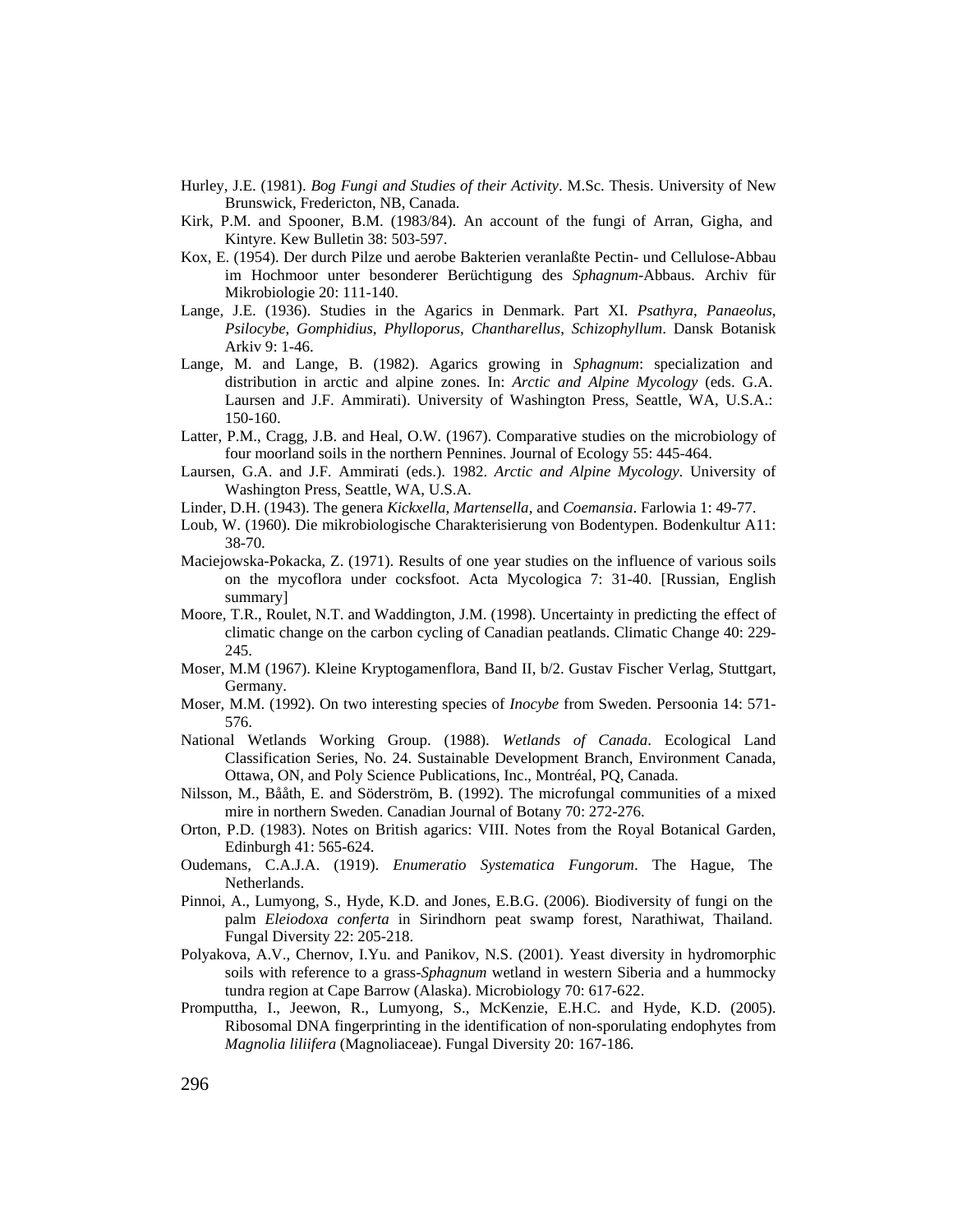- Redhead, S.A. (1977). The genus *Mitrula* in North America. Canadian Journal of Botany 55: 307-325.
- Redhead, S.A. (1981). Parasitism of bryophytes by agarics. Canadian Journal of Botany 59: 63-67.
- Redhead, S.A. (1985). *Omphalina brevibasidiata* (Singer) Singer. Fungi Canadensis 294: 1-2.
- Redhead, S.A. (1989). A biogeographical overview of the Canadian mushroom flora. Canadian Journal of Botany 67: 3003-3062.
- Redhead, S.A. and Spicer, K.W. (1981). *Discinella schimperi*, a circumpolar parasite of *Sphagnum squarrosum*, and notes on *Bryophytomyces sphagni*. Mycologia 73: 904-913.
- Rice, A.V. and Currah, R.S. (2002). New perspectives on the niche and holomorph of the myxotrichoid hyphomycete, *Oidiodendron maius*. Mycological Research 106: 1463- 1467.
- Rice, A.V. and Currah, R.S. (2006). Two new species of *Pseudogymnoascus* with *Geomyces* anamorphs and their phylogenetic relationship with *Gymnostellatospora*. Mycologia 98: 307-318.
- Rice, A.V., Tsuneda, A. and Currah, R.S. (2006). *In vitro* decomposition of *Sphagnum* by some microfungi resembles white-rot of wood. FEMS Microbiology Ecology 56: 372- 382.
- Roberts, C., Ceska, O., Kroeger, P. and Kendryk, B. (2004). Macrofungi from six habitats over five years in Clayquot Sound, Vancouver Island. Canadian Journal of Botany 82: 1518- 1538.
- Robertson, S.J., Tackaberry, L.E., Egger, K.N. and Massicotte, H.B. (2006). Ectomycorrhizal fungal communities of black spruce differ between wetland and upland forests. Canadian Journal of Forest Research 36: 972-985.
- Robson, T.M., Pancotto, V.A., Ballaré, C.L., Sala, O.E., Scopel, A.L. and Caldwell, M.M. (2004). Reduction of solar UV-B mediates changes in the *Sphagnum* capitulum microenvironment and the peatland microfungal community. Oecologia 140: 480-490.
- Saccardo, P.A. (1898). *Syllogue Fungorum, Vol. XIII*. Edwards Brothers Inc., Ann Arbor, MI, U.S.A.
- Salo, K. (1993). The composition and structure of macrofungus communities in boreal upland type forests and peatlands in North Karelia, Finland. Karstenia 33: 61-99.
- Schumacher, T. and Sivertsen, S. (1987). *Sarcoleotia globosa* (Sommerf.: Fr.) Korf, taxonomy, ecology, and distribution. In: *Arctic and Alpine Mycology – II* (eds. G.A. Laursen, J.F. Ammirati and S.A. Redhead). Plenum Press, New York, NY, U.S.A.: 163-176.
- Searles, P.S., Kropp, B.R., Flint, S.D. and Caldwell, M.M. (2001). Influence of solar UV-B radiation on peatland microbial communities of southern Argentina. New Phytologist 152: 213-221.
- Sewell, G.W.F. (1959a). Studies of fungi in a *Calluna*-heathland soil. I. Vertical distribution in soil and on root surfaces. Transactions of the British Mycological Society 42: 343-353.
- Sewell, G.W.F. (1959b). Studies of fungi in a *Calluna*-heathland soil. II. By the complementary use of several isolation methods. Transactions of the British Mycological Society 42: 354-369.
- Seymour, A.B. (1929). *Host Index of the Fungi of North America*. Harvard University Press, Cambridge, U.K.
- Simon, E. (1987). *Lyophyllum palustre*, a parasite on *Sphagnum*. Symposia Biologica Hungarica 35: 165-174.
- Singer, R. (1975). *The Agaricales in Modern Taxonomy*. 3rd edn. J. Cramer, Vaduz.
- Smith, A.H. (1951). The North American species of *Naematoloma*. Mycologia 43: 389-465.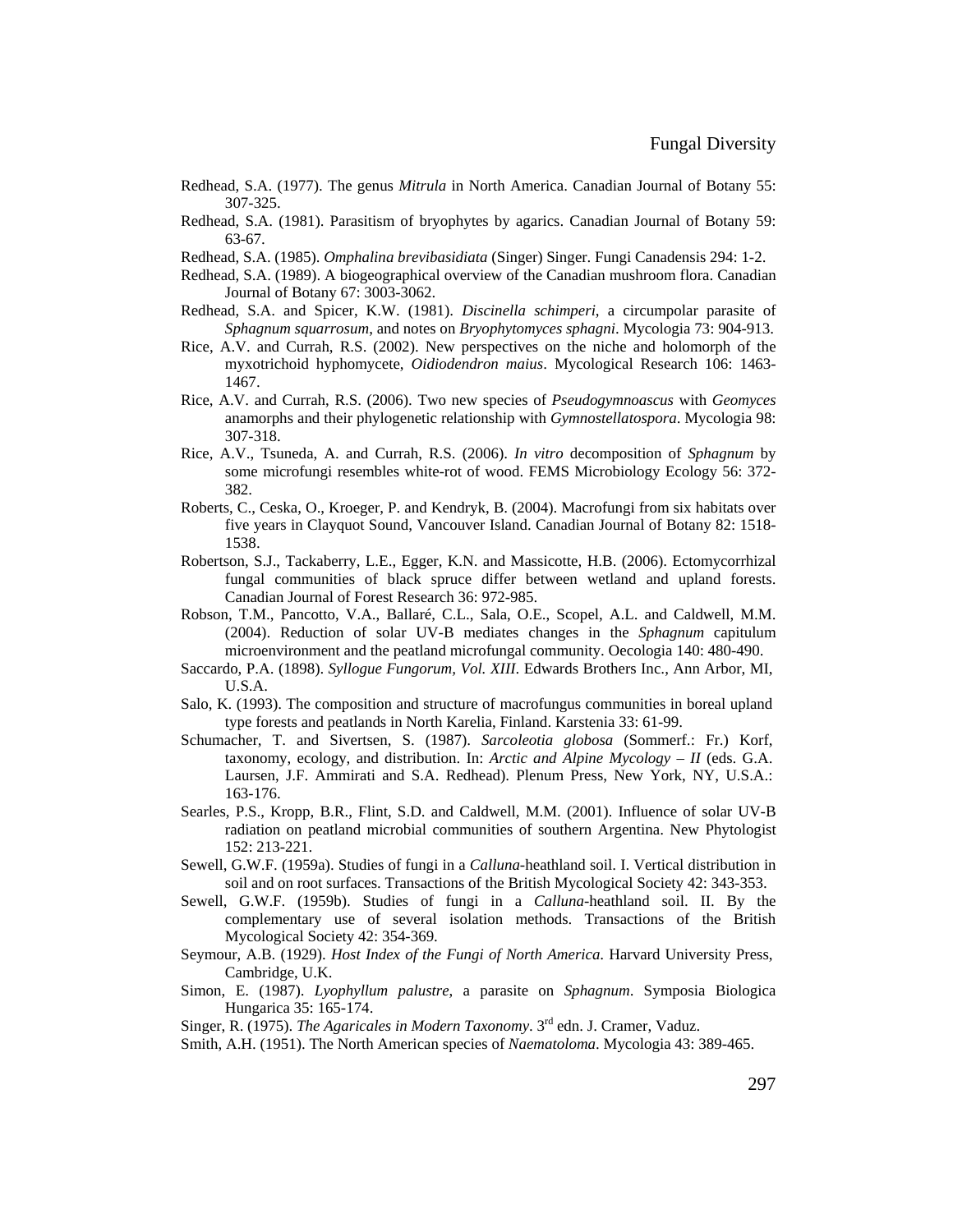Smith, A.H. (1968). The Cantharellaceae of Michigan. The Michigan Botanist 7: 143-183.

- Smith, A.H. (1972). The North American Species of *Psathyrella*. Memoirs of the New York Botanical Garden 24: 1-633.
- Smith, A.H. and Hesler, L.R. (1968). *The North American Species of* Pholiota. Hafner Publishing Co., New York, NY, U.S.A.
- Smith, A.H. and Singer, R. (1964). *A Monograph on the Genus* Galerina *Earle*. Hafner Publishing Co., New York, NY, U.S.A.
- Sparrow, F.K. and Lange, L. (1977). Some bog chytrids. Canadian Journal of Botany 55: 1879- 1890.
- Stenton, H. (1953). The soil fungi of Wicken fen. Transactions of the British Mycological Society 36: 304-314.
- Summerbell, R.C. (2005). Root endophyte and mycorrhizosphere fungi of black spruce, *Picea mariana*, in a boreal forest habitat: influence of site factors on fungal distributions. Studies in Mycology 53:121-145
- Thormann, M.N. (2006a). Diversity and function of fungi in peatlands: A carbon cycling perspective. Canadian Journal of Soil Science 86: 281-293.
- Thormann, M.N. (2006b). The role of fungi in decomposition dynamics in peatlands. In: *Boreal Peatland Ecosystems* (eds. R.K. Wieder and D.H. Vitt). Ecological Studies 188, Springer-Verlag, Berlin, Germany: 101-123.
- Thormann, M.N., Currah, R.S. and Bayley, S.E. (1999). The mycorrhizal status of the dominant vegetation along a peatland gradient in southern boreal Alberta, Canada. Wetlands 19: 438-450.
- Thormann, M.N., Currah, R.S. and Bayley, S.E. (2001). Microfungi isolated from *Sphagnum fuscum* from a southern boreal bog in Alberta, Canada. The Bryologist 104: 548-559.
- Thormann, M.N., Currah, R.S. and Bayley, S.E. (2002). The relative ability of fungi from *Sphagnum fuscum* to decompose selected carbon substrates. Canadian Journal of Microbiology 48: 204-211.
- Thormann, M.N., Currah, R.S. and Bayley, S.E. (2003). Succession of microfungal assemblages in decomposing peatland plants. Plant and Soil 250: 323-333.
- Thornton, R.H. (1956). Fungi occurring in mixed oakwood and heath soil profiles. Transactions of the British Mycological Society 39: 485-494.
- Tsuneda, A., Thormann, M.N. and Currah, R.S. (2000). *Scleroconidioma sphagnicola*, a new genus of dematiaceous Hyphomycetes. Canadian Journal of Botany 78: 1294-1298.
- Untiedt, E. and Müller, K. (1985). Colonization of *Sphagnum* cells by *Lyophyllum palustre*. Canadian Journal of Botany 63: 757-761.
- Vauras, J. (1994). Finnish records on the genus *Inocybe*. The new species *I. hirculus*. Aquilo Series Botanica 33: 155-160.
- Wang, Y., Guo, L.D., Guo and Hyde, K.D. (2005). Taxonomic placement of sterile morphotypes of endophytic fungi from *Pinus tabulaeformis* (Pinaceae) in northeast China based on rDNA sequences. Fungal Diversity 20: 235-260.
- Watling, R. (1978). The distribution of larger fungi in Yorkshire. Naturalist 103: 39-57.
- Wells, V.L. and Kempton, P.E. (1969). Studies on the fleshy fungi of Alaska. III. The genus *Galerina*. Lloydia 32: 369-387.
- Wells, V.L. and Kempton, P.E. (1975). New and interesting fungi from Alaska. Beihefte zur Nova Hedwigia 51: 347-358.
- Williams, R.T. and Crawford, R.L. (1983). Microbial diversity of Minnesota peatlands. Microbial Ecology 9: 201-214.